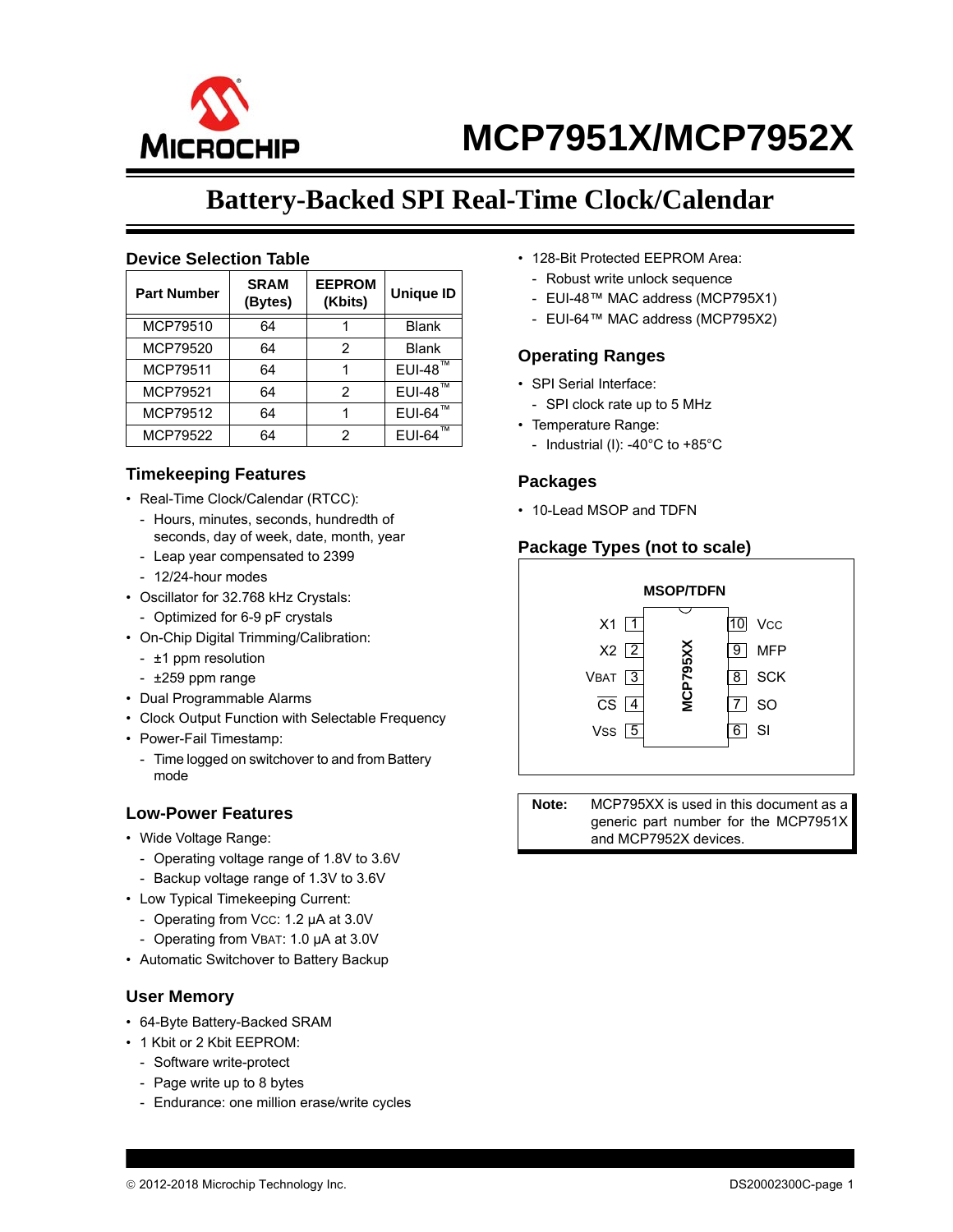#### **Description**

The MCP795XX Real-Time Clock/Calendar (RTCC) tracks time using internal counters for hours, minutes, seconds, hundredth of seconds, days, months, years and day of week. Alarms can be configured on all counters up to and including months. For usage and configuration, the MCP795XX supports SPI communications up to 5 MHz.

The MCP795XX is designed to operate using a 32.768 kHz tuning fork crystal with external crystal load capacitors. On-chip digital trimming can be used to adjust for frequency variance caused by crystal tolerance and temperature.

SRAM and timekeeping circuitry are powered from the backup supply when main power is lost, allowing the device to maintain accurate time and the SRAM contents. The times when the device switches over to the backup supply and when primary power returns are both logged by the power-fail timestamp.

The MCP795XX features 128 bits of EEPROM which is only writable after an unlock sequence, making it ideal for storing a unique ID or other critical information. The MCP795X1 and MCP795X2 are preprogrammed with EUI-48 and EUI-64 addresses, respectively. Custom programming is also available.

The MCP795XX has a shared pin for outputting a selectable frequency square wave or alarm signals.



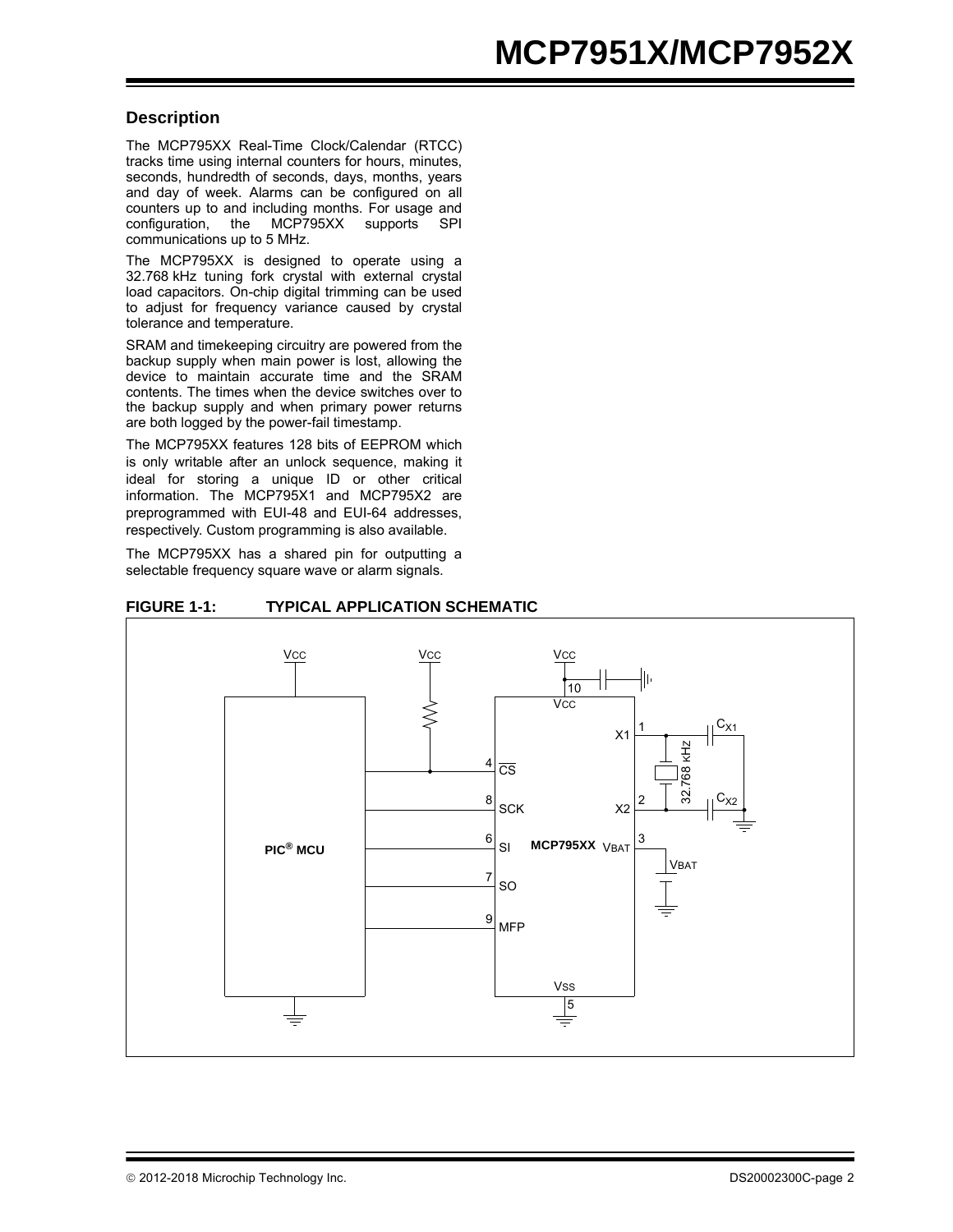# **MCP7951X/MCP7952X**

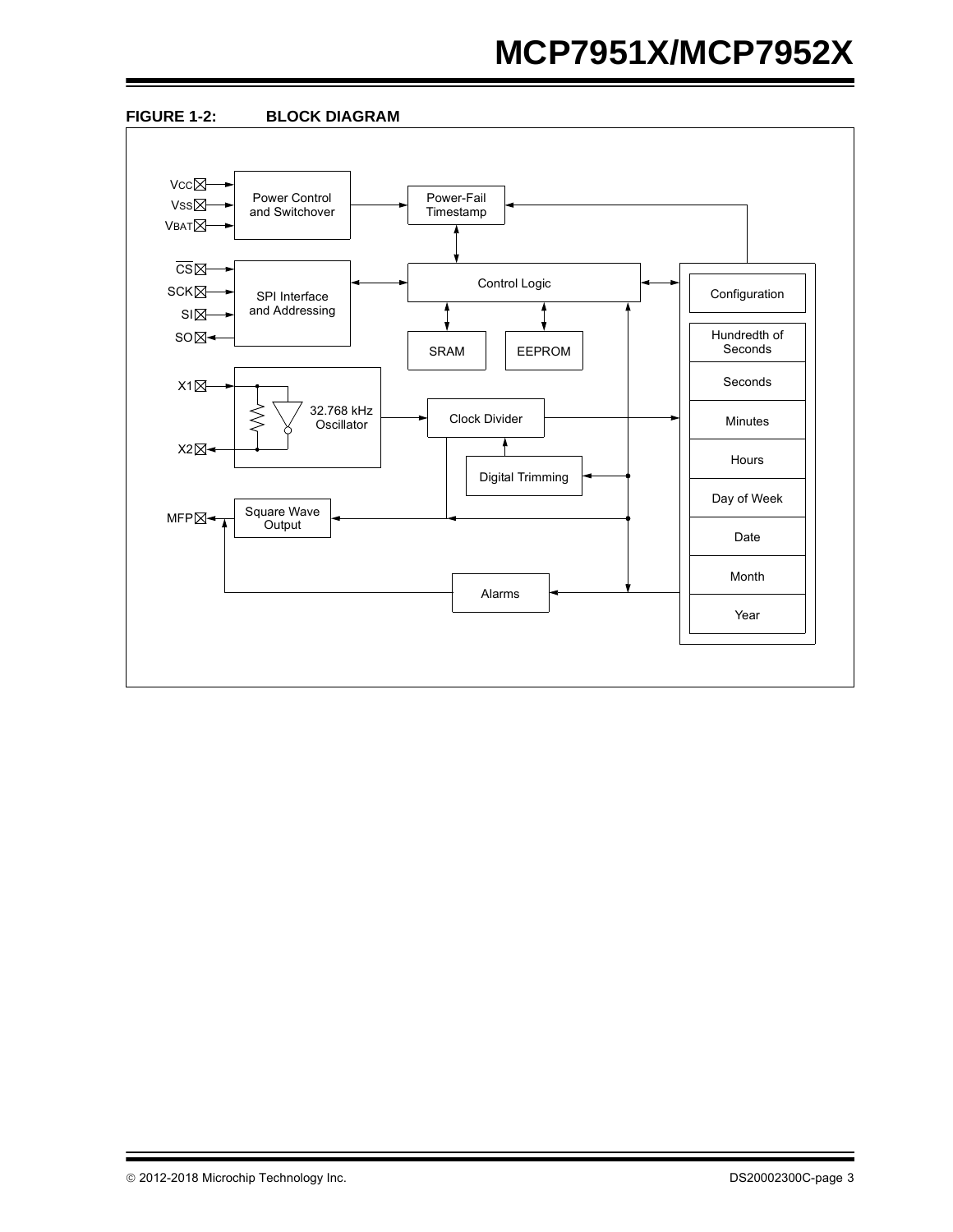## **1.0 ELECTRICAL CHARACTERISTICS**

### **Absolute Maximum Ratings (†)**

**† NOTICE:** Stresses above those listed under "Absolute Maximum Ratings" may cause permanent damage to the device. This is a stress rating only and functional operation of the device at those or any other conditions above those indicated in the operational listings of this specification is not implied. Exposure to maximum rating conditions for extended periods may affect device reliability.

| <b>DC CHARACTERISTICS</b> |                 | <b>Electrical Characteristics:</b><br>Industrial (I): |             | TA = $-40^{\circ}$ C to $+85^{\circ}$ C |                | $Vcc = 1.8V$ to 3.6V |                                                                          |
|---------------------------|-----------------|-------------------------------------------------------|-------------|-----------------------------------------|----------------|----------------------|--------------------------------------------------------------------------|
| Param.<br>No.             | Symbol          | <b>Characteristic</b>                                 | Min.        | Typ. $(2)$                              | Max.           | <b>Units</b>         | <b>Test Conditions</b>                                                   |
| D <sub>1</sub>            | <b>VIH</b>      | High-Level Input Voltage                              | 0.7 Vcc     | $\overline{\phantom{0}}$                | $Vcc + 1$      | V                    |                                                                          |
| D <sub>2</sub>            | VIL             | Low-Level Input Voltage                               | $-0.3$      | $\overline{\phantom{0}}$                | $0.3$ V $cc$   | V                    | $Vcc \geq 2.5V$                                                          |
|                           |                 |                                                       | $-0.3$      | $\overline{\phantom{0}}$                | $0.2$ V $cc$   |                      | Vcc < 2.5V                                                               |
| D <sub>3</sub>            | <b>VOL</b>      | Low-Level Output Voltage                              |             |                                         | 0.4            | $\vee$               | $IoL = 2.1$ mA, $VCC \ge 2.5V$                                           |
|                           |                 |                                                       |             |                                         | 0.2            |                      | $IoL = 1.0$ mA, $VCC < 2.5V$                                             |
| D <sub>4</sub>            | <b>VOH</b>      | <b>High-Level Output Voltage</b>                      | $Vcc - 0.5$ |                                         |                | $\vee$               | $IOH = -400 \mu A$                                                       |
| D <sub>5</sub>            | Iц              | Input Leakage Current                                 |             |                                         | ±1             | μA                   | $\overline{CS}$ = Vcc, V <sub>IN</sub> = Vss or<br><b>V<sub>CC</sub></b> |
| D <sub>6</sub>            | <b>ILO</b>      | Output Leakage Current                                |             |                                         | ±1             | μA                   | $CS = Vcc$ , VOUT = VSS or<br><b>V<sub>CC</sub></b>                      |
| D7                        | <b>CINT</b>     | Pin Capacitance<br>(all inputs and outputs)           |             |                                         | $\overline{7}$ | pF                   | $Vcc = 3.6V$ (Note 1)<br>TA = $25^{\circ}$ C, f = 1 MHz                  |
| D <sub>8</sub>            | Cosc            | Oscillator Pin Capacitance<br>$(X1, X2 \text{ pins})$ |             | 3                                       |                | рF                   | Note 1                                                                   |
| D <sub>9</sub>            | <b>ICCEERD</b>  | <b>EEPROM Operating Current</b>                       |             |                                         | 3              | mA                   | $Vcc = 3.6V$ , FCLK = 5 MHz<br>$SO = Open$                               |
|                           | <b>ICCEEWR</b>  |                                                       |             |                                         | 5              | mA                   | $Vcc = 3.6V$                                                             |
| D <sub>10</sub>           | <b>ICCREAD</b>  | <b>SRAM/RTCC Operating</b><br>Current                 |             |                                         | 3              | mA                   | $Vcc = 3.6V$ , FCLK = 5 MHz<br>$SO = Open$                               |
|                           | <b>ICCWRITE</b> |                                                       |             |                                         | 3              | mA                   | $Vcc = 3.6V$ , FCLK = 5 MHz                                              |
| D <sub>11</sub>           | <b>ICCDAT</b>   | Vcc Data Retention Current<br>(oscillator off)        |             |                                         | 1              | μA                   | $Vcc = 3.6V$                                                             |

#### **TABLE 1-1: DC CHARACTERISTICS**

<span id="page-3-1"></span><span id="page-3-0"></span>**Note 1:** This parameter is not tested but ensured by characterization.

**2:** Typical measurements taken at room temperature.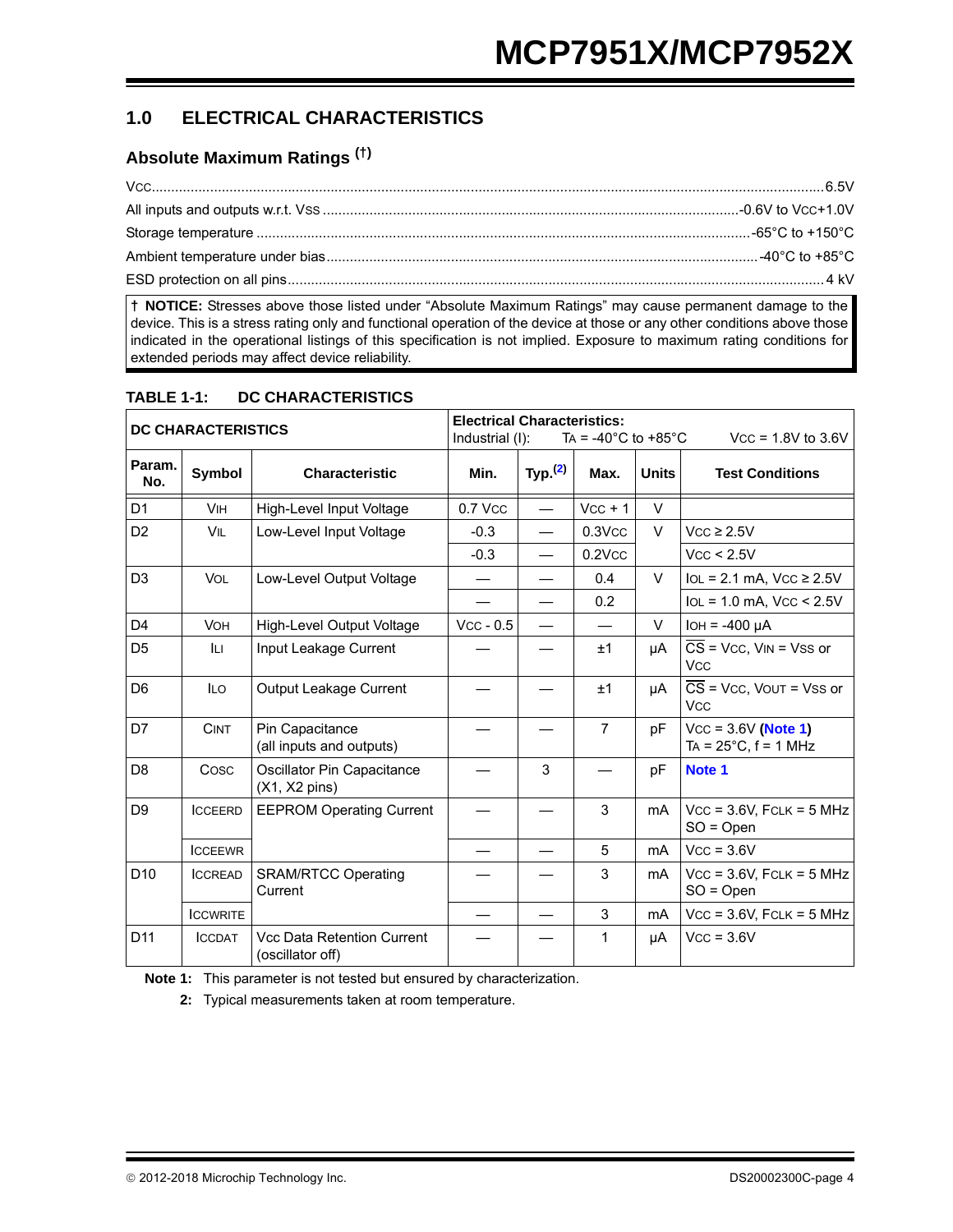# **MCP7951X/MCP7952X**

| <b>DC CHARACTERISTICS (Continued)</b> |               | <b>Electrical Characteristics:</b><br>$Vcc = 1.8V$ to 3.6V<br>Industrial (I):<br>TA = -40 $^{\circ}$ C to +85 $^{\circ}$ C |      |            |      |              |                                                    |
|---------------------------------------|---------------|----------------------------------------------------------------------------------------------------------------------------|------|------------|------|--------------|----------------------------------------------------|
| Param.<br>No.                         | Symbol        | <b>Characteristic</b>                                                                                                      | Min. | Typ. $(2)$ | Max. | <b>Units</b> | <b>Test Conditions</b>                             |
| D <sub>12</sub>                       | <b>ICCT</b>   | <b>Timekeeping Current</b>                                                                                                 |      |            | 1.2  | μA           | $Vcc = 1.8V$ , $\overline{CS} = Vcc$ ,<br>(Note 1) |
|                                       |               |                                                                                                                            |      | 1.2        | 1.8  | μA           | $Vcc = 3.0V$ , $\overline{CS} = Vcc$ ,<br>(Note 1) |
|                                       |               |                                                                                                                            |      |            | 2.6  | μA           | $Vcc = 3.6V$ , $\overline{CS} = Vcc$ ,<br>(Note 1) |
| D <sub>13</sub>                       | <b>VTRIP</b>  | Power-Fail Switchover<br>Voltage                                                                                           | 1.3  | 1.5        | 1.7  | $\vee$       |                                                    |
| D <sub>14</sub>                       | <b>VBAT</b>   | <b>Backup Supply Voltage</b><br>Range                                                                                      | 1.3  |            | 3.6  | $\vee$       |                                                    |
| D <sub>15</sub>                       | <b>IBATT</b>  | Timekeeping Backup Current                                                                                                 |      |            | 850  | nA           | $V$ BAT = 1.3V, VCC = VSS<br>(Note 1)              |
|                                       |               |                                                                                                                            |      | 1000       | 1200 | nA           | $V$ BAT = $3.0V$ , VCC = VSS<br>(Note 1)           |
|                                       |               |                                                                                                                            |      |            | 2300 | nA           | $V$ BAT = $3.6V$ , $V$ CC = $V$ SS<br>(Note 1)     |
| D <sub>16</sub>                       | <b>BATDAT</b> | <b>VBAT Data Retention Current</b><br>(oscillator off)                                                                     |      |            | 850  | nA           | $V$ BAT = $3.6V$ , $Vcc = V$ SS                    |

**Note 1:** This parameter is not tested but ensured by characterization.

**2:** Typical measurements taken at room temperature.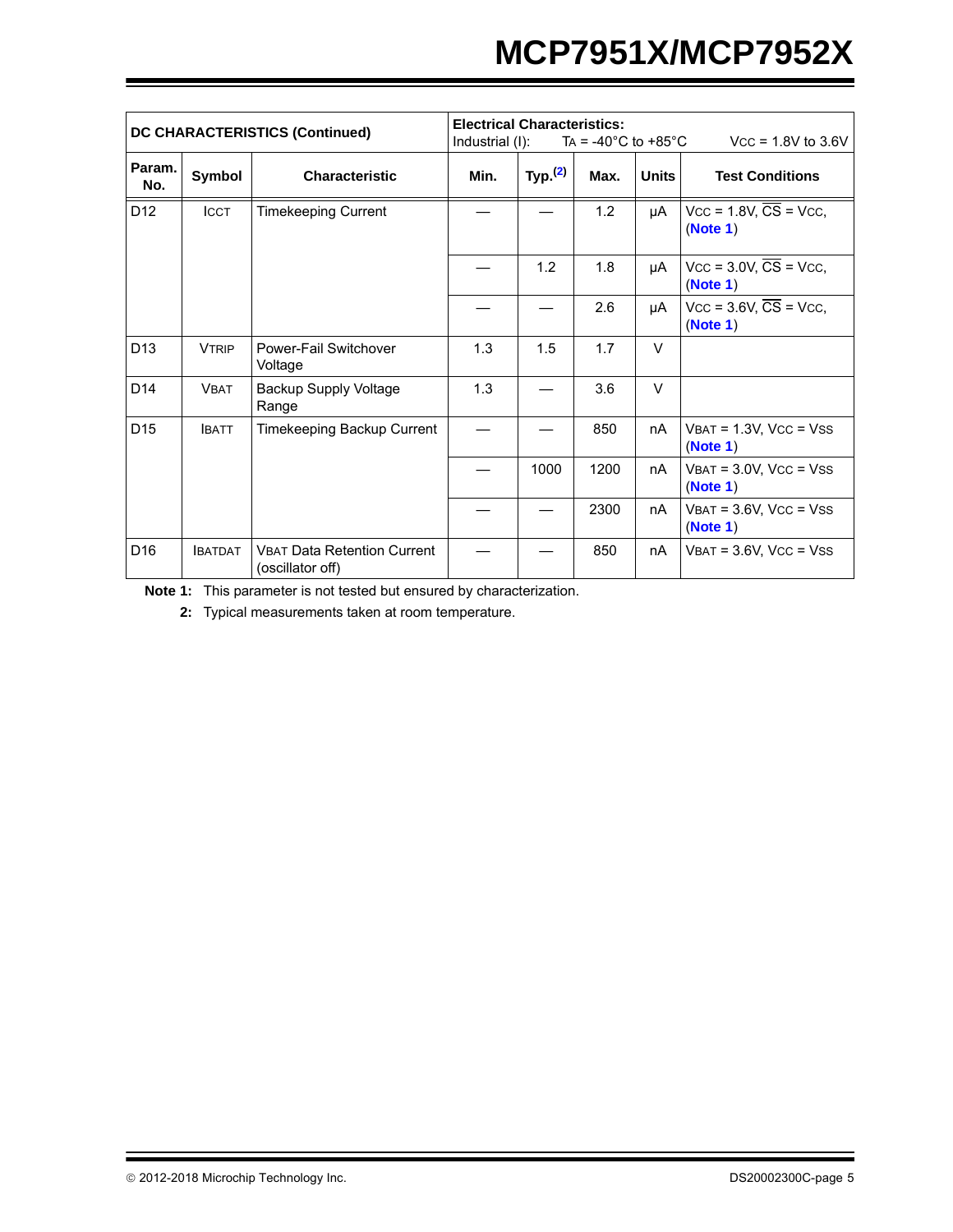|                           |              |                                  | <b>Electrical Characteristics:</b>                         |                          |                          |                      |                                          |  |
|---------------------------|--------------|----------------------------------|------------------------------------------------------------|--------------------------|--------------------------|----------------------|------------------------------------------|--|
| <b>AC CHARACTERISTICS</b> |              |                                  | Industrial (I):<br>TA = $-40^{\circ}$ C to $+85^{\circ}$ C |                          |                          | $Vcc = 1.8V$ to 3.6V |                                          |  |
| Param.<br>No.             | Symbol       | <b>Characteristic</b>            | Min.                                                       | Typ.                     | Max.                     | <b>Units</b>         | <b>Test Conditions</b>                   |  |
| $\mathbf{1}$              | <b>FCLK</b>  | <b>Clock Frequency</b>           |                                                            |                          | $\overline{5}$           | <b>MHz</b>           | $2.5V \leq Vcc < 3.6V$                   |  |
|                           |              |                                  |                                                            |                          | $\sqrt{3}$               | <b>MHz</b>           | $1.8V \leq Vcc \leq 2.5V$                |  |
| $\overline{2}$            | <b>TCSS</b>  | CS Setup Time                    | 100                                                        | $\overline{\phantom{0}}$ |                          | ns                   | $2.5V \leq Vcc < 3.6V$                   |  |
|                           |              |                                  | 150                                                        |                          |                          | ns                   | $1.8V \leq Vcc \leq 2.5V$                |  |
| 3                         | <b>TCSH</b>  | $\overline{\text{CS}}$ Hold Time | 100                                                        |                          |                          | ns                   | $2.5V \leq Vcc \leq 3.6V$                |  |
|                           |              |                                  | 150                                                        |                          |                          | ns                   | $1.8V \leq Vcc < 2.5V$                   |  |
| $\overline{\mathbf{4}}$   | <b>TCSD</b>  | CS Disable Time                  | 50                                                         |                          |                          | ns                   |                                          |  |
| 5                         | Tsu          | Data Setup Time                  | 20                                                         |                          |                          | ns                   | $2.5V \leq Vcc < 3.6V$                   |  |
|                           |              |                                  | 30                                                         |                          |                          | ns                   | $1.8V \leq Vcc \leq 2.5V$                |  |
| 6                         | THD          | Data Hold Time                   | 40                                                         |                          |                          | ns                   | $2.5V \leq Vcc \leq 3.6V$                |  |
|                           |              |                                  | 50                                                         |                          |                          | ns                   | $1.8V \leq Vcc \leq 2.5V$                |  |
| $\overline{7}$            | <b>TR</b>    | <b>SCK Rise Time</b>             |                                                            |                          | 100                      | ns                   | Note 1                                   |  |
| 8                         | <b>TF</b>    | <b>SCK Fall Time</b>             |                                                            |                          | 100                      | ns                   | Note 1                                   |  |
| 9                         | Tнı          | Clock High Time                  | 100                                                        |                          |                          | ns                   | $2.5V \leq Vcc < 3.6V$                   |  |
|                           |              |                                  | 150                                                        |                          |                          | ns                   | $1.8V \leq Vcc \leq 2.5V$                |  |
| 10                        | <b>TLO</b>   | <b>Clock Low Time</b>            | 100                                                        | $\qquad \qquad$          |                          | ns                   | $2.5V \leq Vcc < 3.6V$                   |  |
|                           |              |                                  | 150                                                        |                          |                          | ns                   | $1.8V \leq Vcc \leq 2.5V$                |  |
| 11                        | <b>TCLD</b>  | Clock Delay Time                 | 50                                                         |                          |                          | ns                   |                                          |  |
| 12                        | <b>TCLE</b>  | Clock Enable Time                | 50                                                         |                          |                          | ns                   |                                          |  |
| 13                        | Tv           | <b>Output Valid from Clock</b>   |                                                            |                          | 100                      | ns                   | $2.5V \leq Vcc \leq 3.6V$                |  |
|                           |              | Low                              |                                                            |                          | 160                      | ns                   | $1.8V \leq Vcc \leq 2.5V$                |  |
| 14                        | <b>THO</b>   | <b>Output Hold Time</b>          | 0                                                          |                          |                          | ns                   | Note 1                                   |  |
| 15                        | TDIS         | Output Disable Time              |                                                            |                          | 80                       | ns                   | $2.5V \leq Vcc \leq 3.6V$ (Note 1)       |  |
|                           |              |                                  |                                                            |                          | 160                      | ns                   | $1.8V \leq Vcc$ < 2.5V (Note 1)          |  |
| 16                        | <b>Twc</b>   | Internal Write Cycle Time        | $\overline{\phantom{0}}$                                   |                          | $\sqrt{5}$               | ms                   | Note 2                                   |  |
| 17                        | <b>TFVCC</b> | <b>Vcc Fall Time</b>             | 300                                                        | $\equiv$                 | $\overline{\phantom{0}}$ | μs                   | Note 1                                   |  |
| 18                        | <b>TRVCC</b> | Vcc Rise Time                    | $\mathbf 0$                                                |                          |                          | μs                   | Note 1                                   |  |
| 19                        | Fosc         | <b>Oscillator Frequency</b>      |                                                            | 32.768                   |                          | kHz                  |                                          |  |
| 20                        | <b>TOSF</b>  | Oscillator Timeout Period        |                                                            | $\mathbf{1}$             |                          | ms                   | Note 1                                   |  |
| 21                        |              | Endurance                        | 1M                                                         |                          |                          | E/W<br>cycles        | Page Mode, 25°C<br>$VCC = 3.6V (Note 1)$ |  |

### **TABLE 1-2: AC CHARACTERISTICS**

<span id="page-5-1"></span><span id="page-5-0"></span>**Note 1:** This parameter is not tested but ensured by characterization.

**2:** Twc begins on the rising edge of  $\overline{CS}$  after a valid write sequence and ends when the internal write cycle is complete.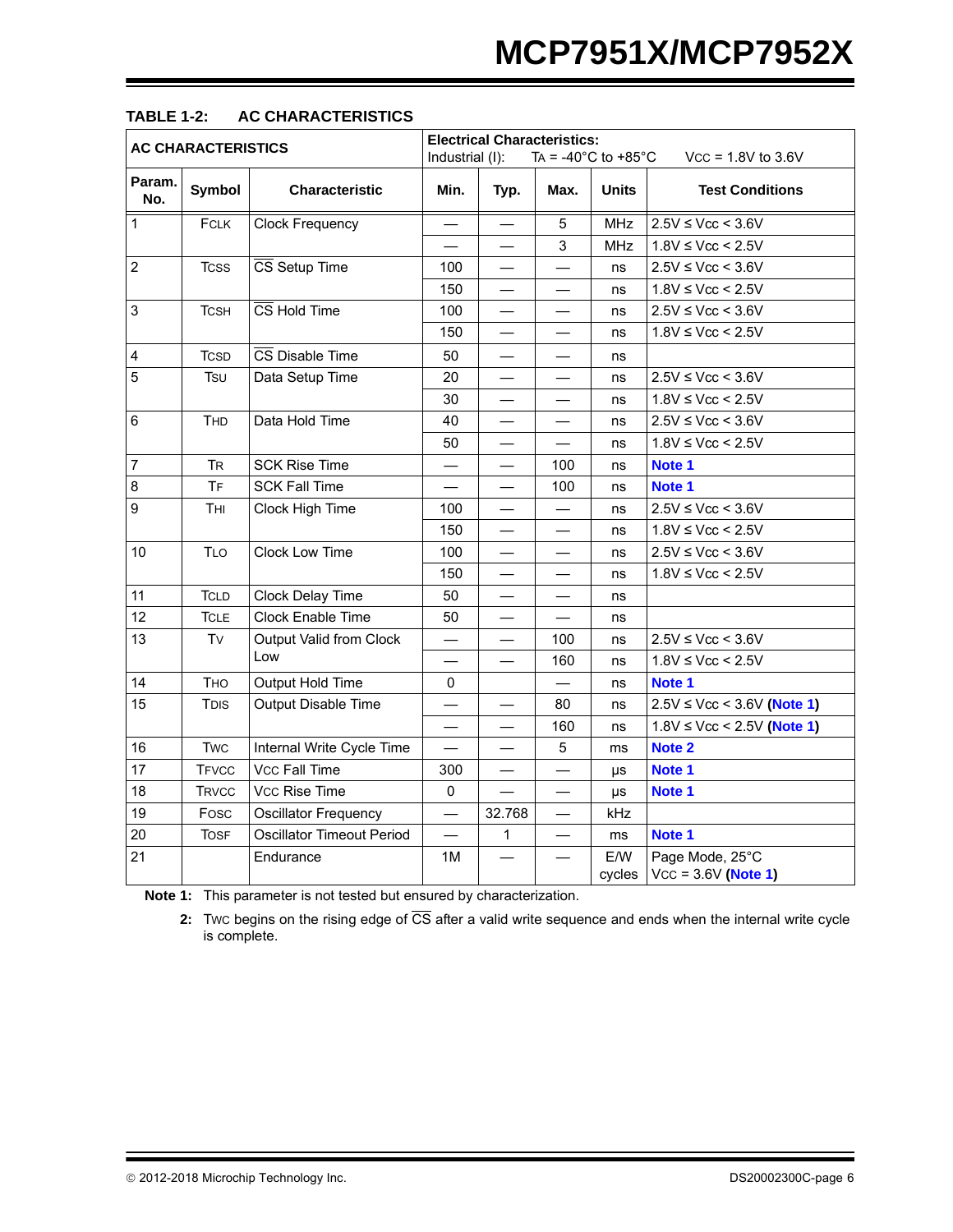# **MCP7951X/MCP7952X**









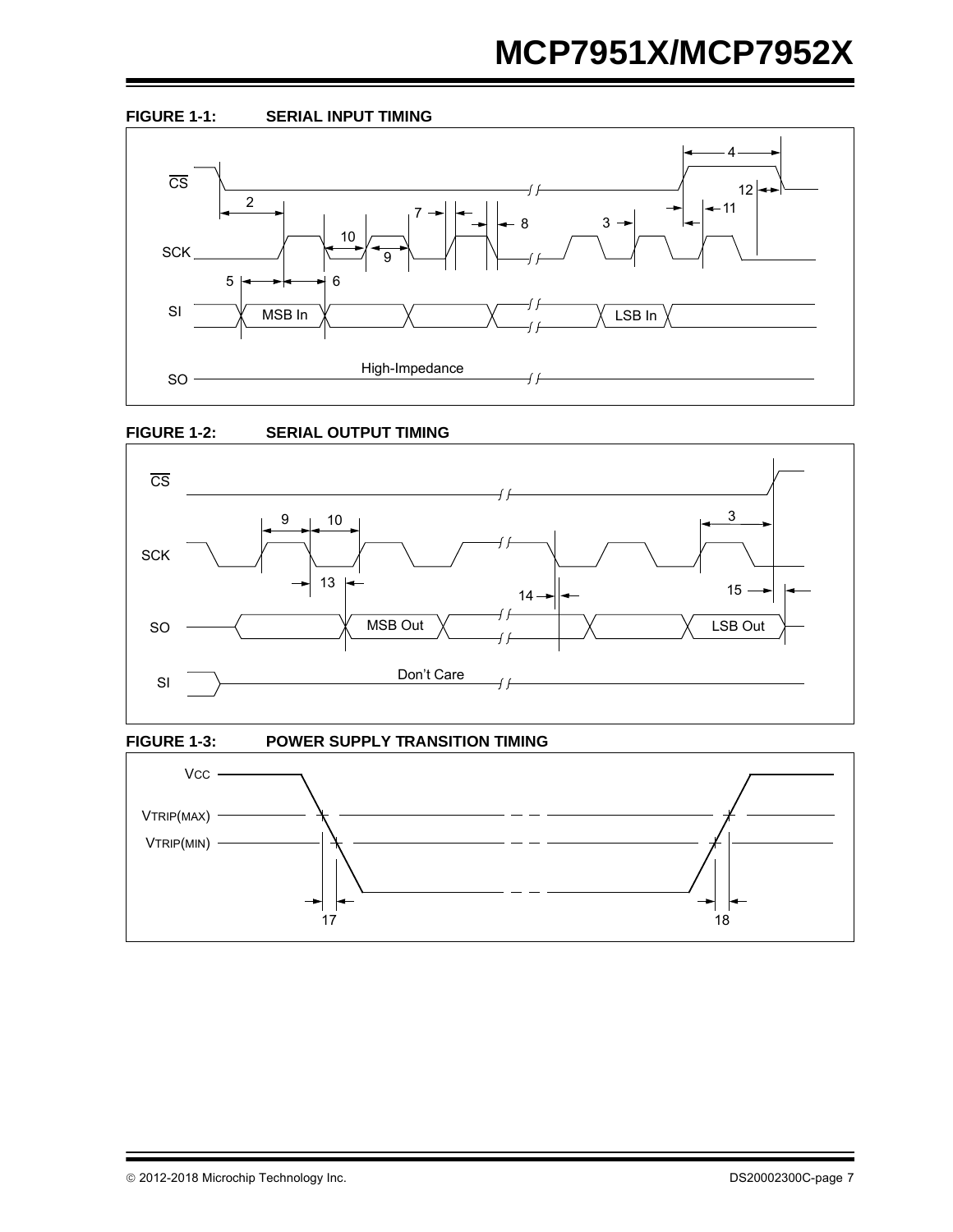### **2.0 TYPICAL PERFORMANCE CURVES**

**Note:** The graphs and tables provided following this note are a statistical summary based on a limited number of samples and are provided for informational purposes only. The performance characteristics listed herein are not tested or guaranteed. In some graphs or tables, the data represented may be outside the specified operating range (e.g., outside specified power supply range) and therefore, outside the warranted range.

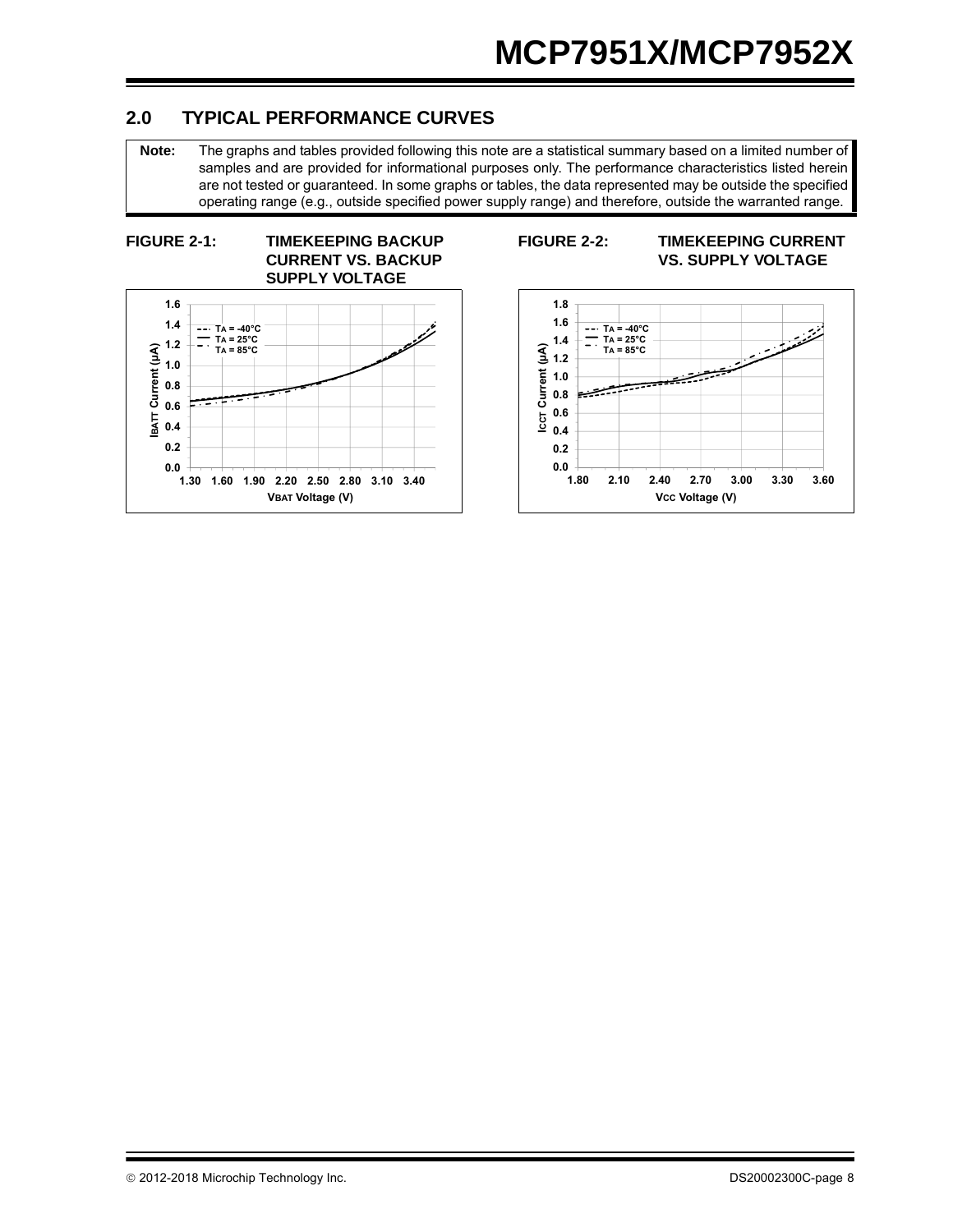### **3.0 PIN DESCRIPTIONS**

The descriptions of the pins are listed in [Table 3-1.](#page-8-0)

|                        | .  . vvv <i></i>        |                         |                                                 |  |  |  |
|------------------------|-------------------------|-------------------------|-------------------------------------------------|--|--|--|
| <b>Name</b>            | $10-Pin$<br><b>MSOP</b> | $10-Pin$<br><b>TDFN</b> | <b>Pin Function</b>                             |  |  |  |
| X1                     |                         |                         | Quartz Crystal Input, External Oscillator Input |  |  |  |
| X <sub>2</sub>         | 2                       | $\overline{2}$          | Quartz Crystal Output                           |  |  |  |
| <b>VBAT</b>            | 3                       | 3                       | Battery Backup Supply Input                     |  |  |  |
| $\overline{\text{cs}}$ | 4                       | 4                       | Chip Select Input                               |  |  |  |
| <b>VSS</b>             | 5                       | 5                       | Ground                                          |  |  |  |
| <b>SI</b>              | 6                       | 6                       | Serial Data Input                               |  |  |  |
| <b>SO</b>              | 7                       |                         | Serial Data Output                              |  |  |  |
| <b>SCK</b>             | 8                       | 8                       | Serial Clock Input                              |  |  |  |
| <b>MFP</b>             | 9                       | 9                       | Multifunction Pin                               |  |  |  |
| <b>VCC</b>             | 10                      | 10                      | <b>Primary Power Supply</b>                     |  |  |  |

#### <span id="page-8-0"></span>**TABLE 3-1: PIN FUNCTION TABLE**

#### **3.1 Oscillator Input/Output (X1, X2)**

These pins are used as the connections for an external 32.768 kHz quartz crystal and load capacitors. X1 is the crystal oscillator input and X2 is the output. The MCP795XX is designed to allow for the use of external load capacitors in order to provide additional flexibility when choosing external crystals. The MCP795XX is optimized for crystals with a specified load capacitance of 6-9 pF.

X1 also serves as the external clock input when the MCP795XX is configured to use an external oscillator.

#### **3.2 Backup Supply (VBAT)**

This is the input for a backup supply to maintain the RTCC and SRAM registers during the time when Vcc is unavailable.

Power should be applied to Vcc before VBAT.

If the battery backup feature is not being used, the VBAT pin should be connected to VSS.

### **3.3 Chip Select (CS)**

A low level on this pin selects the device, whereas a high level deselects the device. A nonvolatile memory programming cycle which is already initiated or in progress will be completed, regardless of the CS input signal. When the device is deselected, SO goes into the high-impedance state, allowing multiple parts to share the same SPI bus. After power-up, a high-to-low transition on  $\overline{CS}$  is required prior to any sequence being initiated.

#### **3.4 Serial Input (SI)**

This pin is used to transfer data into the device. It receives instructions, addresses and data. Data is latched on the rising edge of the serial clock.

#### **3.5 Serial Output (SO)**

This pin is used to transfer data out of the MCP795XX. During a read cycle, data is shifted out on this pin after the falling edge of the serial clock.

#### **3.6 Serial Clock (SCK)**

This pin is used to synchronize the communication between a master and the MCP795XX. Instructions, addresses or data present on the SI pin are latched on the rising edge of the clock input, while data on the SO pin is updated after the falling edge of the clock input.

#### **3.7 Multifunction Pin (MFP)**

The MFP pin is shared with the clock divider and the alarms. This pin requires an external pull-up to Vcc or VBAT. The pin remains low until such time that the interrupt flag in the register is cleared by software. This pin has a maximum sink current of 10 mA.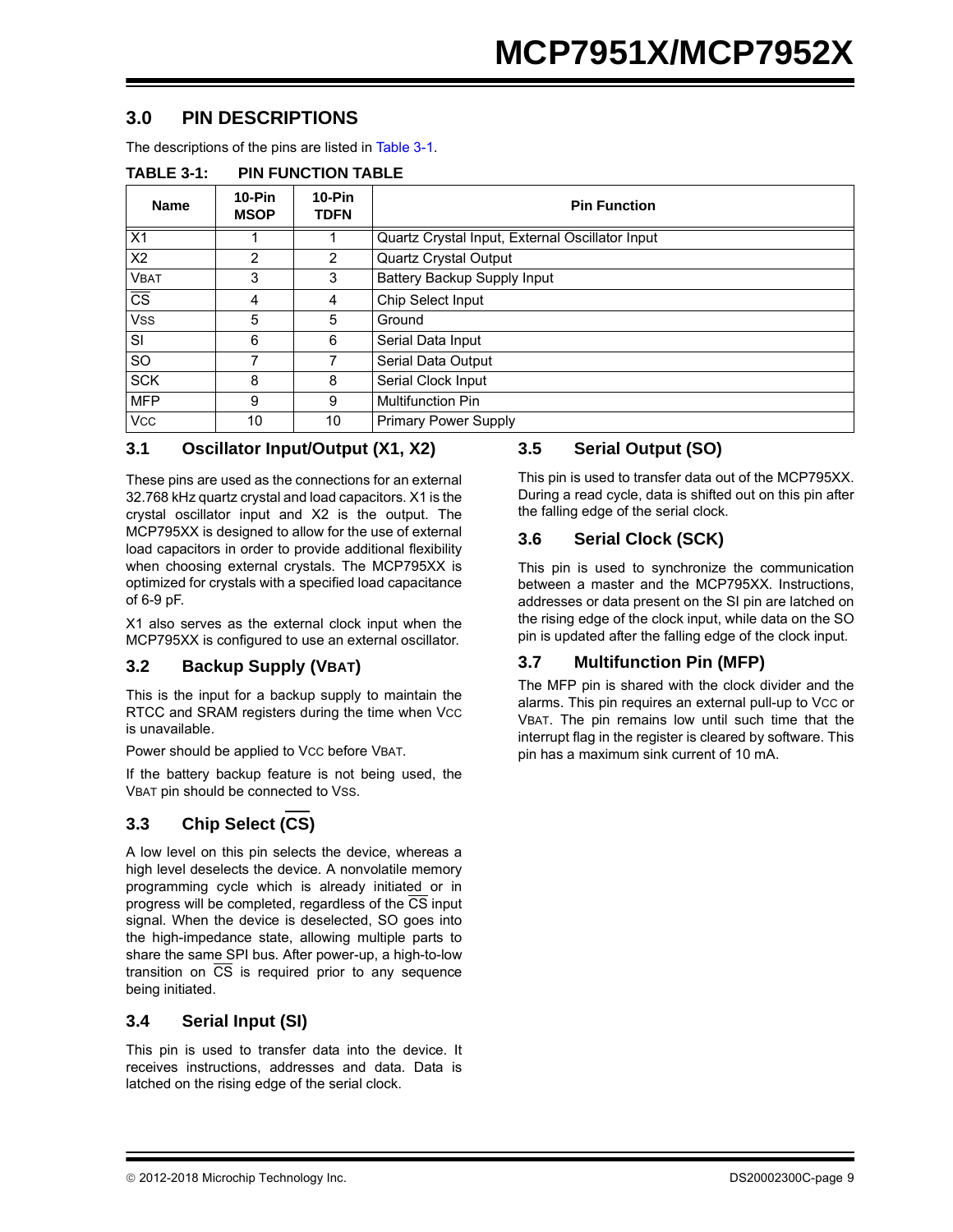### **4.0 SPI BUS OPERATION**

The MCP795XX is designed to interface directly with the Serial Peripheral Interface (SPI) port of many of today's popular microcontroller families, including Microchip's PIC® microcontrollers. It may also interface with microcontrollers that do not have a built-in SPI port by using discrete I/O lines programmed properly in software to match the SPI protocol.

The MCP795XX contains an 8-bit instruction register. The device is accessed via the SI pin, with data being clocked in on the rising edge of SCK. The  $\overline{\text{CS}}$  pin must be low for the entire operation.

[Table 4-1](#page-9-0) contains a list of the possible instruction bytes and format for device operation. All instructions, addresses, and data are transferred MSb first, LSb last.

Data (SI) is sampled on the first rising edge of SCK after  $\overline{\text{CS}}$  goes low.

|                | <b>Instruction Name   Instruction Format</b> | <b>Description</b>                                                     |
|----------------|----------------------------------------------|------------------------------------------------------------------------|
| <b>EEREAD</b>  | 0000 0011                                    | Read data from EEPROM array beginning at selected address              |
| <b>EEWRITE</b> | 0000 0010                                    | Write data to EEPROM array beginning at selected address               |
| EEWRDI         | 0000 0100                                    | Reset the write enable latch (disable write operations)                |
| <b>EEWREN</b>  | 0000 0110                                    | Set the write enable latch (enable write operations)                   |
| <b>SRREAD</b>  | 0000 0101                                    | Read STATUS register                                                   |
| SRWRITE        | 0000 0001                                    | Write STATUS register                                                  |
| <b>READ</b>    | 0001 0011                                    | Read data from RTCC/SRAM array beginning at selected address           |
| WRITE          | 0001 0010                                    | Write data to RTCC/SRAM array beginning at selected address            |
| UNLOCK         | 0001 0100                                    | Unlock the protected EEPROM block for a write operation                |
| IDWRITE        | 0011 0010                                    | Write data to the protected EEPROM block beginning at selected address |
| <b>IDREAD</b>  | 0011 0011                                    | Read data from the protected EEPROM block beginning at the selected    |
|                |                                              | address                                                                |
| CLRRAM         | 0100<br>0101                                 | Clear all SRAM data to '0'                                             |

<span id="page-9-0"></span>**TABLE 4-1: INSTRUCTION SET SUMMARY**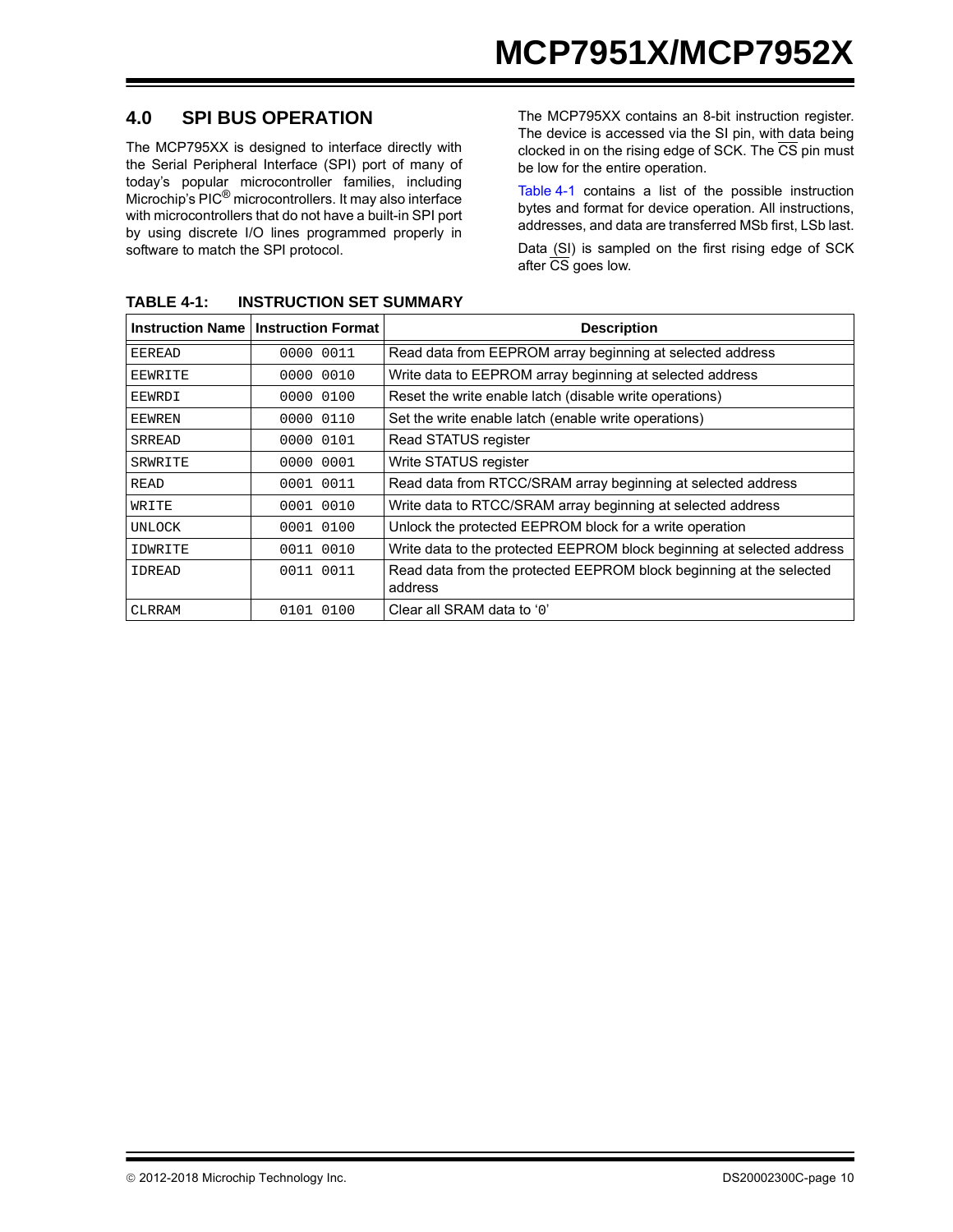#### **5.0 FUNCTIONAL DESCRIPTION**

The MCP795XX is a highly-integrated Real-Time Clock/Calendar (RTCC). Using an on-board, low-power oscillator, the current time is maintained in hundredths of seconds, seconds, minutes, hours, day of week, date, month, and year. The MCP795XX also features 64 bytes of general purpose SRAM, either 2 Kbits (MCP7952X) or 1 Kbit (MCP7951X) of EEPROM, and 16 bytes of protected EEPROM. Two alarm modules allow interrupts to be generated at specific times with flexible comparison options. Digital trimming can be used to compensate for inaccuracies inherent with crystals. Using the backup supply input and an integrated power switch, the MCP795XX will automatically switch to backup power when primary power is unavailable, allowing the current time and the SRAM contents to be maintained. The timestamp module captures the time when primary power is lost and when it is restored.

The RTCC configuration and STATUS registers are used to access all of the modules featured on the MCP795XX.

#### **5.1 Memory Organization**

The MCP795XX features four different blocks of memory: the RTCC registers, general purpose SRAM, 2 Kbit EEPROM (1 Kbit for the MCP7951X) with software write-protect, and protected EEPROM. The RTCC registers and SRAM share the same address space and are accessed through the READ and WRITE instructions. The EEPROM region is accessed using the EEREAD and EEWRITE instructions, and the protected EEPROM is accessed using the IDREAD and IDWRITE instructions. Unused locations are not accessible. The MCP795XX will not return valid data if the address is out of range, as shown in the shaded region of the memory maps in [Figure 5-1](#page-10-0) and [Figure 5-2.](#page-11-0)

The RTCC registers are contained in addresses 0x00-0x1F. [Table 5-1](#page-12-0) shows the detailed RTCC register map. There are 64 bytes of user-accessible SRAM, located in the address range 0x20-0x5F. The SRAM is a separate block from the RTCC registers. All RTCC registers and SRAM locations are maintained while operating from backup power.



#### <span id="page-10-0"></span>**FIGURE 5-1: MEMORY MAP FOR MCP7951X**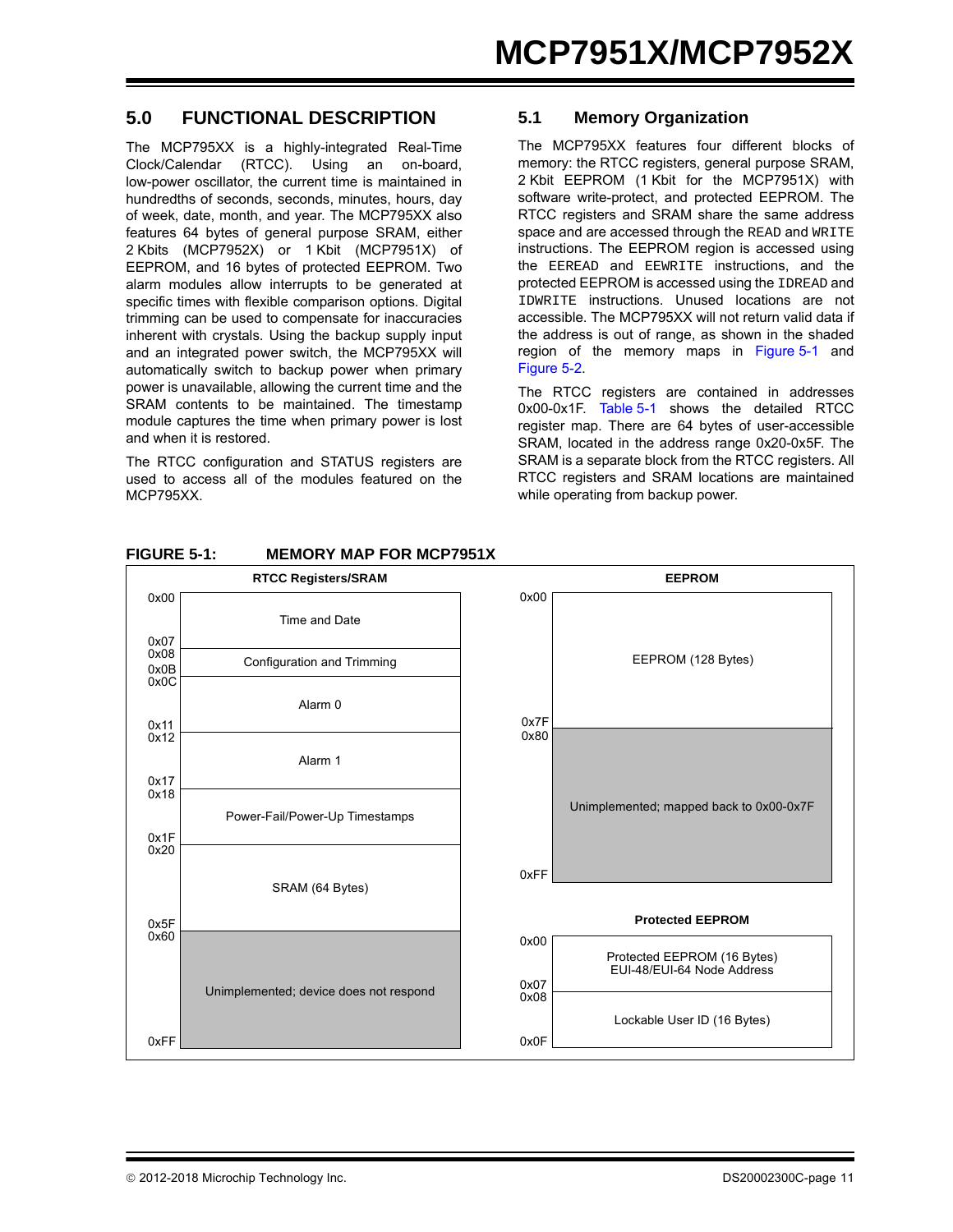# **MCP7951X/MCP7952X**

<span id="page-11-0"></span>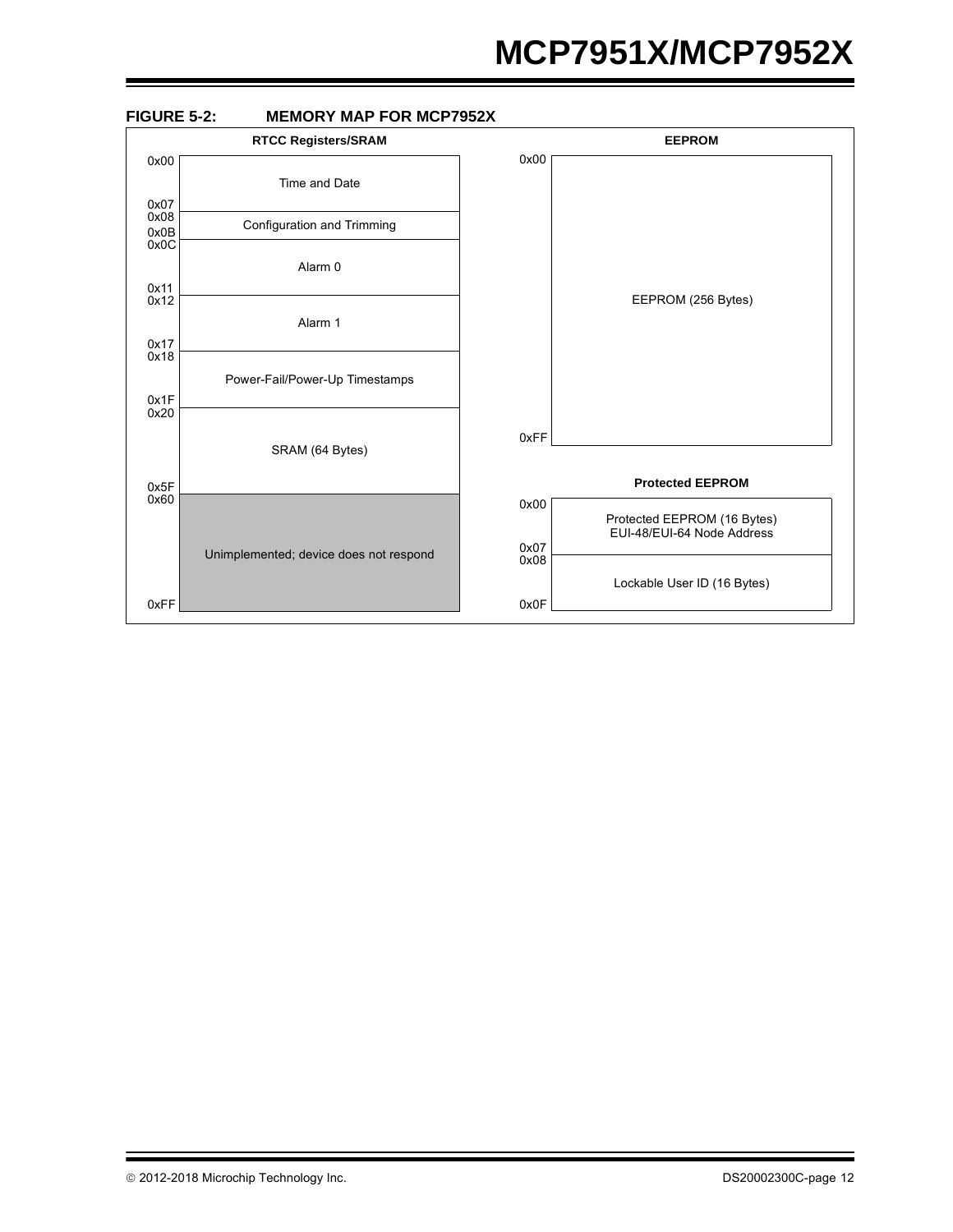| Addr. | <b>Register Name</b> | Bit 7           | Bit 6                        | Bit 5                                       | Bit 4                       | Bit 3         | Bit 2              | Bit 1    | Bit 0           |
|-------|----------------------|-----------------|------------------------------|---------------------------------------------|-----------------------------|---------------|--------------------|----------|-----------------|
|       |                      |                 |                              | <b>Section 5.3 "Timekeeping"</b>            |                             |               |                    |          |                 |
| 00h   | <b>RTCHSEC</b>       | HSECTEN3        | HSECTEN2                     | HSECTEN1                                    | <b>HSECTEN0</b>             | HSECONE3      | HSECONE2           | HSECONE1 | <b>HSECONE0</b> |
| 01h   | <b>RTCSEC</b>        | ST              | SECTEN2                      | SECTEN1                                     | <b>SECTENO</b>              | SECONE3       | SECONE2            | SECONE1  | SECONE0         |
| 02h   | <b>RTCMIN</b>        |                 | MINTEN2                      | MINTEN1                                     | <b>MINTENO</b>              | MINONE3       | MINONE2            | MINONE1  | <b>MINONE0</b>  |
| 03h   | <b>RTCHOUR</b>       | <b>TRIMSIGN</b> | $12\sqrt{24}$                | AM/PM<br>HRTEN1                             | HRTEN <sub>0</sub>          | HRONE3        | HRONE <sub>2</sub> | HRONE1   | HRONE0          |
| 04h   | <b>RTCWKDAY</b>      |                 |                              | <b>OSCRUN</b>                               | <b>PWRFAIL</b>              | <b>VBATEN</b> | WKDAY2             | WKDAY1   | WKDAY0          |
| 05h   | <b>RTCDATE</b>       |                 |                              | DATETEN1                                    | DATETEN0                    | DATEONE3      | DATEONE2           | DATEONE1 | DATEONE0        |
| 06h   | <b>RTCMTH</b>        |                 |                              | LPYR                                        | MTHTEN0                     | MTHONE3       | MTHONE2            | MTHONE1  | MTHONE0         |
| 07h   | <b>RTCYEAR</b>       | YRTEN3          | YRTEN2                       | YRTEN1                                      | YRTEN0                      | YRONE3        | YRONE <sub>2</sub> | YRONE1   | YRONE0          |
| 08h   | <b>CONTROL</b>       |                 | SQWEN                        | ALM1EN                                      | <b>ALM0EN</b>               | <b>EXTOSC</b> | <b>CRSTRIM</b>     | SQWFS1   | SQWFS0          |
| 09h   | <b>OSCTRIM</b>       | <b>TRIMVAL7</b> | TRIMVAL6                     | <b>TRIMVAL5</b>                             | TRIMVAL4                    | TRIMVAL3      | TRIMVAL2           | TRIMVAL1 | TRIMVAL0        |
|       |                      |                 |                              |                                             | <b>Section 5.4 "Alarms"</b> |               |                    |          |                 |
| 0Ch   | <b>ALM0SEC</b>       |                 | SECTEN2                      | SECTEN1                                     | <b>SECTEN0</b>              | SECONE3       | SECONE2            | SECONE1  | <b>SECONE0</b>  |
| 0Dh   | <b>ALMOMIN</b>       |                 | MINTEN2                      | MINTEN1                                     | <b>MINTENO</b>              | MINONE3       | MINONE2            | MINONE1  | <b>MINONE0</b>  |
| 0Eh   | <b>ALMOHOUR</b>      |                 | $12\sqrt{24}$ <sup>(2)</sup> | AM/PM<br>HRTEN1                             | <b>HRTEN0</b>               | HRONE3        | HRONE <sub>2</sub> | HRONE1   | HRONE0          |
| 0Fh   | <b>ALMOWKDAY</b>     | <b>ALMOPIN</b>  | ALM0MSK2                     | ALMOMSK1                                    | ALM0MSK0                    | <b>ALM0IF</b> | WKDAY2             | WKDAY1   | WKDAY0          |
| 10h   | <b>ALMODATE</b>      |                 |                              | DATETEN1                                    | DATETEN0                    | DATEONE3      | DATEONE2           | DATEONE1 | DATEONE0        |
| 11h   | <b>ALMOMTH</b>       |                 |                              |                                             | <b>MTHTEN0</b>              | MTHONE3       | MTHONE2            | MTHONE1  | MTHONE0         |
|       |                      |                 |                              |                                             | <b>Section 5.4 "Alarms"</b> |               |                    |          |                 |
| 12h   | ALM1HSEC             | HSECTEN3        | HSECTEN2                     | HSECTEN1                                    | <b>HSECTEN0</b>             | HSECONE3      | HSECONE2           | HSECONE1 | <b>HSECONE0</b> |
| 13h   | ALM1SEC              |                 | SECTEN2                      | SECTEN1                                     | <b>SECTEN0</b>              | SECONE3       | SECONE2            | SECONE1  | SECONE0         |
| 14h   | ALM1MIN              |                 | MINTEN2                      | MINTEN1                                     | <b>MINTENO</b>              | MINONE3       | MINONE2            | MINONE1  | <b>MINONE0</b>  |
| 15h   | ALM1HOUR             |                 | $12/24^{(2)}$                | AM/PM<br>HRTEN1                             | <b>HRTEN0</b>               | HRONE3        | HRONE <sub>2</sub> | HRONE1   | HRONE0          |
| 16h   | ALM1WKDAY            | ALM1PIN         | ALM1MSK2                     | ALM1MSK1                                    | ALM1MSK0                    | ALM1IF        | WKDAY2             | WKDAY1   | WKDAY0          |
| 17h   | ALM1DATE             |                 |                              | DATETEN1                                    | DATETEN0                    | DATEONE3      | DATEONE2           | DATEONE1 | DATEONE0        |
|       |                      |                 |                              | <b>Section 5.7.1 "Power-Fail Timestamp"</b> |                             |               |                    |          |                 |
|       |                      |                 |                              |                                             | <b>Power-Down Timestamp</b> |               |                    |          |                 |
| 18h   | <b>PWRDNMIN</b>      |                 | MINTEN2                      | MINTEN1                                     | <b>MINTEN0</b>              | MINONE3       | MINONE2            | MINONE1  | <b>MINONE0</b>  |
| 19h   | <b>PWRDNHOUR</b>     |                 | 12/24                        | AM/PM<br>HRTEN1                             | HRTEN <sub>0</sub>          | HRONE3        | HRONE <sub>2</sub> | HRONE1   | HRONE0          |
| 1Ah   | <b>PWRDNDATE</b>     |                 |                              | DATETEN1                                    | DATETEN0                    | DATEONE3      | DATEONE2           | DATEONE1 | DATEONE0        |
| 1Bh   | PWRDNMTH             | WKDAY2          | WKDAY1                       | WKDAY0                                      | MTHTEN0                     | MTHONE3       | MTHONE2            | MTHONE1  | MTHONE0         |
|       |                      |                 |                              |                                             | <b>Power-Up Timestamp</b>   |               |                    |          |                 |
| 1Ch   | <b>PWRUPMIN</b>      |                 | MINTEN2                      | MINTEN1                                     | <b>MINTENO</b>              | MINONE3       | MINONE2            | MINONE1  | <b>MINONE0</b>  |
| 1Dh   | <b>PWRUPHOUR</b>     |                 | 12/24                        | AM/PM<br>HRTEN1                             | HRTEN <sub>0</sub>          | HRONE3        | HRONE <sub>2</sub> | HRONE1   | HRONE0          |
| 1Eh   | <b>PWRUPDATE</b>     |                 |                              | DATETEN1                                    | DATETEN0                    | DATEONE3      | DATEONE2           | DATEONE1 | DATEONE0        |
| 1Fh   | <b>PWRUPMTH</b>      | WKDAY2          | WKDAY1                       | WKDAY0                                      | MTHTEN0                     | MTHONE3       | MTHONE2            | MTHONE1  | <b>MTHONE0</b>  |

<span id="page-12-0"></span>

| <b>TABLE 5-1:</b> | <b>DETAILED RTCC REGISTER MAP</b> |  |
|-------------------|-----------------------------------|--|
|                   |                                   |  |

<span id="page-12-1"></span>**Note 1:** Grey areas are unimplemented.

**2:** The 12/24 bits in the ALMxHOUR registers are read-only and reflect the value of the 12/24 bit in the RTCHOUR register.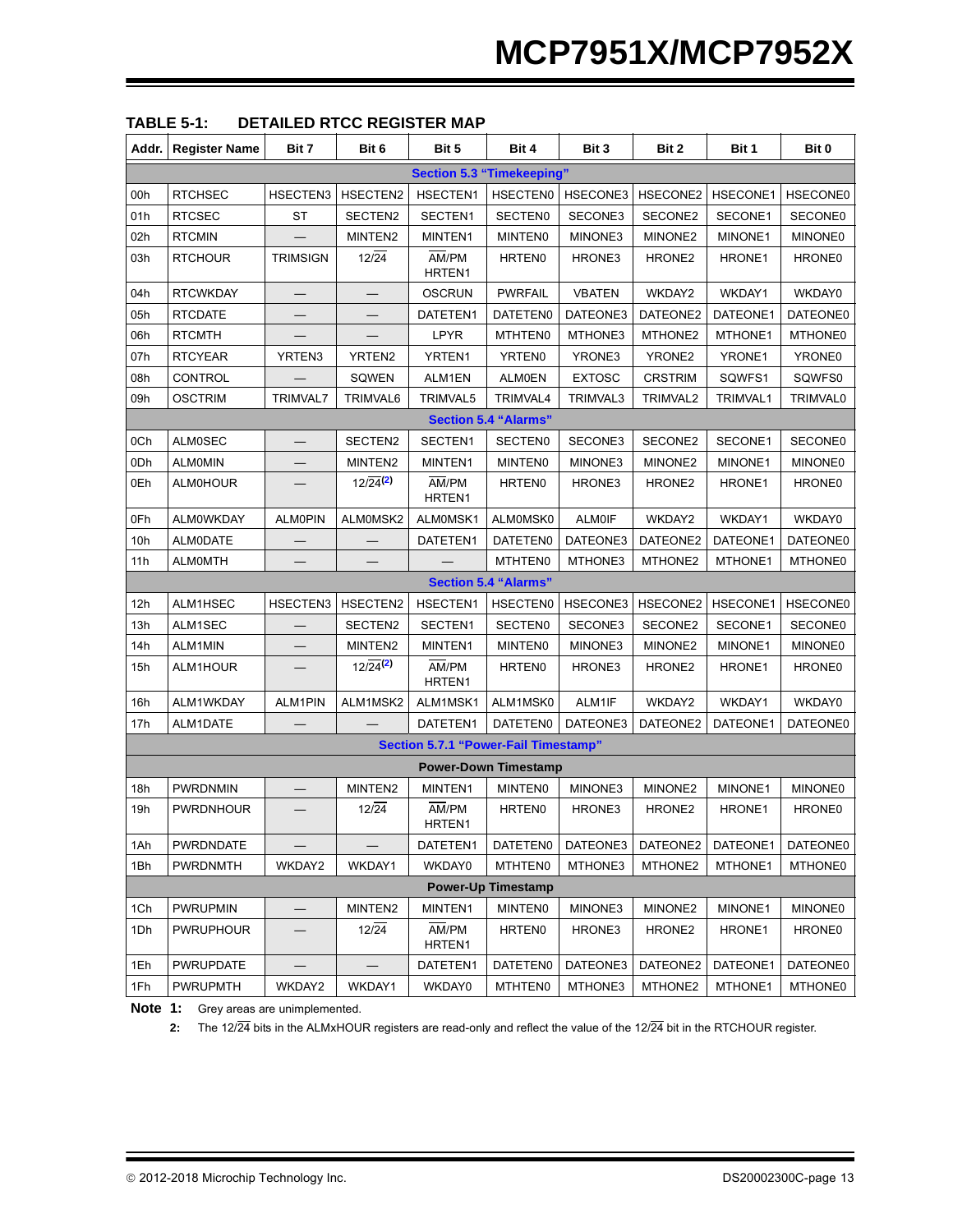#### **5.2 Oscillator Configurations**

The MCP795XX can be operated in two different oscillator configurations: using an external crystal or using an external clock input.

#### 5.2.1 EXTERNAL CRYSTAL

The crystal oscillator circuit on the MCP795XX is designed to operate with a standard 32.768 kHz tuning fork crystal and matching external load capacitors.

By using external load capacitors, the MCP795XX allows for a wide selection of crystals. Suitable crystals have a load capacitance (CL) of 6-9 pF. Crystals with a load capacitance of 12.5 pF are not recommended.

[Figure 5-3](#page-13-0) shows the pin connections when using an external crystal.

<span id="page-13-0"></span>

- **Note 1:** The ST bit must be set to enable the crystal oscillator circuit.
	- **2:** Always verify oscillator performance over the voltage and temperature range that is expected for the application.

#### 5.2.1.1 Choosing Load Capacitors

CL is the effective load capacitance as seen by the crystal, and includes the physical load capacitors, pin capacitance, and stray board capacitance. [Equation 5-1](#page-13-1) can be used to calculate CL.

 $C_{X1}$  and  $C_{X2}$  are the external load capacitors. They must be chosen to match the selected crystal's specified load capacitance.

**Note:** If the load capacitance is not correctly matched to the chosen crystal's specified value, the crystal may give a frequency outside of the crystal manufacturer's specifications.

#### <span id="page-13-1"></span>**EQUATION 5-1: LOAD CAPACITANCE CALCULATION**

$$
CL = \frac{C_{X1} \times C_{X2}}{C_{X1} + C_{X2}} + CSTRAY
$$
  
Where:  

$$
C_L = \text{Effective load capacitance}
$$
  

$$
C_{X1} = \text{Capacitor value on X1} + Cosc
$$
  

$$
C_{X2} = \text{Capacitor value on X2} + Cosc
$$
  

$$
C_{STRAY} = \text{PCB stray capacitance}
$$

#### 5.2.1.2 Layout Considerations

The oscillator circuit should be placed on the same side of the board as the device. Place the oscillator circuit close to the respective oscillator pins. The load capacitors should be placed next to the oscillator itself, on the same side of the board.

Use a grounded copper pour around the oscillator circuit to isolate it from surrounding circuits. The grounded copper pour should be routed directly to VSS. Do not run any signal traces or power traces inside the ground pour. Also, if using a two-sided board, avoid any traces on the other side of the board where the crystal is placed.

Layout suggestions are shown in [Figure 5-4.](#page-14-0) In-line packages may be handled with a single-sided layout that completely encompasses the oscillator pins. With fine-pitch packages, it is not always possible to completely surround the pins and components. A suitable solution is to tie the broken guard sections to a mirrored ground layer. In all cases, the guard trace(s) must be returned to ground.

For additional information and design guidance on oscillator circuits, refer to these Microchip Application Notes, available at the corporate website (www.microchip.com):

- *•* AN1365 *"Recommended Usage of Microchip Serial RTCC Devices"* (DS00001365)
- *•* AN1519 *"Recommended Crystals for Microchip Stand-Alone Real-Time Clock Calendar Devices"*  (DS00001519)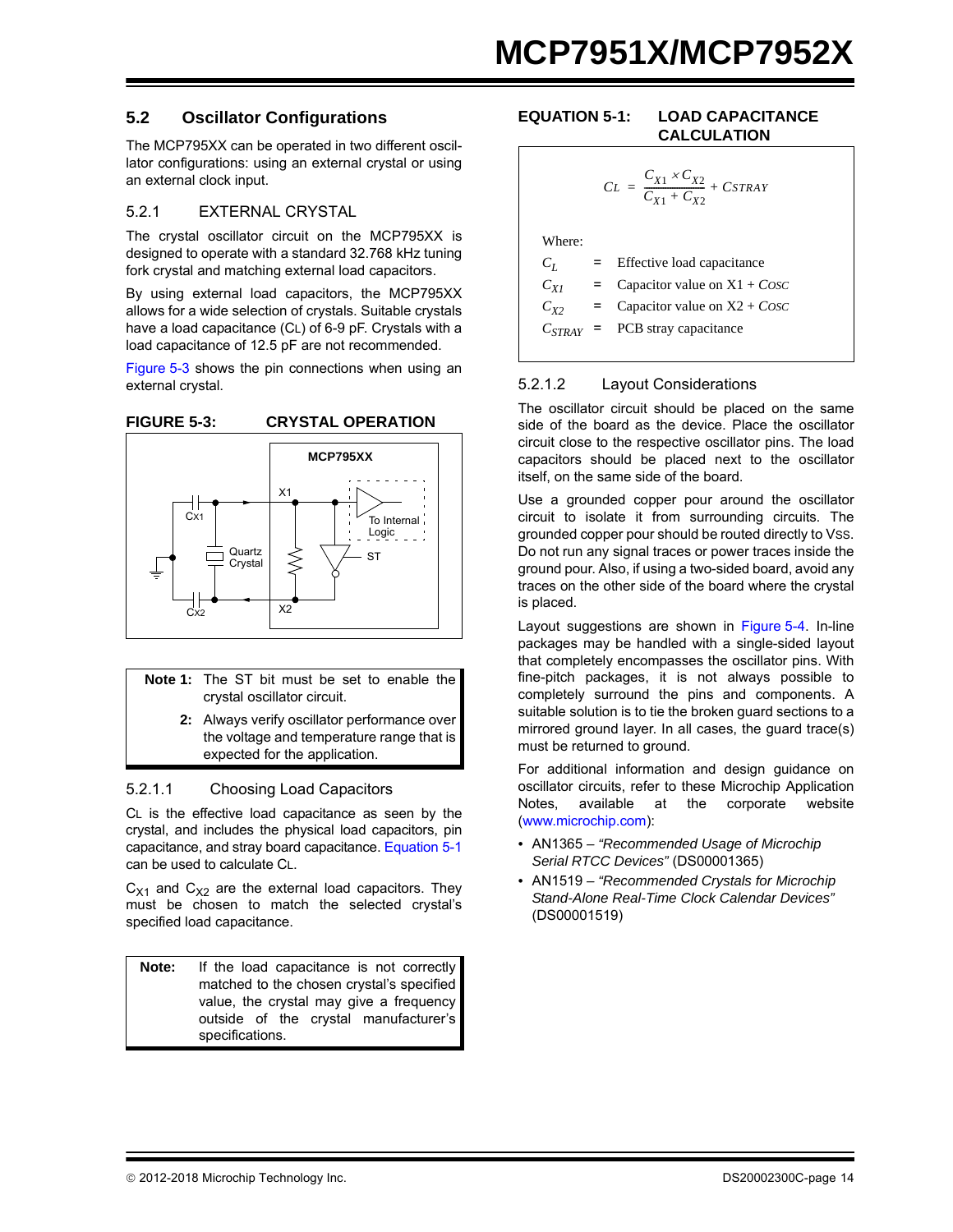<span id="page-14-0"></span>

#### 5.2.2 EXTERNAL CLOCK INPUT

A 32.768 kHz external clock source can be connected to the X1 pin ([Figure 5-5\)](#page-14-1). When using this configuration, the X2 pin should be left floating.

**Note:** The EXTOSC bit must be set to enable an external clock source.

<span id="page-14-1"></span>**FIGURE 5-5: EXTERNAL CLOCK INPUT OPERATION**



#### 5.2.3 OSCILLATOR FAILURE STATUS

The MCP795XX features an oscillator failure flag, OSCRUN, that indicates whether or not the oscillator is running. The OSCRUN bit is automatically set after 32 oscillator cycles are detected. If no oscillator cycles are detected for more than TOSF, then the OSCRUN bit is automatically cleared ([Figure 5-6\)](#page-14-2). This can occur if the oscillator is stopped by clearing the ST bit or due to oscillator failure.

#### <span id="page-14-2"></span>**FIGURE 5-6: OSCILLATOR FAILURE STATUS TIMING DIAGRAM**



#### **TABLE 5-2: SUMMARY OF REGISTERS ASSOCIATED WITH OSCILLATOR CONFIGURATION**

| Name            | Bit 7     | Bit 6        | Bit 5         | Bit 4          | Bit 3         | Bit 2          | Bit 1   | Bit 0          | Register<br>on Page |
|-----------------|-----------|--------------|---------------|----------------|---------------|----------------|---------|----------------|---------------------|
| <b>RTCSEC</b>   | <b>ST</b> | SECTEN2      | SECTEN1       | <b>SECTENO</b> | SECONE3       | SECONE2        | SECONE1 | <b>SECONE0</b> |                     |
| <b>RTCWKDAY</b> |           |              | <b>OSCRUN</b> | <b>PWRFAIL</b> | <b>VBATEN</b> | WKDAY2         | WKDAY1  | WKDAY0         | 19                  |
| CONTROL         |           | <b>SOWEN</b> | ALM1EN        | <b>ALMOEN</b>  | <b>EXTOSC</b> | <b>CRSTRIM</b> | SQWFS1  | SOWFS0         | 28                  |

**Legend:** — = unimplemented location, read as '0'. Shaded cells are not used by oscillator configuration.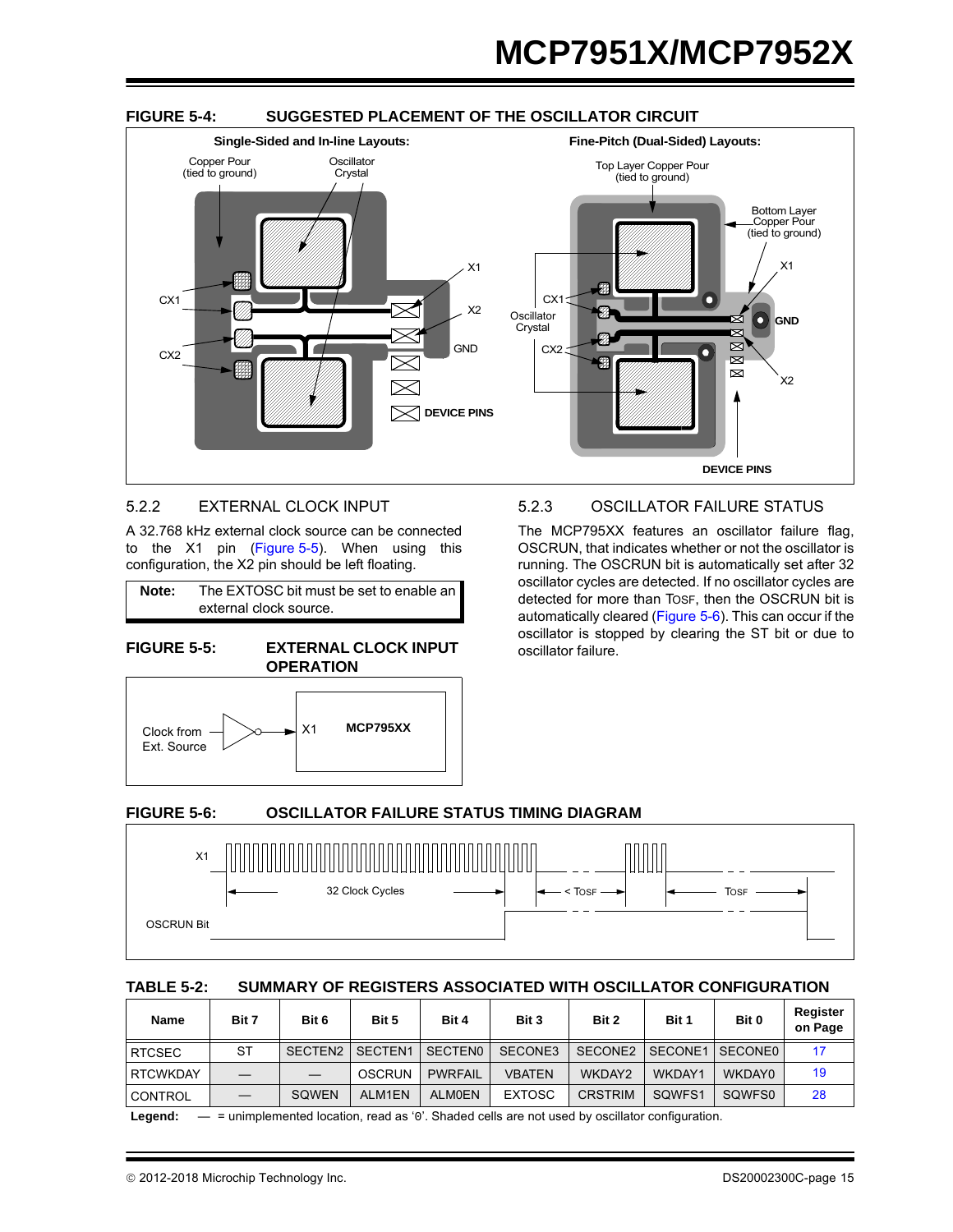#### <span id="page-15-0"></span>**5.3 Timekeeping**

The MCP795XX maintains the current time and date using an external 32.768 kHz crystal or clock source. Separate registers are used for tracking hundredths of seconds, seconds, minutes, hours, day of week, date, month, and year. The MCP795XX automatically adjusts for months with less than 31 days and compensates for leap years from 2001 to 2399. The year is stored as a two-digit value.

Both 12-hour and 24-hour time formats are supported and are selected using the 12/24 bit.

The day of week value counts from 1 to 7, increments at midnight, and the representation is user-defined (i.e., the MCP795XX does not require 1 to equal Sunday, etc.).

All time and date values are stored in the registers as binary-coded decimal (BCD) values. The MCP795XX will continue to maintain the time and date while operating off the backup supply.

When reading from the timekeeping registers, the registers are buffered to prevent errors due to rollover of counters. The following events cause the buffers to be updated:

- When a read is initiated from the RTCC registers (addresses 0x00 to 0x1F)
- During an RTCC register read operation, when the register address rolls over from 0x1F to 0x00

The timekeeping registers should be read in a single operation to utilize the on-board buffers and avoid rollover issues.

- **Note 1:** Loading invalid values into the time and date registers will result in undefined operation.
	- **2:** To avoid rollover issues when loading new time and date values, the oscillator/clock input should be disabled by clearing the ST bit for External Crystal mode and the EXTOSC bit for External Clock Input mode. After waiting for the OSCRUN bit to clear, the new values can be loaded and the ST or EXTOSC bit can then be re-enabled.

#### 5.3.1 DIGIT CARRY RULES

The following list explains which timer values cause a digit carry when there is a rollover:

- Time of day: from 11:59:59.99 PM to 12:00:00.00 AM (12-hour mode) or 23:59:59.99 to 00:00:00.00 (24-hour mode), with a carry to the Date and Weekday fields
- Date: carries to the Month field according to [Table 5-3](#page-15-1)
- Weekday: from 7 to 1 with no carry
- Month: from 12/31 to 01/01 with a carry to the Year field
- Year: from 99 to 00 with no carry

<span id="page-15-1"></span>

| TABLE 5-3: | DAY TO MONTH ROLLOVER |
|------------|-----------------------|
|            | <b>SCHEDULE</b>       |

| <b>Month</b> | <b>Name</b> | <b>Maximum Date</b> |
|--------------|-------------|---------------------|
| 01           | January     | 31                  |
| 02           | February    | 28 or 29(1)         |
| 03           | March       | 31                  |
| 04           | April       | 30                  |
| 05           | May         | 31                  |
| 06           | June        | 30                  |
| 07           | July        | 31                  |
| 08           | August      | 31                  |
| 09           | September   | 30                  |
| 10           | October     | 31                  |
| 11           | November    | 30                  |
| 12           | December    | 31                  |

<span id="page-15-2"></span>**Note 1:** 29 during leap years, otherwise 28.

#### 5.3.2 GENERATING HUNDREDTH OF **SECONDS**

A special algorithm is required to accurately generate hundredth of seconds. The circuitry utilizes the 4.096 kHz clock signal and counts 41 clock pulses each for 24 increments of the hundredth of seconds count. The circuitry then counts 40 clock pulses for the next increment of the hundredth of second count. This results in every 25 hundredth of seconds increments equaling exactly 250 ms. Long term, the hundredth of seconds frequency will average the desired 100 Hz, while jitter is minimized short term.

#### **EQUATION 5-2: HUNDREDTH OF SECONDS GENERATION**

 $\frac{(41 \text{ clocks} \cdot 24 \text{ counts}) + (40 \text{ clocks} \cdot 1 \text{ count})}{4,096 \text{ Hz}} = 250 \text{ ms}$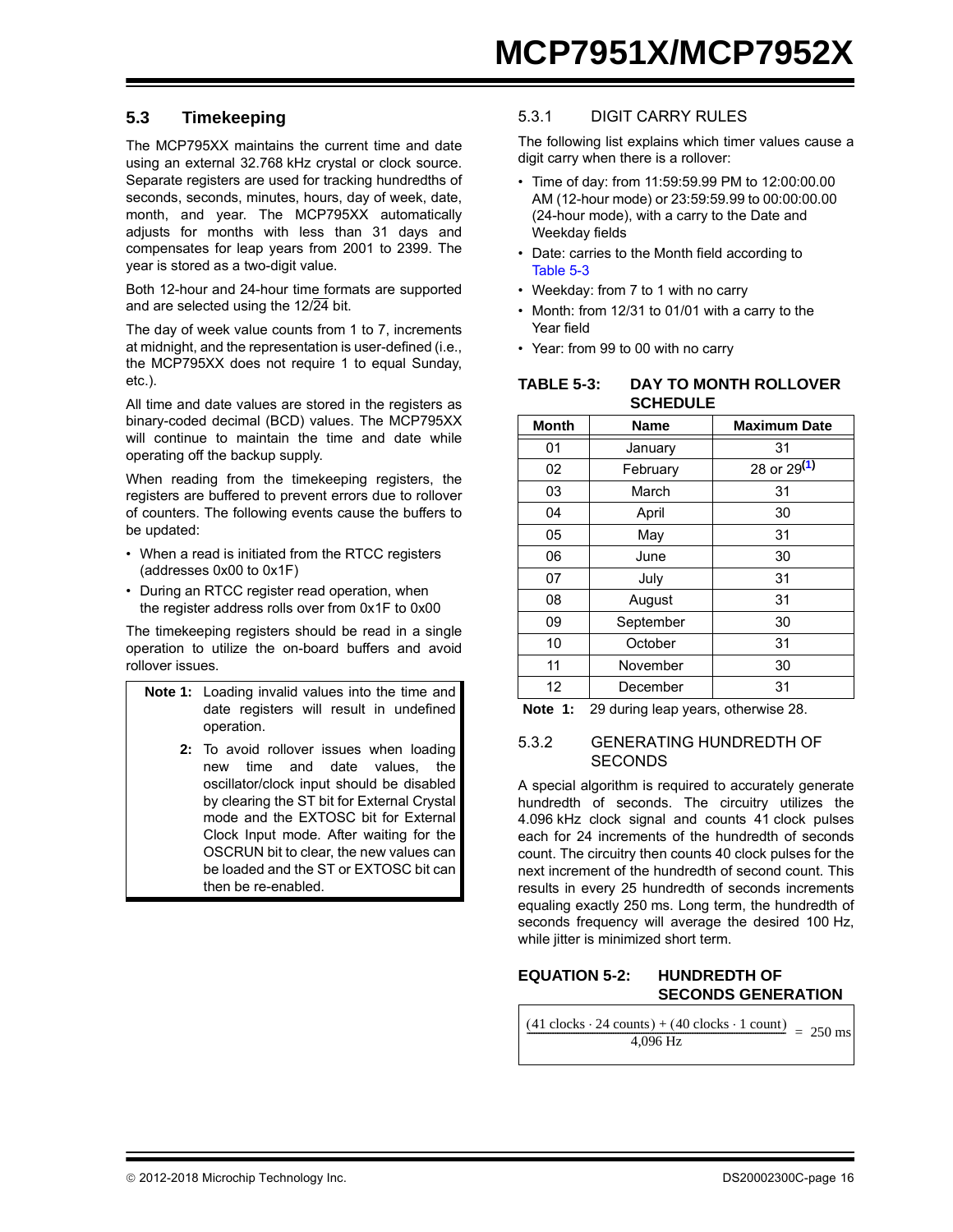#### <span id="page-16-2"></span>**REGISTER 5-1: RTCHSEC: TIMEKEEPING HUNDREDTH OF SECONDS VALUE REGISTER (ADDRESS 0x00)**

| $R/W-0$             | $R/M-0$                                   | $R/W-0$            | $R/W-0$         | $R/W-0$                                             | $R/W-0$  | $R/W-0$  | $R/W-0$  |
|---------------------|-------------------------------------------|--------------------|-----------------|-----------------------------------------------------|----------|----------|----------|
| HSECTEN3            | HSECTEN2                                  | HSECTEN1           | <b>HSECTENO</b> | HSECONE3                                            | HSECONE2 | HSECONE1 | HSECONE0 |
| bit 7               |                                           |                    |                 |                                                     |          |          | bit 0    |
|                     |                                           |                    |                 |                                                     |          |          |          |
| Legend:             |                                           |                    |                 |                                                     |          |          |          |
|                     | $R = Readable bit$<br>$W = Writeable bit$ |                    |                 | $U =$ Unimplemented bit, read as '0'                |          |          |          |
| $-n =$ Value at POR |                                           | $'1'$ = Bit is set |                 | $'0'$ = Bit is clear<br>$x = \text{Bit}$ is unknown |          |          |          |

## bit 7-4 **HSECTEN<3:0>:** Binary-Coded Decimal Value of Hundredth of Second's Tens Digit Contains a value from 0 to 9

#### <span id="page-16-0"></span>**REGISTER 5-2:** RTCSEC: TIMEKEEPING SECONDS VALUE REGISTER (ADDRESS 0x01)

| R/W-0   | R/W-0               | $R/W-0$             | R/W-0          | $R/W-0$ | $R/W-0$ | $R/W-0$ | $R/W-0$        |
|---------|---------------------|---------------------|----------------|---------|---------|---------|----------------|
| ST      | SECTEN <sub>2</sub> | SECTEN <sub>1</sub> | <b>SECTENO</b> | SECONE3 | SECONE2 | SECONE1 | <b>SECONE0</b> |
| I bit 7 |                     |                     |                |         |         |         | bit 0          |

| ∣Legend:           |                     |                                    |                             |  |
|--------------------|---------------------|------------------------------------|-----------------------------|--|
| IR = Readable bit  | $W = Writeable bit$ | U = Unimplemented bit, read as '0' |                             |  |
| l-n = Value at POR | $'1'$ = Bit is set  | $'0'$ = Bit is clear               | $x = \text{Bit}$ is unknown |  |

| bit 7     | <b>ST:</b> Start Oscillator bit                                             |
|-----------|-----------------------------------------------------------------------------|
|           | $1 =$ Oscillator enabled                                                    |
|           | $0 =$ Oscillator disabled                                                   |
| bit 6-4   | <b>SECTEN&lt;2:0&gt;:</b> Binary-Coded Decimal Value of Second's Tens Digit |
|           | Contains a value from 0 to 5                                                |
| bit $3-0$ | <b>SECONE&lt;3:0&gt;:</b> Binary-Coded Decimal Value of Second's Ones Digit |
|           | Contains a value from 0 to 9                                                |

#### <span id="page-16-1"></span>**REGISTER 5-3: REGISTER 5-3: RTCMIN: TIMEKEEPING MINUTES VALUE REGISTER (ADDRESS 0x02)**

| U-0                      | R/W-0       | R/W-0   | R/W-0          | $R/W-0$ | $R/W-0$             | $R/W-0$        | R/W-0          |
|--------------------------|-------------|---------|----------------|---------|---------------------|----------------|----------------|
| $\overline{\phantom{0}}$ | TEN2<br>MIN | MINTEN1 | <b>MINTENO</b> | MINONE3 | MINONE <sub>2</sub> | <b>MINONE1</b> | <b>MINONE0</b> |
| bit 7                    |             |         |                |         |                     |                | bit 0          |

| Legend:             |  |                              |                                                                             |                             |  |  |  |  |
|---------------------|--|------------------------------|-----------------------------------------------------------------------------|-----------------------------|--|--|--|--|
| $R =$ Readable bit  |  | $W =$ Writable bit           | $U =$ Unimplemented bit, read as '0'                                        |                             |  |  |  |  |
| $-n = Value$ at POR |  | $'1'$ = Bit is set           | $'0'$ = Bit is clear                                                        | $x = \text{Bit}$ is unknown |  |  |  |  |
|                     |  |                              |                                                                             |                             |  |  |  |  |
| bit 7               |  | Unimplemented: Read as '0'   |                                                                             |                             |  |  |  |  |
| bit $6-4$           |  |                              | <b>MINTEN&lt;2:0&gt;:</b> Binary-Coded Decimal Value of Minute's Tens Digit |                             |  |  |  |  |
|                     |  | Contains a value from 0 to 5 |                                                                             |                             |  |  |  |  |
| bit 3-0             |  |                              | <b>MINONE&lt;3:0&gt;:</b> Binary-Coded Decimal Value of Minute's Ones Digit |                             |  |  |  |  |

Contains a value from 0 to 9

bit 3-0 **HSECONE<3:0>:** Binary-Coded Decimal Value of Hundredth of Second's Ones Digit Contains a value from 0 to 9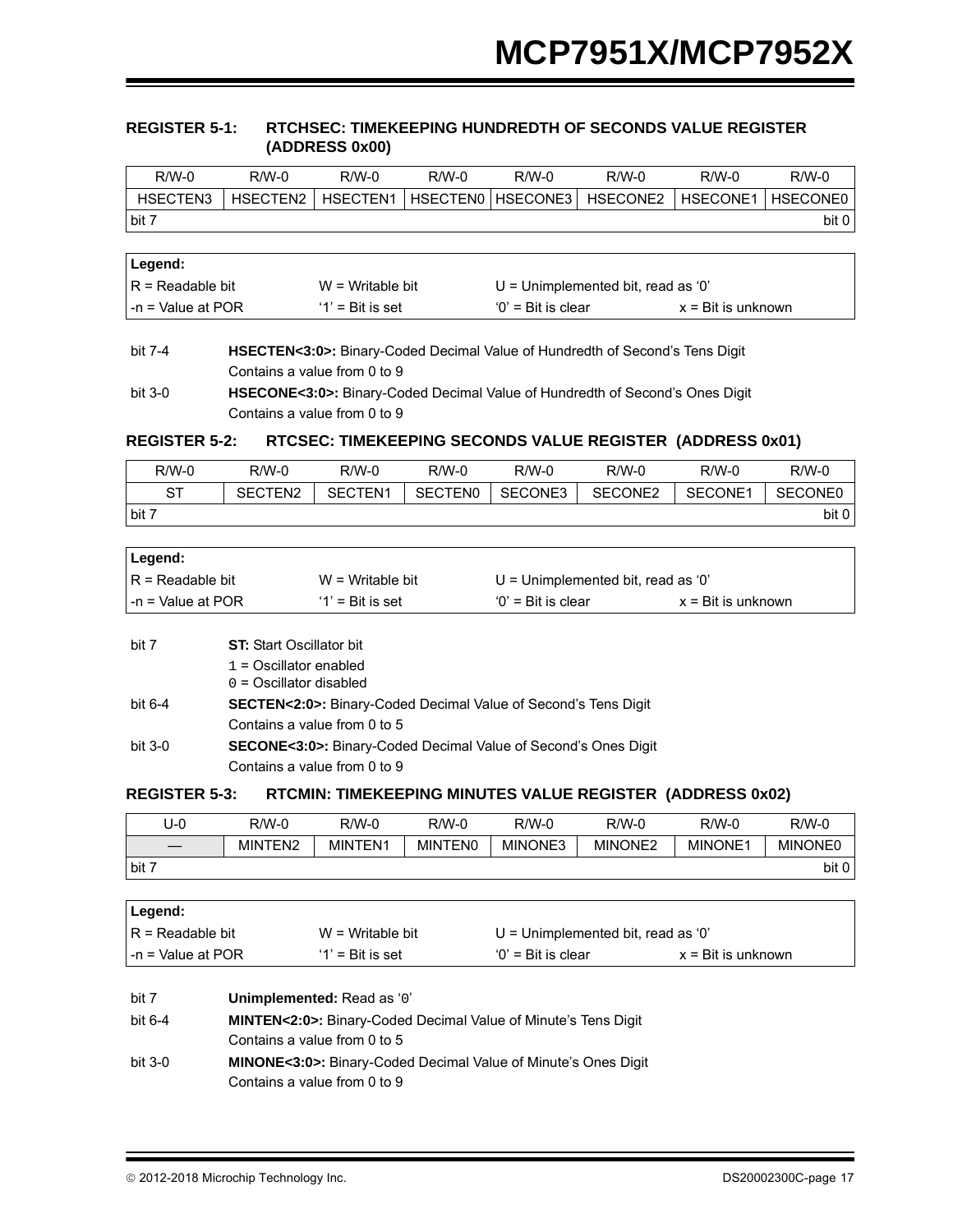| $R/W-0$             | $R/W-0$                                        | $R/W-0$                                                                                      | $R/W-0$       | $R/W-0$              | $R/W-0$                              | $R/W-0$                     | $R/W-0$            |
|---------------------|------------------------------------------------|----------------------------------------------------------------------------------------------|---------------|----------------------|--------------------------------------|-----------------------------|--------------------|
| <b>TRIMSIGN</b>     | $12\sqrt{24}$                                  | AM/PM<br>HRTEN1                                                                              | <b>HRTENO</b> | HRONE3               | HRONE <sub>2</sub>                   | HRONE1                      | HRONE <sub>0</sub> |
| bit 7               |                                                |                                                                                              |               |                      |                                      |                             | bit 0              |
|                     |                                                |                                                                                              |               |                      |                                      |                             |                    |
| Legend:             |                                                |                                                                                              |               |                      |                                      |                             |                    |
| $R =$ Readable bit  |                                                | $W = Writeable bit$                                                                          |               |                      | $U =$ Unimplemented bit, read as '0' |                             |                    |
| $-n =$ Value at POR |                                                | $'1'$ = Bit is set                                                                           |               | $'0'$ = Bit is clear |                                      | $x = \text{Bit}$ is unknown |                    |
|                     | If $12/24 = 1$ (12-hour format):               |                                                                                              |               |                      |                                      |                             |                    |
| bit 7               | <b>TRIMSIGN: Trim Sign bit</b>                 |                                                                                              |               |                      |                                      |                             |                    |
|                     |                                                | $1 =$ Add clocks to correct for slow time                                                    |               |                      |                                      |                             |                    |
|                     |                                                | $0 =$ Subtract clocks to correct for fast time                                               |               |                      |                                      |                             |                    |
| bit 6               |                                                | 12/24: 12 or 24 Hour Time Format bit                                                         |               |                      |                                      |                             |                    |
|                     | $1 = 12$ -hour format<br>$0 = 24$ -hour format |                                                                                              |               |                      |                                      |                             |                    |
| bit 5               |                                                | <b>AM/PM: AM/PM Indicator bit</b>                                                            |               |                      |                                      |                             |                    |
|                     | $1 = PM$                                       |                                                                                              |               |                      |                                      |                             |                    |
|                     | $0 = AM$                                       |                                                                                              |               |                      |                                      |                             |                    |
| bit 4               |                                                | HRTEN0: Binary-Coded Decimal Value of Hour's Tens Digit                                      |               |                      |                                      |                             |                    |
|                     |                                                | Contains a value from 0 to 1                                                                 |               |                      |                                      |                             |                    |
| bit 3-0             |                                                | HRONE<3:0>: Binary-Coded Decimal Value of Hour's Ones Digit                                  |               |                      |                                      |                             |                    |
|                     |                                                | Contains a value from 0 to 9                                                                 |               |                      |                                      |                             |                    |
|                     | If $12/24 = 0$ (24-hour format):               |                                                                                              |               |                      |                                      |                             |                    |
| bit 7               | <b>TRIMSIGN: Trim Sign bit</b>                 | $1 =$ Add clocks to correct for slow time                                                    |               |                      |                                      |                             |                    |
|                     |                                                | $0 =$ Subtract clocks to correct for fast time                                               |               |                      |                                      |                             |                    |
| bit 6               |                                                | 12/24: 12 or 24 Hour Time Format bit                                                         |               |                      |                                      |                             |                    |
|                     | $1 = 12$ -hour format                          |                                                                                              |               |                      |                                      |                             |                    |
|                     | $0 = 24$ -hour format                          |                                                                                              |               |                      |                                      |                             |                    |
| bit 5-4             |                                                | HRTEN<1:0>: Binary-Coded Decimal Value of Hour's Tens Digit<br>Contains a value from 0 to 2. |               |                      |                                      |                             |                    |

#### <span id="page-17-0"></span>**REGISTER 5-4: RTCHOUR: TIMEKEEPING HOURS VALUE REGISTER (ADDRESS 0x03)**

bit 3-0 **HRONE<3:0>:** Binary-Coded Decimal Value of Hour's Ones Digit Contains a value from 0 to 9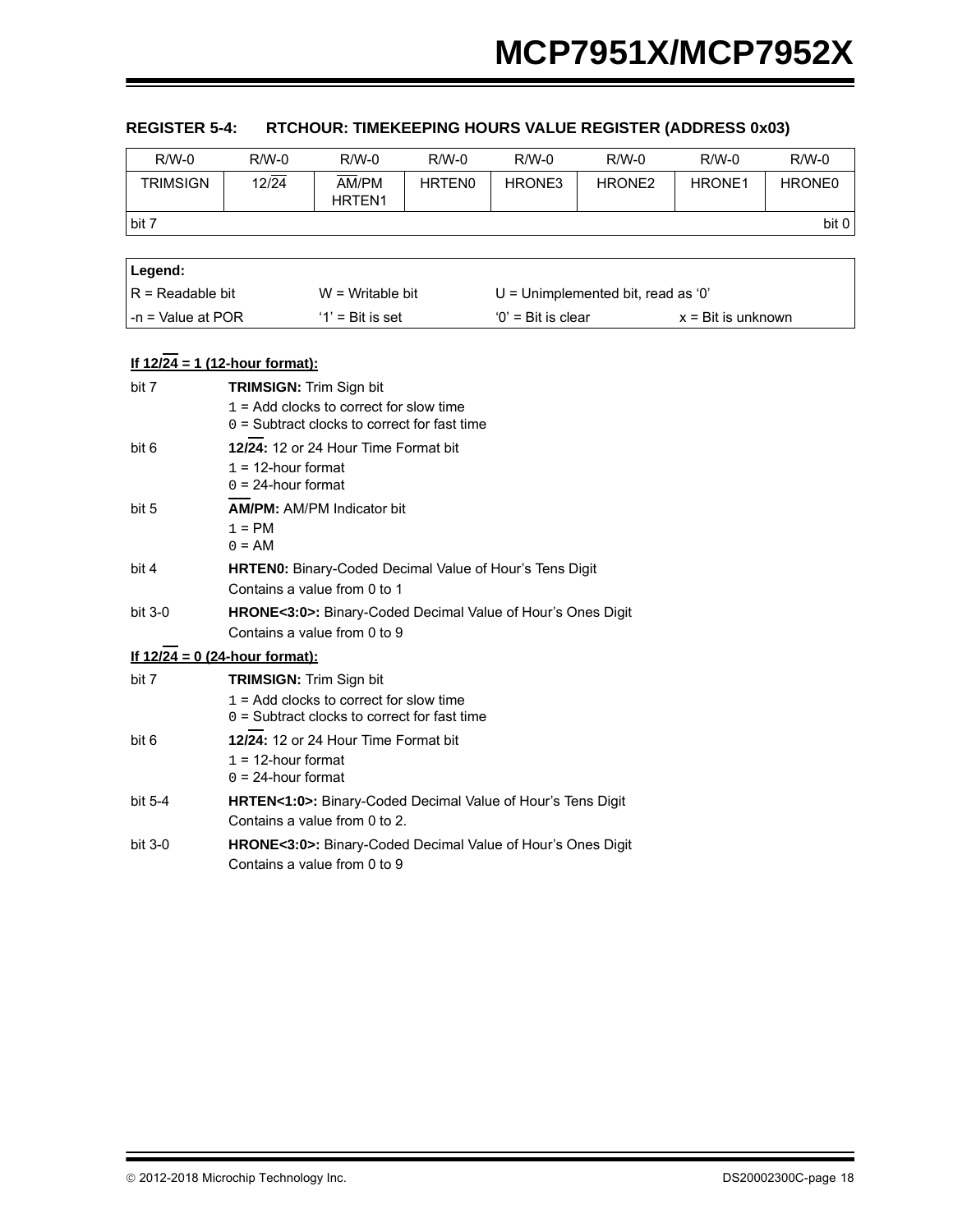#### <span id="page-18-0"></span>**REGISTER 5-5: REGISTER 5-5: RTCWKDAY: TIMEKEEPING WEEKDAY VALUE REGISTER (ADDRESS 0x04)**

| $U-0$               | $U-0$        | $R-0$                                                                                                     | $R/W-0$        | $R/W-0$              | $R/W-0$                              | $R/W-0$                     | $R/W-1$ |
|---------------------|--------------|-----------------------------------------------------------------------------------------------------------|----------------|----------------------|--------------------------------------|-----------------------------|---------|
|                     |              | <b>OSCRUN</b>                                                                                             | <b>PWRFAIL</b> | <b>VBATEN</b>        | WKDAY2                               | WKDAY1                      | WKDAY0  |
| bit 7               |              |                                                                                                           |                |                      |                                      |                             | bit 0   |
|                     |              |                                                                                                           |                |                      |                                      |                             |         |
| Legend:             |              |                                                                                                           |                |                      |                                      |                             |         |
| $R = Readable bit$  |              | $W = Writeble$ bit                                                                                        |                |                      | $U =$ Unimplemented bit, read as '0' |                             |         |
| $-n =$ Value at POR |              | $'1'$ = Bit is set                                                                                        |                | $'0'$ = Bit is clear |                                      | $x = \text{Bit}$ is unknown |         |
|                     |              |                                                                                                           |                |                      |                                      |                             |         |
| bit 7-6             |              | Unimplemented: Read as '0'                                                                                |                |                      |                                      |                             |         |
| bit 5               |              | <b>OSCRUN: Oscillator Status bit</b>                                                                      |                |                      |                                      |                             |         |
|                     |              | $1 =$ Oscillator is enabled and running                                                                   |                |                      |                                      |                             |         |
|                     |              | 0 = Oscillator has stopped or has been disabled                                                           |                |                      |                                      |                             |         |
| bit 4               |              | <b>PWRFAIL:</b> Power Failure Status bit <sup>(1,2)</sup>                                                 |                |                      |                                      |                             |         |
|                     |              | 1 = Primary power was lost and the power-fail timestamp registers have been loaded (must be cleared       |                |                      |                                      |                             |         |
|                     |              | in software). Clearing this bit resets the power-fail timestamp registers to '0'.                         |                |                      |                                      |                             |         |
| bit 3               |              | $0 =$ Primary power has not been lost                                                                     |                |                      |                                      |                             |         |
|                     |              | <b>VBATEN:</b> External Battery Backup Supply (VBAT) Enable bit<br>$1 =$ VBAT input is enabled            |                |                      |                                      |                             |         |
|                     |              | $0 =$ VBAT input is disabled                                                                              |                |                      |                                      |                             |         |
| bit 2-0             |              | <b>WKDAY&lt;2:0&gt;:</b> Binary-Coded Decimal Value of Day of Week                                        |                |                      |                                      |                             |         |
|                     |              | Contains a value from 1 to 7. The representation is user-defined.                                         |                |                      |                                      |                             |         |
| Note 1:             | not lost.    | The PWRFAIL bit must be cleared to log new timestamp data. This is to ensure previous timestamp data is   |                |                      |                                      |                             |         |
| 2:                  | in software. | The PWRFAIL bit can be cleared by writing a '0'. Once cleared, the PWRFAIL bit cannot be written to a '1' |                |                      |                                      |                             |         |

#### <span id="page-18-3"></span><span id="page-18-2"></span><span id="page-18-1"></span>**REGISTER 5-6: REGISTER 5-6: RTCDATE: TIMEKEEPING DATE VALUE REGISTER (ADDRESS 0x05)**

| U-0   | J-0 | $R/W-0$  | $R/W-0$  | $R/W-0$  | R/W-0    | $R/W-0$  | $R/W-1$  |
|-------|-----|----------|----------|----------|----------|----------|----------|
|       |     | DATETEN1 | DATETEN0 | DATEONE3 | DATEONE2 | DATEONE1 | DATEONE0 |
| bit 7 |     |          |          |          |          |          | bit 0    |

| ∣Legend:               |                     |                                      |                             |
|------------------------|---------------------|--------------------------------------|-----------------------------|
| $IR = Readable bit$    | $W = Writeable bit$ | $U =$ Unimplemented bit, read as '0' |                             |
| $l - n =$ Value at POR | $'1'$ = Bit is set  | $'0'$ = Bit is clear                 | $x = \text{Bit}$ is unknown |

| bit 7-6 | Unimplemented: Read as '0'                                                 |
|---------|----------------------------------------------------------------------------|
| bit 5-4 | <b>DATETEN&lt;1:0&gt;:</b> Binary-Coded Decimal Value of Date's Tens Digit |
|         | Contains a value from 0 to 3                                               |
| bit 3-0 | <b>DATEONE&lt;3:0&gt;:</b> Binary-Coded Decimal Value of Date's Ones Digit |
|         | Contains a value from 0 to 9                                               |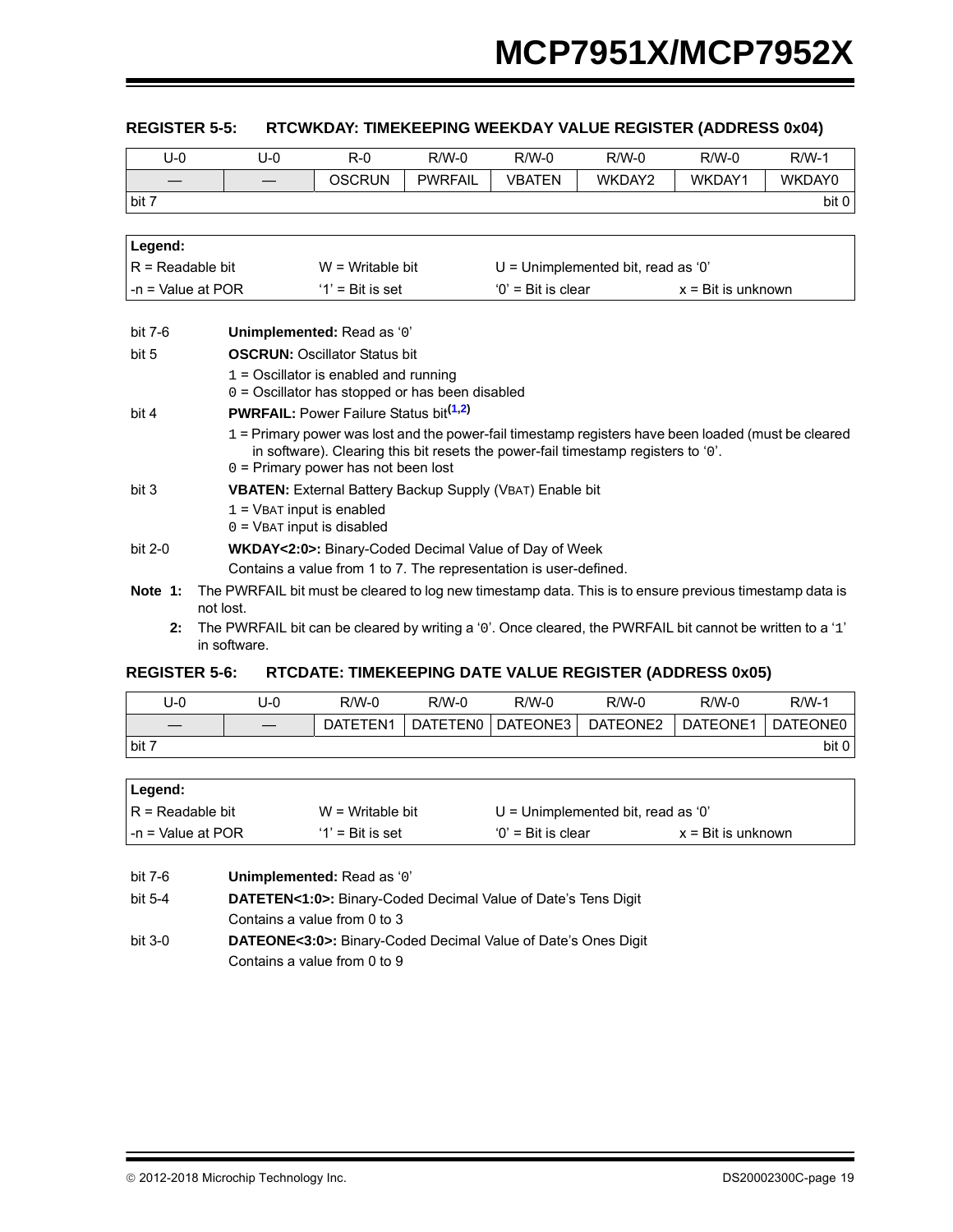#### <span id="page-19-0"></span>**REGISTER 5-7: RTCMTH: TIMEKEEPING MONTH VALUE REGISTER (ADDRESS 0x06)**

| U-0   | U-0 | R-0  | $R/W-0$        | $R/W-0$ | R/W-0   | $R/W-0$        | $R/W-1$        |
|-------|-----|------|----------------|---------|---------|----------------|----------------|
|       |     | .PYR | <b>MTHTEN0</b> | MTHONE3 | MTHONE2 | <b>MTHONE1</b> | <b>MTHONE0</b> |
| bit 7 |     |      |                |         |         |                | bit 0          |

| Legend:            |                     |                                      |                             |
|--------------------|---------------------|--------------------------------------|-----------------------------|
| IR = Readable bit  | $W = W$ ritable bit | $U =$ Unimplemented bit, read as '0' |                             |
| l-n = Value at POR | $'1'$ = Bit is set  | $'0'$ = Bit is clear                 | $x = \text{Bit}$ is unknown |

| bit 7-6   | Unimplemented: Read as '0'                                                 |
|-----------|----------------------------------------------------------------------------|
| bit 5     | <b>LPYR:</b> Leap Year bit                                                 |
|           | $1$ = Year is a leap year                                                  |
|           | $0 =$ Year is not a leap year                                              |
| bit 4     | <b>MTHTEN0:</b> Binary-Coded Decimal Value of Month's Tens Digit           |
|           | Contains a value of 0 or 1                                                 |
| bit $3-0$ | <b>MTHONE&lt;3:0&gt;:</b> Binary-Coded Decimal Value of Month's Ones Digit |
|           | Contains a value from 0 to 9                                               |

#### <span id="page-19-1"></span>**REGISTER 5-8: REGISTER 5-8: RTCYEAR: TIMEKEEPING YEAR VALUE REGISTER (ADDRESS 0x07)**

| R/W-0  | R/W-0  | R/W-0  | R/W-0         | $R/W-0$       | R/W-0  | $R/W-0$       | $R/W-1$            |
|--------|--------|--------|---------------|---------------|--------|---------------|--------------------|
| YRTEN3 | YRTEN2 | YRTEN1 | <b>YRTEN0</b> | <b>YRONE3</b> | YRONE2 | <b>YRONE1</b> | YRONE <sub>0</sub> |
| bit 7  |        |        |               |               |        |               | bit 0              |

| ∣ Legend:              |                     |                                    |                             |
|------------------------|---------------------|------------------------------------|-----------------------------|
| $IR = Readable bit$    | $W = W$ ritable bit | U = Unimplemented bit, read as '0' |                             |
| $l - n =$ Value at POR | $'1'$ = Bit is set  | $'0'$ = Bit is clear               | $x = \text{Bit}$ is unknown |

| bit 7-4 | <b>YRTEN&lt;3:0&gt;:</b> Binary-Coded Decimal Value of Year's Tens Digit |
|---------|--------------------------------------------------------------------------|
|         | Contains a value from 0 to 9                                             |
| bit 3-0 | <b>YRONE&lt;3:0&gt;:</b> Binary-Coded Decimal Value of Year's Ones Digit |
|         | Contains a value from 0 to 9                                             |

#### **TABLE 5-4: SUMMARY OF REGISTERS ASSOCIATED WITH TIMEKEEPING**

| <b>Name</b>     | Bit 7           | Bit 6              | Bit 5                       | Bit 4           | Bit 3         | Bit 2              | Bit 1    | Bit 0           | Register<br>on Page |
|-----------------|-----------------|--------------------|-----------------------------|-----------------|---------------|--------------------|----------|-----------------|---------------------|
| <b>RTCHSEC</b>  | HSECTEN3        | HSECTEN2           | HSECTEN1                    | <b>HSECTEN0</b> | HSECONE3      | HSECONE2           | HSECONE1 | <b>HSECONE0</b> | 17                  |
| <b>RTCSEC</b>   | <b>ST</b>       | SECTEN2            | SECTEN1                     | <b>SECTENO</b>  | SECONE3       | SECONE2            | SECONE1  | SECONE0         | 17                  |
| <b>RTCMIN</b>   |                 | MINTEN2            | MINTEN1                     | <b>MINTENO</b>  | MINONE3       | MINONE2            | MINONE1  | <b>MINONE0</b>  | 17                  |
| <b>RTCHOUR</b>  | <b>TRIMSIGN</b> | 12/24              | AM/PM<br>HRTEN <sub>1</sub> | <b>HRTEN0</b>   | HRONE3        | HRONE <sub>2</sub> | HRONE1   | HRONE0          | 18                  |
| <b>RTCWKDAY</b> |                 |                    | <b>OSCRUN</b>               | <b>PWRFAIL</b>  | <b>VBATEN</b> | WKDAY2             | WKDAY1   | WKDAY0          | 19                  |
| <b>RTCDATE</b>  |                 |                    | DATETEN1                    | DATETEN0        | DATEONE3      | DATEONE2           | DATEONE1 | DATEONE0        | 19                  |
| <b>RTCMTH</b>   |                 |                    | <b>LPYR</b>                 | <b>MTHTEN0</b>  | MTHONE3       | MTHONE2            | MTHONE1  | <b>MTHONE0</b>  | 20                  |
| <b>RTCYEAR</b>  | YRTEN3          | YRTEN <sub>2</sub> | <b>YRTEN1</b>               | <b>YRTEN0</b>   | YRONE3        | YRONE <sub>2</sub> | YRONE1   | YRONE0          | 20                  |

Legend:  $-$  = unimplemented location, read as '0'. Shaded cells are not used in timekeeping.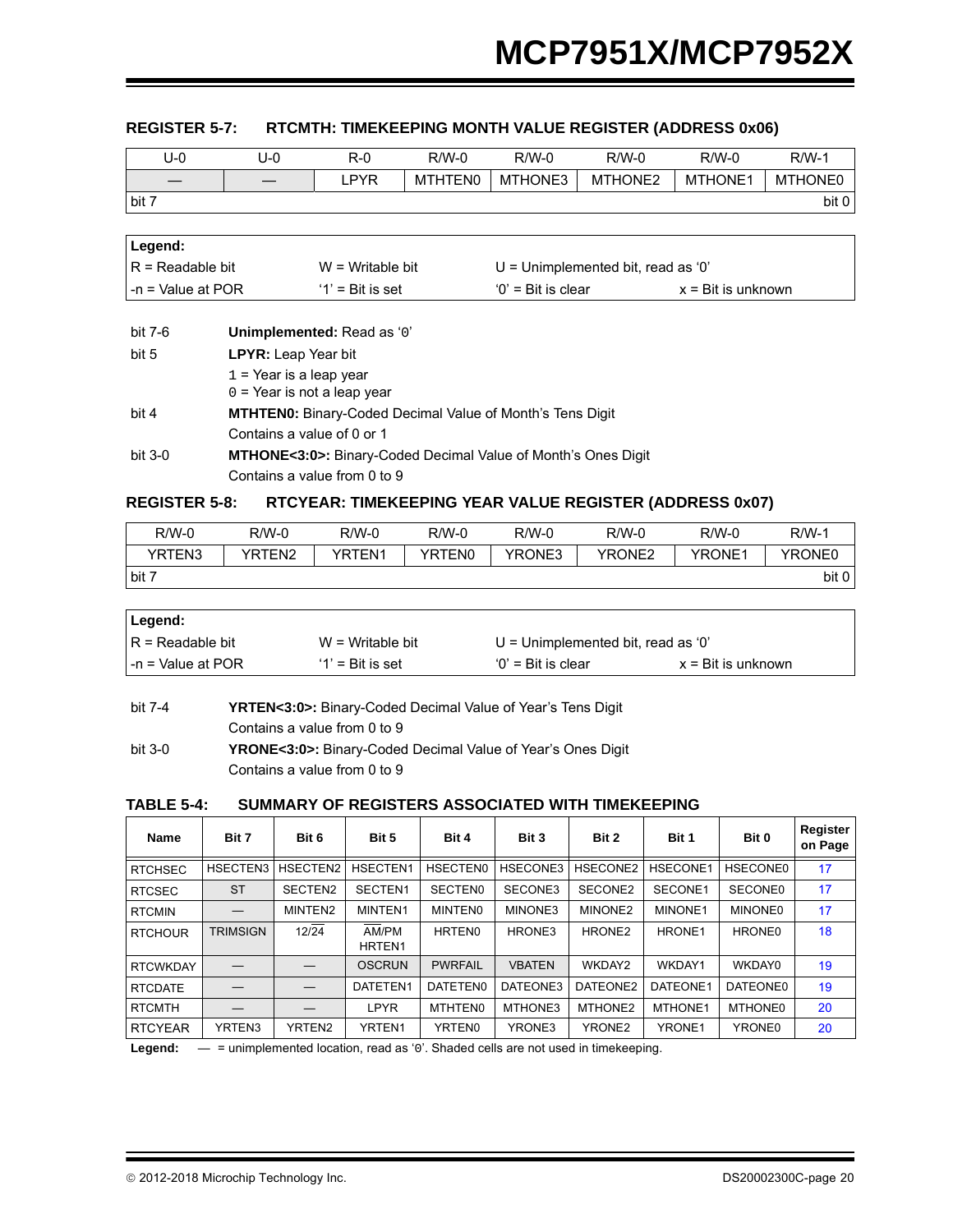#### <span id="page-20-0"></span>**5.4 Alarms**

The MCP795XX features two independent alarms. Each alarm can be used to either generate an interrupt at a specific time in the future, or to generate a periodic interrupt every second (Alarm 1 only), minute, hour, day, day of week, or month.

There is a separate interrupt flag, ALMxIF, for each alarm. The interrupt flags are set by hardware when the chosen alarm mask condition matches [\(Table 5-5](#page-20-1) and [Table 5-6\)](#page-20-2). The interrupt flags must be cleared in software.

For alarm outputs to function, the Square Wave Output function must be disabled. Each of the two independent alarm signals are assigned to the MFP pin where either can pull it low. The pin will stay low until both the alarm flags are cleared. The alarm output to the MFP pin is available while operating from the backup supply.

All time and date values are stored in the registers as binary-coded decimal (BCD) values.

**Note:** Throughout this section, references to the register and bit names for the alarm modules are referred to generically by the use of 'x' in place of the specific module number. Thus, "ALMxSEC" might refer to the seconds register for Alarm 0 or Alarm 1.

#### <span id="page-20-1"></span>**TABLE 5-5: ALARM 0 MASKS**

| ALMOMSK<2:0> | Alarm 0 Asserts on Match of                              |
|--------------|----------------------------------------------------------|
| 000          | Seconds                                                  |
| 001          | Minutes                                                  |
| 010          | Hours                                                    |
| 011          | Day of Week                                              |
| 100          | Date                                                     |
| 101          | Reserved                                                 |
| 110          | Reserved                                                 |
| 111          | Seconds, Minutes, Hours, Day of<br>Week, Date, and Month |

#### <span id="page-20-2"></span>**TABLE 5-6: ALARM 1 MASKS**

| ALM1MSK<2:0> | Alarm 1 Asserts on Match of                       |
|--------------|---------------------------------------------------|
| 000          | Seconds                                           |
| 001          | <b>Minutes</b>                                    |
| 010          | Hours                                             |
| 011          | Day of Week                                       |
| 100          | Date                                              |
| 101          | <b>Hundredth of Seconds</b>                       |
| 110          | Reserved                                          |
| 111          | Seconds, Minutes, Hours, Day of<br>Week, and Date |

**Note 1:** The alarm interrupt flags must be cleared by the user.

**2:** Loading invalid values into the alarm registers will result in undefined operation.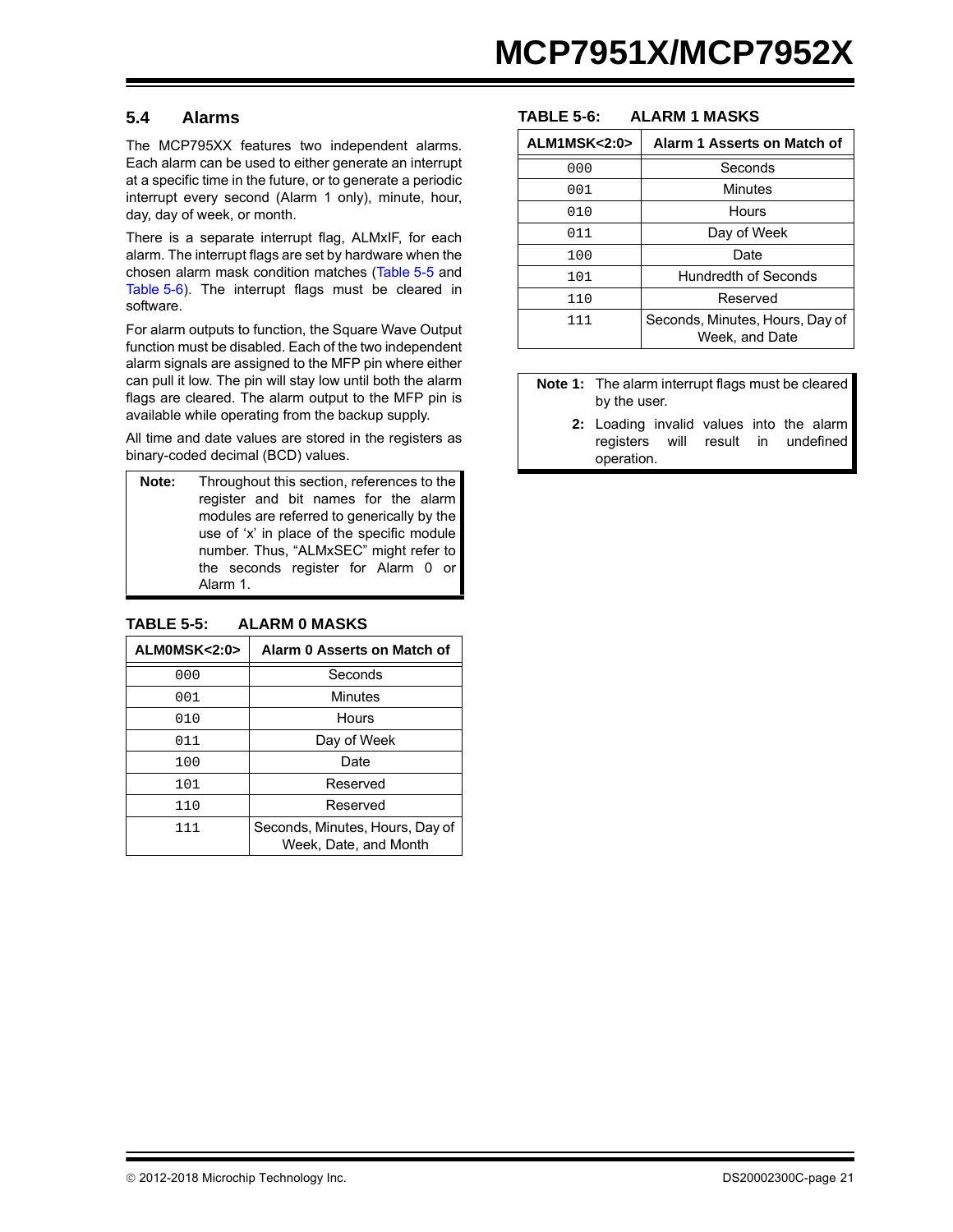# **MCP7951X/MCP7952X**



#### 5.4.1 CONFIGURING THE ALARM

In order to configure the alarm modules, the following steps need to be performed:

- 1. Load the timekeeping registers and enable the oscillator.
- 2. Configure the ALMxMSK<2:0> bits to select the desired alarm mask.
- 3. Ensure the ALMxIF flag is cleared.
- 4. Based on the selected alarm mask, load the alarm match value into the appropriate register(s).
- 5. Enable the alarm module by setting the ALMxEN bit.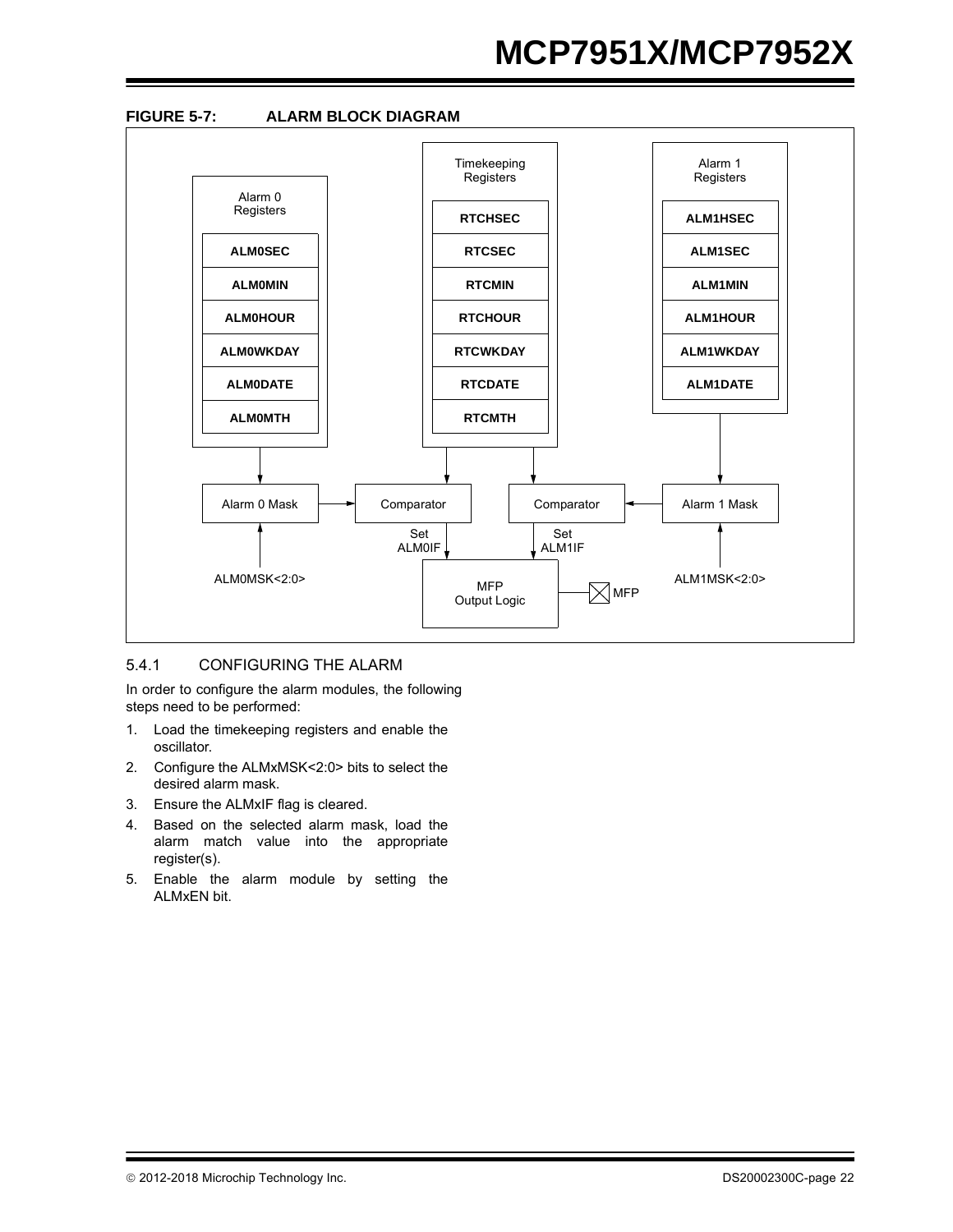#### <span id="page-22-2"></span>**REGISTER 5-9: ALM1HSEC: ALARM 1 HUNDREDTHS OF SECONDS VALUE REGISTER (ADDRESS 0x12)**

| $R/W-0$  | $R/W-0$  | $R/W-0$  | $R/M-0$ | $R/W-0$           | $R/W-0$  | $R/M-0$  | $R/W-0$  |
|----------|----------|----------|---------|-------------------|----------|----------|----------|
| HSECTEN3 | HSECTEN2 | HSECTEN1 |         | HSECTENO HSECONE3 | HSECONE2 | HSECONE1 | HSECONE0 |
| bit 7    |          |          |         |                   |          |          | bit 0    |
|          |          |          |         |                   |          |          |          |
|          |          |          |         |                   |          |          |          |

| ∣Legend:                  |                     |                                      |                             |
|---------------------------|---------------------|--------------------------------------|-----------------------------|
| $IR = Readable bit$       | $W = Writeable bit$ | $U =$ Unimplemented bit, read as '0' |                             |
| $\vert$ -n = Value at POR | $'1'$ = Bit is set  | $'0'$ = Bit is clear                 | $x = \text{Bit}$ is unknown |

## bit 7-4 **HSECTEN<3:0>:** Binary-Coded Decimal Value of Hundredth of Second's Tens Digit Contains a value from 0 to 9

<span id="page-22-0"></span>**Note 1:** Hundredth of seconds matching is only available on Alarm 1.

## <span id="page-22-1"></span>**REGISTER 5-10: ALMxSEC: ALARM 0/1 SECONDS VALUE REGISTER (ADDRESSES 0x0C/0x13)**

| J-0   | $R/W-0$             | $R/W-0$ | $R/M-0$        | $R/W-0$ | R/W-0   | $R/W-0$ | $R/W-0$ |
|-------|---------------------|---------|----------------|---------|---------|---------|---------|
|       | SECTEN <sub>2</sub> | SECTEN1 | <b>SECTENO</b> | SECONE3 | SECONE2 | SECONE1 | SECONE0 |
| bit 7 |                     |         |                |         |         |         | bit 0 l |

| Legend:             |                     |                                    |                             |
|---------------------|---------------------|------------------------------------|-----------------------------|
| l R = Readable bit  | $W = Writeable bit$ | U = Unimplemented bit, read as '0' |                             |
| l -n = Value at POR | $'1'$ = Bit is set  | $'0'$ = Bit is clear               | $x = \text{Bit}$ is unknown |

| bit 7 | Unimplemented: Read as '0' |
|-------|----------------------------|
|-------|----------------------------|

- bit 6-4 **SECTEN<2:0>:** Binary-Coded Decimal Value of Second's Tens Digit Contains a value from 0 to 5
- bit 3-0 **SECONE<3:0>:** Binary-Coded Decimal Value of Second's Ones Digit Contains a value from 0 to 9

bit 3-0 **HSECONE<3:0>:** Binary-Coded Decimal Value of Hundredth of Second's Ones Digit Contains a value from 0 to 9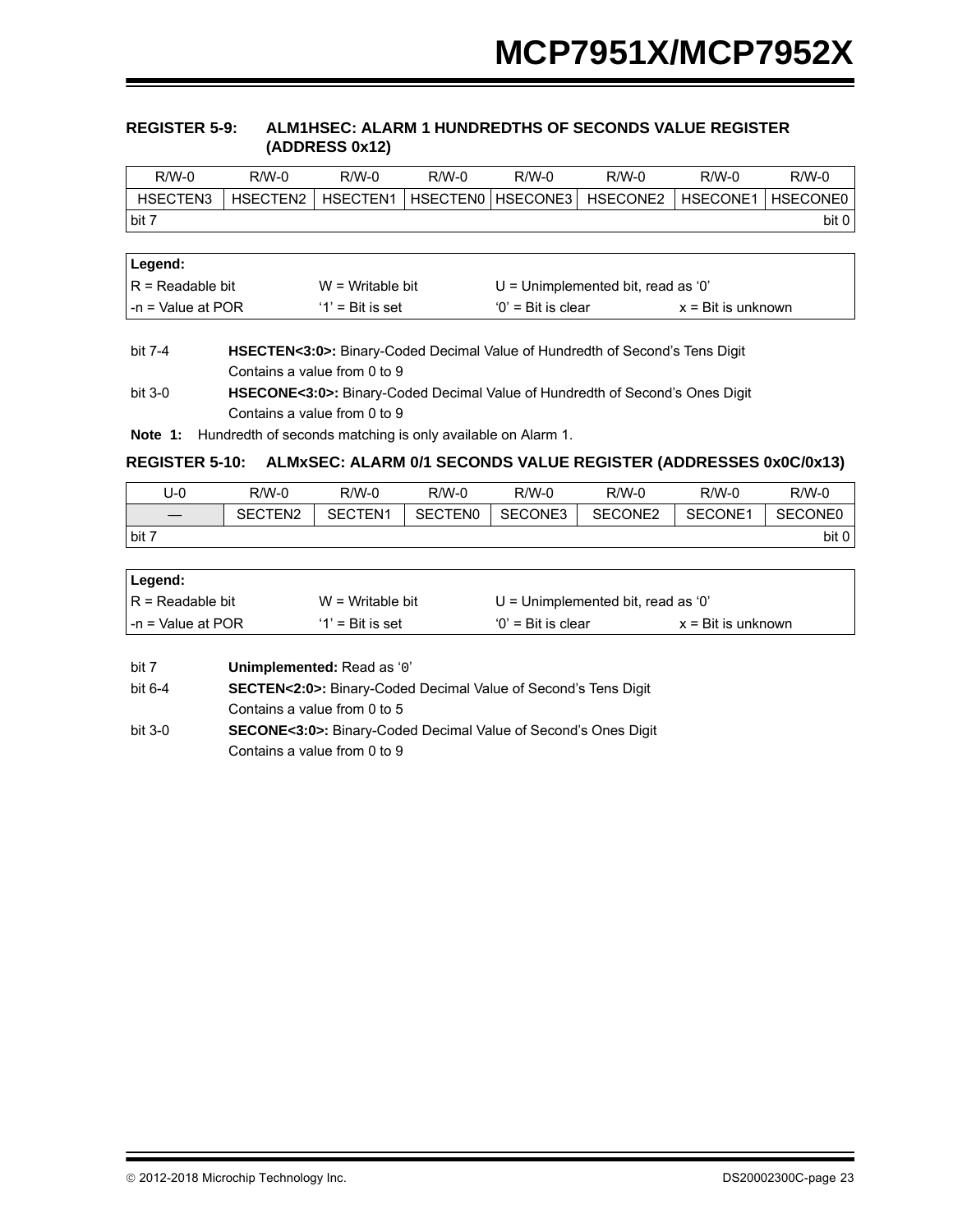#### <span id="page-23-1"></span>**REGISTER 5-11: ALMxMIN: ALARM 0/1 MINUTES VALUE REGISTER (ADDRESSES 0x0D/0x14)**

| U-0   | $R/W-0$ | $R/W-0$ | $R/M-0$        | $R/W-0$ | R/W-0               | R/W-0   | $R/W-0$        |
|-------|---------|---------|----------------|---------|---------------------|---------|----------------|
|       | MINTEN2 | MINTEN1 | <b>MINTENO</b> | MINONE3 | MINONE <sub>2</sub> | MINONE1 | <b>MINONE0</b> |
| bit 7 |         |         |                |         |                     |         | bit            |

| ∣Legend:             |                     |                                    |                             |  |
|----------------------|---------------------|------------------------------------|-----------------------------|--|
| $IR = Readable bit$  | $W = Writeable bit$ | U = Unimplemented bit, read as '0' |                             |  |
| $-$ n = Value at POR | $'1'$ = Bit is set  | $'0'$ = Bit is clear               | $x = \text{Bit}$ is unknown |  |

| bit 7   | Unimplemented: Read as '0'                                                  |
|---------|-----------------------------------------------------------------------------|
| bit 6-4 | <b>MINTEN&lt;2:0&gt;:</b> Binary-Coded Decimal Value of Minute's Tens Digit |
|         | Contains a value from 0 to 5                                                |
| bit 3-0 | <b>MINONE&lt;3:0&gt;:</b> Binary-Coded Decimal Value of Minute's Ones Digit |
|         | Contains a value from 0 to 9                                                |

## <span id="page-23-2"></span>**REGISTER 5-12: ALMxHOUR: ALARM 0/1 HOURS VALUE REGISTER (ADDRESSES 0x0E/0x15)**

| U-0   | $R-0$ | $R/W-0$                | $R/W-0$            | $R/W-0$ | $R/W-0$            | $R/W-0$            | $R/W-0$       |
|-------|-------|------------------------|--------------------|---------|--------------------|--------------------|---------------|
|       | 12/24 | AM/PM<br><b>HRTEN1</b> | HRTEN <sub>0</sub> | HRONE3  | HRONE <sub>2</sub> | HRONE <sub>1</sub> | <b>HRONE0</b> |
| bit 7 |       |                        |                    |         |                    |                    | bit 0         |

| ∣Legend:               |                     |                                      |                             |  |
|------------------------|---------------------|--------------------------------------|-----------------------------|--|
| $IR = Readable bit$    | $W = Writeable bit$ | $U =$ Unimplemented bit, read as '0' |                             |  |
| $l - n = Value$ at POR | $'1'$ = Bit is set  | $'0'$ = Bit is clear                 | $x = \text{Bit}$ is unknown |  |

### **If 12/24 = 1 (12-hour format):**

<span id="page-23-0"></span>

| bit 7     | Unimplemented: Read as '0'                                                             |
|-----------|----------------------------------------------------------------------------------------|
| bit 6     | 12/24: 12 or 24 Hour Time Format bit <sup>(1)</sup>                                    |
|           | $1 = 12$ -hour format<br>$0 = 24$ -hour format                                         |
| bit 5     | <b>AM/PM: AM/PM Indicator bit</b>                                                      |
|           | $1 = PM$                                                                               |
|           | $0 = AM$                                                                               |
| bit 4     | <b>HRTEN0:</b> Binary-Coded Decimal Value of Hour's Tens Digit                         |
|           | Contains a value from 0 to 1                                                           |
| bit $3-0$ | HRONE<3:0>: Binary-Coded Decimal Value of Hour's Ones Digit                            |
|           | Contains a value from 0 to 9                                                           |
|           | <u>If 12/24 = 0 (24-hour format):</u>                                                  |
| bit 7     | Unimplemented: Read as '0'                                                             |
| bit 6     | 12/24: 12 or 24 Hour Time Format bit <sup>(1)</sup>                                    |
|           | $1 = 12$ -hour format                                                                  |
|           | $0 = 24$ -hour format                                                                  |
| bit 5-4   | <b>HRTEN&lt;1:0&gt;:</b> Binary-Coded Decimal Value of Hour's Tens Digit               |
|           | Contains a value from 0 to 2.                                                          |
| bit $3-0$ | HRONE<3:0>: Binary-Coded Decimal Value of Hour's Ones Digit                            |
|           | Contains a value from 0 to 9                                                           |
| Note 1:   | This bit is read-only and reflects the value of the 12/24 bit in the RTCHOUR register. |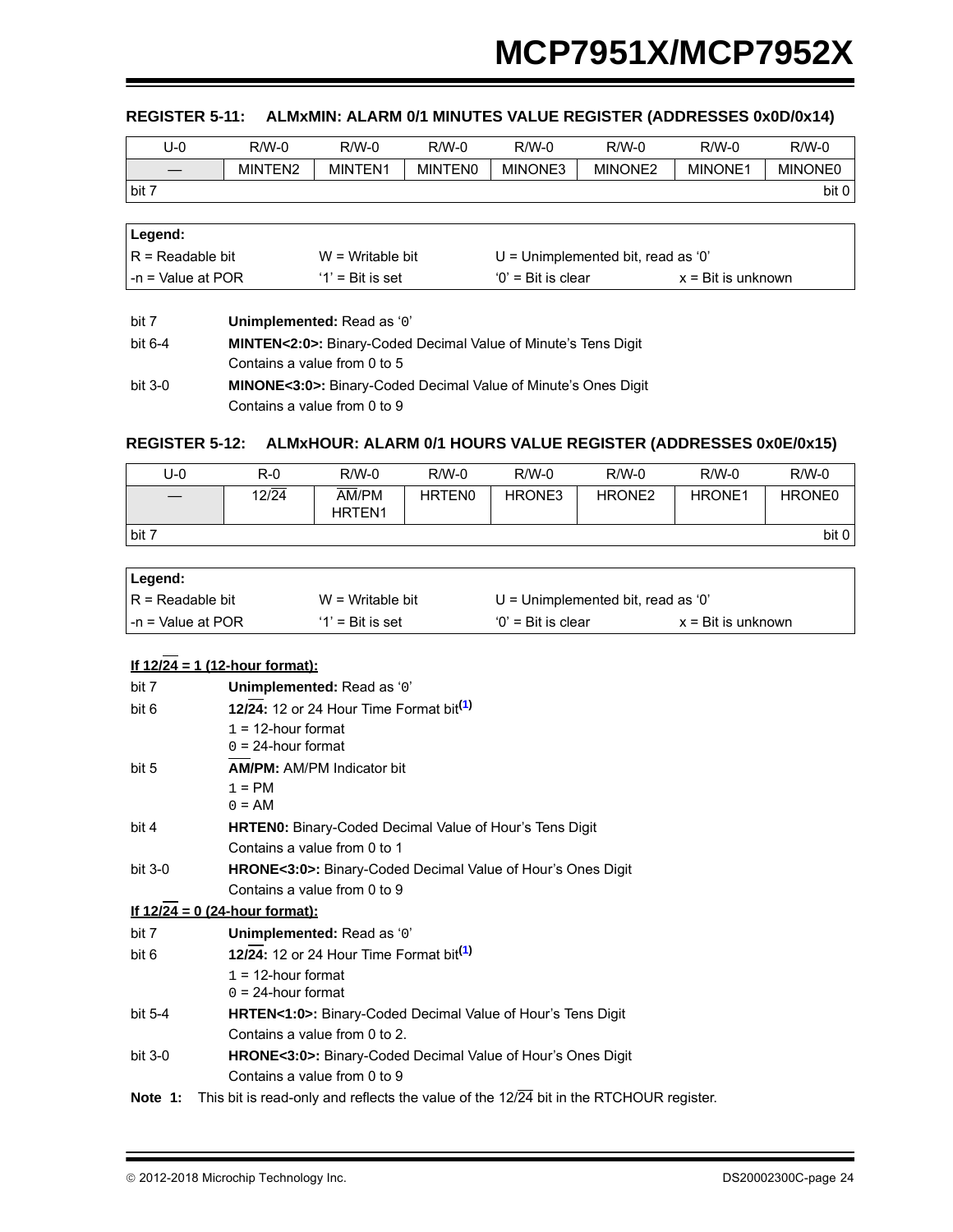### <span id="page-24-2"></span> **REGISTER 5-13: ALMxWKDAY: ALARM 0/1 WEEKDAY VALUE REGISTER (ADDRESSES 0x0F/0x16)**

| $U-0$               | $R/W-0$                                                                                          | $R/W-0$                                                            | $R/W-0$  | $R/W-0$              | $R/W-0$                              | $R/W-0$                     | $R/W-1$ |  |
|---------------------|--------------------------------------------------------------------------------------------------|--------------------------------------------------------------------|----------|----------------------|--------------------------------------|-----------------------------|---------|--|
|                     | ALMxMSK2                                                                                         | ALMxMSK1                                                           | ALMxMSK0 | <b>ALMxIF</b>        | WKDAY2                               | WKDAY1                      | WKDAY0  |  |
| bit 7               |                                                                                                  |                                                                    |          |                      |                                      |                             | bit 0   |  |
|                     |                                                                                                  |                                                                    |          |                      |                                      |                             |         |  |
| Legend:             |                                                                                                  |                                                                    |          |                      |                                      |                             |         |  |
| $R = Readable bit$  |                                                                                                  | $W = Writeable bit$                                                |          |                      | $U =$ Unimplemented bit, read as '0' |                             |         |  |
| $-n =$ Value at POR |                                                                                                  | $'1'$ = Bit is set                                                 |          | $'0'$ = Bit is clear |                                      | $x = \text{Bit}$ is unknown |         |  |
|                     |                                                                                                  |                                                                    |          |                      |                                      |                             |         |  |
| bit 7               | Unimplemented: Read as '0'                                                                       |                                                                    |          |                      |                                      |                             |         |  |
| bit $6-4$           |                                                                                                  | <b>ALMxMSK&lt;2:0&gt;: Alarm Mask bits</b>                         |          |                      |                                      |                             |         |  |
|                     | $000 =$ Seconds match                                                                            |                                                                    |          |                      |                                      |                             |         |  |
|                     | $001$ = Minutes match                                                                            |                                                                    |          |                      |                                      |                             |         |  |
|                     |                                                                                                  | 010 = Hours match (logic takes into account 12-/24-hour operation) |          |                      |                                      |                             |         |  |
|                     | 011 = Day of week match<br>$100 =$ Date match                                                    |                                                                    |          |                      |                                      |                             |         |  |
|                     |                                                                                                  | $101$ = Hundredth of Seconds <sup>(1)</sup>                        |          |                      |                                      |                             |         |  |
|                     |                                                                                                  | 110 = Reserved; do not use                                         |          |                      |                                      |                             |         |  |
|                     | 111 = Seconds, Minutes, Hour, Day of Week, Date and Month <sup>(2)</sup>                         |                                                                    |          |                      |                                      |                             |         |  |
| bit 3               |                                                                                                  | <b>ALMxIF:</b> Alarm Interrupt Flag bit <sup>(3)</sup>             |          |                      |                                      |                             |         |  |
|                     | $1 =$ Alarm match occurred (must be cleared in software)                                         |                                                                    |          |                      |                                      |                             |         |  |
|                     | $0 =$ Alarm match did not occur                                                                  |                                                                    |          |                      |                                      |                             |         |  |
| bit 2-0             | <b>WKDAY&lt;2:0&gt;:</b> Binary-Coded Decimal Value of Day bits                                  |                                                                    |          |                      |                                      |                             |         |  |
|                     | Contains a value from 1 to 7. The representation is user-defined.                                |                                                                    |          |                      |                                      |                             |         |  |
| Note $1:$           | Hundredth of seconds matching is available on Alarm 1 only. This setting is reserved on Alarm 0. |                                                                    |          |                      |                                      |                             |         |  |
| 2:                  | Month matching is available on Alarm 0 only.                                                     |                                                                    |          |                      |                                      |                             |         |  |

<span id="page-24-1"></span><span id="page-24-0"></span>**3:** The ALMxIF bit can be cleared by writing a '0'. Once cleared, the ALMxIF bit cannot be written to a '1' in software.

#### <span id="page-24-3"></span>**REGISTER 5-14: ALMxDATE: ALARM 0/1 DATE VALUE REGISTER (ADDRESSES 0x10/0x17)**

| U-0   | U-0                             | R/W-0    | R/W-0    | $R/W-0$  | $R/W-0$  | $R/W-0$  | $R/W-1$         |
|-------|---------------------------------|----------|----------|----------|----------|----------|-----------------|
|       | $\hspace{0.1mm}-\hspace{0.1mm}$ | DATETEN1 | DATETEN0 | DATEONE3 | DATEONE2 | DATEONE1 | <b>DATEONE0</b> |
| bit 7 |                                 |          |          |          |          |          | bit 0           |

| Legend:                |                     |                                    |                             |
|------------------------|---------------------|------------------------------------|-----------------------------|
| $IR = Readable bit$    | $W = Writeable bit$ | U = Unimplemented bit, read as '0' |                             |
| $l - n =$ Value at POR | $'1'$ = Bit is set  | $'0'$ = Bit is clear               | $x = \text{Bit}$ is unknown |

| bit 7-6 | Unimplemented: Read as '0'                                                 |
|---------|----------------------------------------------------------------------------|
| bit 5-4 | <b>DATETEN&lt;1:0&gt;:</b> Binary-Coded Decimal Value of Date's Tens Digit |
|         | Contains a value from 0 to 3                                               |
| bit 3-0 | <b>DATEONE&lt;3:0&gt;:</b> Binary-Coded Decimal Value of Date's Ones Digit |
|         | Contains a value from 0 to 9                                               |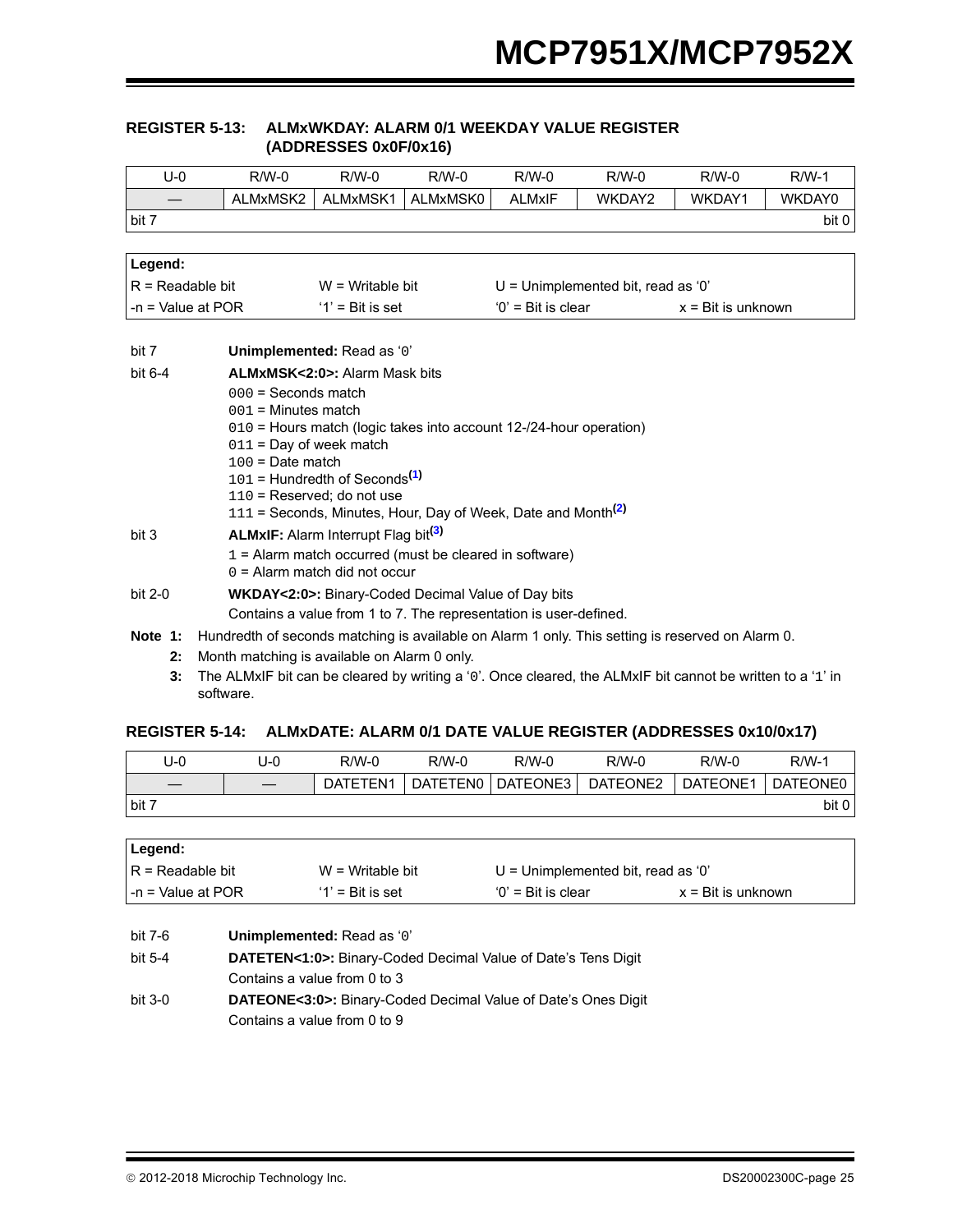## <span id="page-25-0"></span>**REGISTER 5-15: ALM0MTH: ALARM 0 MONTH VALUE REGISTER (ADDRESS 0x11)**

| U-0   | J-0 | J-0               | $R/W-0$ | $R/W-0$ | $R/W-0$ | $R/W-0$        | $R/W-1$        |
|-------|-----|-------------------|---------|---------|---------|----------------|----------------|
|       |     | $\hspace{0.05cm}$ | MTHTEN0 | MTHONE3 | MTHONE2 | <b>MTHONE1</b> | <b>MTHONE0</b> |
| bit 7 |     |                   |         |         |         |                | bit 0          |

| Legend:             |                     |                                      |                             |
|---------------------|---------------------|--------------------------------------|-----------------------------|
| IR = Readable bit   | $W = W$ ritable bit | $U =$ Unimplemented bit, read as '0' |                             |
| l -n = Value at POR | $'1'$ = Bit is set  | $'0'$ = Bit is clear                 | $x = \text{Bit}$ is unknown |

bit 4 **MTHTEN0:** Binary-Coded Decimal Value of Month's Tens Digit Contains a value of 0 or 1 bit 3-0 **MTHONE<3:0>:** Binary-Coded Decimal Value of Month's Ones Digit Contains a value from 0 to 9

**Note 1:** Month matching is only available on Alarm 0.

#### **TABLE 5-7: SUMMARY OF REGISTERS ASSOCIATED WITH ALARMS**

| <b>Name</b>      | Bit 7          | Bit 6        | Bit 5                       | Bit 4           | Bit 3         | Bit 2              | Bit 1           | Bit 0           | Register<br>on Page |
|------------------|----------------|--------------|-----------------------------|-----------------|---------------|--------------------|-----------------|-----------------|---------------------|
| <b>ALM0SEC</b>   |                | SECTEN2      | SECTEN1                     | <b>SECTENO</b>  | SECONE3       | SECONE2            | SECONE1         | SECONE0         | 23                  |
| <b>ALMOMIN</b>   |                | MINTEN2      | MINTEN1                     | <b>MINTENO</b>  | MINONE3       | MINONE2            | MINONE1         | <b>MINONE0</b>  | 24                  |
| <b>ALMOHOUR</b>  |                | 12/24        | AM/PM<br>HRTEN1             | <b>HRTEN0</b>   | HRONE3        | HRONE <sub>2</sub> | HRONE1          | HRONE0          | 24                  |
| <b>ALMOWKDAY</b> | <b>ALMOPIN</b> | ALM0MSK2     | ALMOMSK1                    | ALM0MSK0        | <b>ALM0IF</b> | WKDAY2             | WKDAY1          | WKDAY0          | 25                  |
| ALM0DATE         |                |              | DATETEN1                    | DATETEN0        | DATEONE3      | DATEONE2           | DATEONE1        | DATEONE0        | 25                  |
| <b>ALMOMTH</b>   |                |              |                             | <b>MTHTEN0</b>  | MTHONE3       | MTHONE2            | MTHONE1         | <b>MTHONE0</b>  | 26                  |
| ALM1HSEC         | HSECTEN3       | HSECTEN2     | HSECTEN1                    | <b>HSECTEN0</b> | HSECONE3      | HSECONE2           | <b>HSECONE1</b> | <b>HSECONE0</b> | 23                  |
| ALM1SEC          |                | SECTEN2      | SECTEN1                     | <b>SECTENO</b>  | SECONE3       | SECONE2            | SECONE1         | <b>SECONE0</b>  | 23                  |
| ALM1MIN          |                | MINTEN2      | MINTEN1                     | <b>MINTENO</b>  | MINONE3       | MINONE2            | MINONE1         | <b>MINONE0</b>  | 24                  |
| ALM1HOUR         |                | 12/24        | AM/PM<br>HRTEN <sub>1</sub> | <b>HRTEN0</b>   | HRONE3        | HRONE <sub>2</sub> | HRONE1          | HRONE0          | 24                  |
| ALM1WKDAY        | ALM1PIN        | ALM1MSK2     | ALM1MSK1                    | ALM1MSK0        | ALM1IF        | WKDAY2             | WKDAY1          | WKDAY0          | 25                  |
| ALM1DATE         |                |              | DATETEN1                    | <b>DATETEN0</b> | DATEONE3      | DATEONE2           | DATEONE1        | <b>DATEONE0</b> | 25                  |
| <b>CONTROL</b>   |                | <b>SQWEN</b> | ALM1EN                      | <b>ALMOEN</b>   | <b>EXTOSC</b> | <b>CRSTRIM</b>     | SQWFS1          | SQWFS0          | 28                  |

Legend:  $-$  = unimplemented location, read as '0'. Shaded cells are not used by alarms.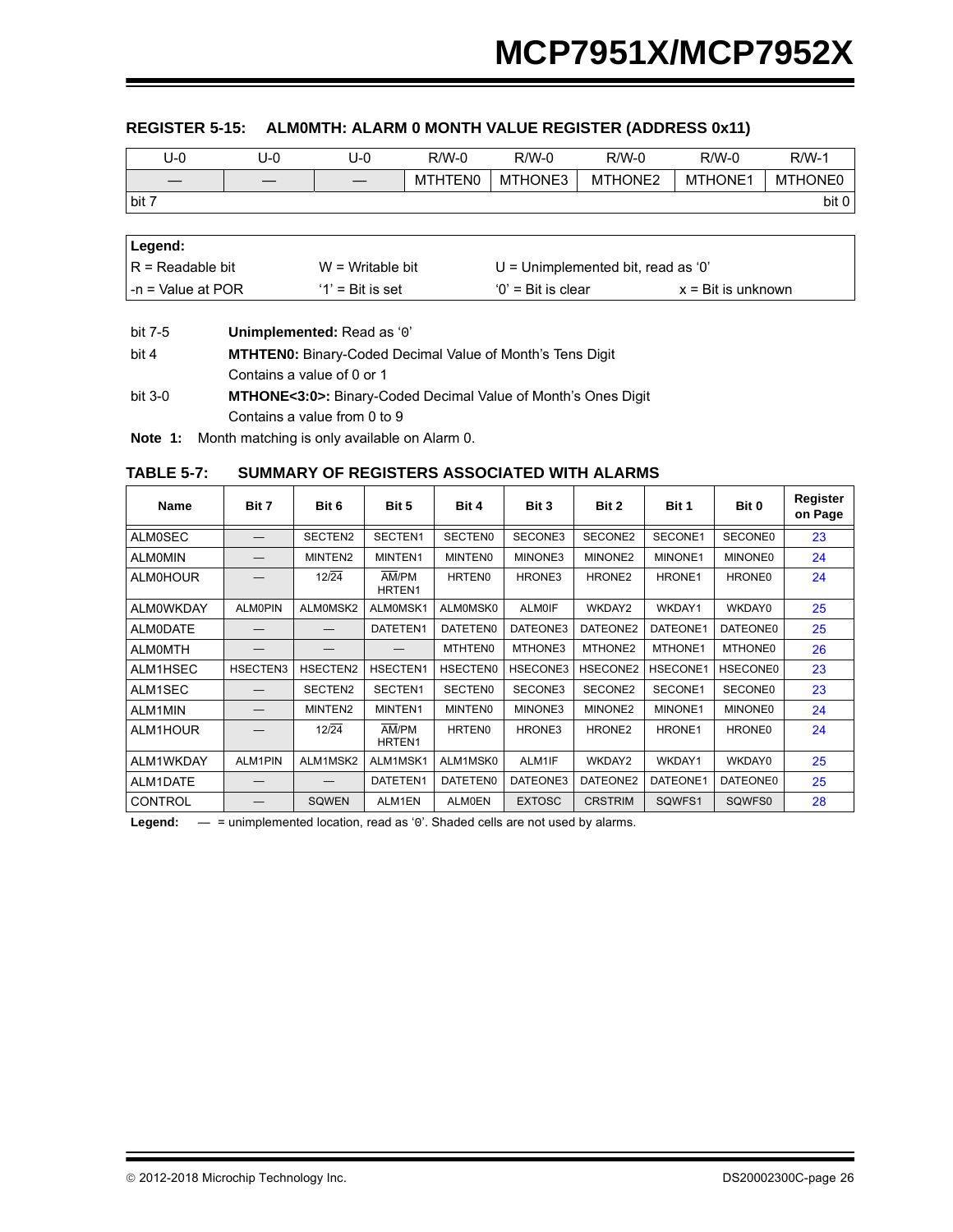#### **5.5 MFP Output**

The MCP795XX features Square Wave Clock Output and Alarm Interrupt Output modes through the MFP pin. If the SQWEN bit is set, then MFP operates in Square Wave Clock Output mode.

The alarm outputs will remain active on the MFP pin while operating from the backup power supply. The Square Wave Clock Output is disabled while operating from the backup power supply.

#### **FIGURE 5-8: CLKOUT OUTPUT BLOCK DIAGRAM**



#### 5.5.1 SQUARE WAVE OUTPUT MODE

The MCP795XX can be configured to generate a square wave clock signal on MFP. The input clock frequency, FOSC, is divided according to the SQWFS<1:0> bits as shown in [Table 5-8.](#page-26-0)

The square wave output is not available when operating from the backup power supply, but the square wave settings can be retained by the backup power supply so that the square wave output can continue when Vcc is restored.

| Note: |                                         | All of the clock output rates are affected by |  |  |  |  |  |  |  |  |
|-------|-----------------------------------------|-----------------------------------------------|--|--|--|--|--|--|--|--|
|       |                                         | digital trimming except for the 1:1           |  |  |  |  |  |  |  |  |
|       | postscaler value (SQWFS $<1:0> = 11$ ). |                                               |  |  |  |  |  |  |  |  |

#### <span id="page-26-0"></span>**TABLE 5-8: CLOCK OUTPUT RATES**

| <b>SQWFS&lt;1:0&gt;</b> | <b>Postscaler</b> | <b>Nominal</b><br><b>Frequency</b> |
|-------------------------|-------------------|------------------------------------|
| 0 <sub>0</sub>          | 1:32,768          | 1 Hz                               |
| 01                      | 1:8               | 4.096 kHz                          |
| 10                      | 1:4               | 8.192 kHz                          |
|                         | 1:1               | 32.768 kHz                         |

**Note 1:** Nominal frequency assumes FOSC is 32.768 kHz.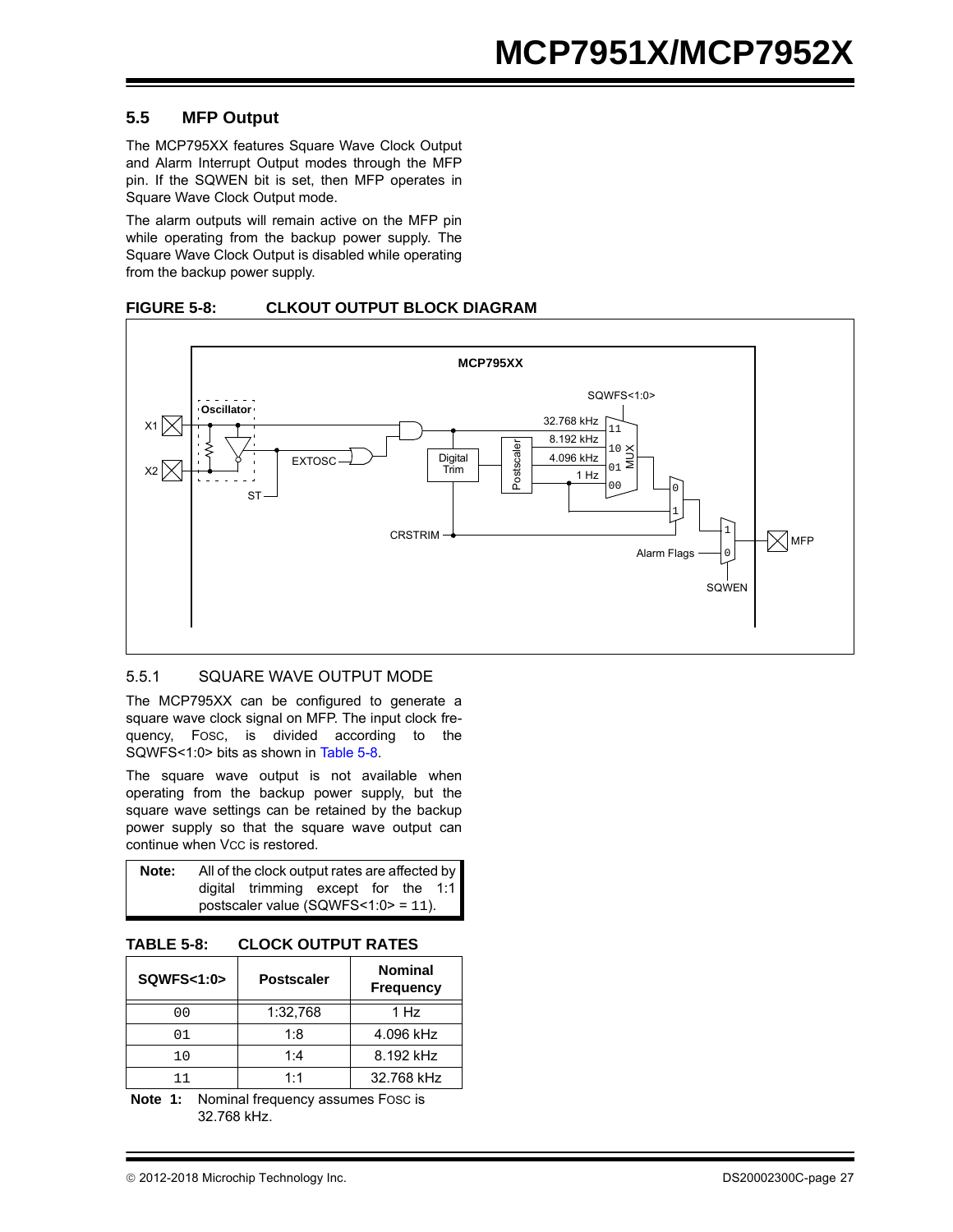| U-x                 | $R/W-0$                                         | $R/W-0$                                                                               | $R/W-0$       | $R/W-0$              | $R/W-0$                                                                                       | $R/W-0$                     | $R/W-0$ |
|---------------------|-------------------------------------------------|---------------------------------------------------------------------------------------|---------------|----------------------|-----------------------------------------------------------------------------------------------|-----------------------------|---------|
|                     | <b>SQWEN</b>                                    | ALM1EN                                                                                | <b>ALM0EN</b> | <b>EXTOSC</b>        | <b>CRSTRIM</b>                                                                                | SQWFS1                      | SQWFS0  |
| bit 7               |                                                 |                                                                                       |               |                      |                                                                                               |                             | bit 0   |
|                     |                                                 |                                                                                       |               |                      |                                                                                               |                             |         |
| Legend:             |                                                 |                                                                                       |               |                      |                                                                                               |                             |         |
| $R =$ Readable bit  |                                                 | $W =$ Writable bit                                                                    |               |                      | $U =$ Unimplemented bit, read as '0'                                                          |                             |         |
| $-n =$ Value at POR |                                                 | $'1'$ = Bit is set                                                                    |               | $'0'$ = Bit is clear |                                                                                               | $x = \text{Bit}$ is unknown |         |
|                     |                                                 |                                                                                       |               |                      |                                                                                               |                             |         |
| bit 7               |                                                 | Unimplemented: Read as '1'                                                            |               |                      |                                                                                               |                             |         |
| bit 6               |                                                 | <b>SQWEN:</b> Square Wave Output Enable bit                                           |               |                      |                                                                                               |                             |         |
|                     |                                                 | 1 = Enable Square Wave Clock Output mode<br>0 = Disable Square Wave Clock Output mode |               |                      |                                                                                               |                             |         |
| bit 5               |                                                 | <b>ALM1EN:</b> Alarm 1 Module Enable bit                                              |               |                      |                                                                                               |                             |         |
|                     | $1 =$ Alarm 1 enabled                           |                                                                                       |               |                      |                                                                                               |                             |         |
|                     | $0 =$ Alarm 1 disabled                          |                                                                                       |               |                      |                                                                                               |                             |         |
| bit 4               |                                                 | <b>ALMOEN:</b> Alarm 0 Module Enable bit                                              |               |                      |                                                                                               |                             |         |
|                     | $1 =$ Alarm 0 enabled<br>$0 =$ Alarm 0 disabled |                                                                                       |               |                      |                                                                                               |                             |         |
| bit 3               |                                                 | <b>EXTOSC:</b> External Oscillator Input bit                                          |               |                      |                                                                                               |                             |         |
|                     |                                                 | 1 = Enable X1 pin to be driven by external 32.768 kHz source                          |               |                      |                                                                                               |                             |         |
|                     |                                                 | 0 = Disable external 32.768 kHz input                                                 |               |                      |                                                                                               |                             |         |
| bit 2               |                                                 | <b>CRSTRIM:</b> Coarse Trim Mode Enable bit                                           |               |                      |                                                                                               |                             |         |
|                     |                                                 |                                                                                       |               |                      | Coarse Trim mode results in the MCP795XX applying digital trimming every second.              |                             |         |
|                     | signal.                                         |                                                                                       |               |                      | 1 = Enable Coarse Trim mode. If SQWEN = 1, CLKOUT will output trimmed 1 $Hz(1)$ nominal clock |                             |         |
|                     |                                                 | $0 =$ Disable Coarse Trim mode                                                        |               |                      |                                                                                               |                             |         |
|                     |                                                 | See Section 5.6 "Digital Trimming" for details                                        |               |                      |                                                                                               |                             |         |
| bit 1-0             |                                                 | <b>SQWFS&lt;1:0&gt;:</b> Square Wave Clock Output Frequency Select bits               |               |                      |                                                                                               |                             |         |
|                     |                                                 | If SQWEN = $1$ and CRSTRIM = $0$ :                                                    |               |                      |                                                                                               |                             |         |
|                     | $00 = 1$ Hz <sup>(1)</sup>                      | Selects frequency of clock output on CLKOUT                                           |               |                      |                                                                                               |                             |         |
|                     | $01 = 4.096$ kHz <sup>(1)</sup>                 |                                                                                       |               |                      |                                                                                               |                             |         |
|                     | $10 = 8.192$ kHz <sup>(1)</sup>                 |                                                                                       |               |                      |                                                                                               |                             |         |
|                     | $11 = 32.768$ kHz                               |                                                                                       |               |                      |                                                                                               |                             |         |
|                     | Unused                                          | If SQWEN = $0$ or CRSTRIM = $1$ :                                                     |               |                      |                                                                                               |                             |         |
|                     |                                                 |                                                                                       |               |                      |                                                                                               |                             |         |

## <span id="page-27-0"></span>**REGISTER 5-16: CONTROL: RTCC CONTROL REGISTER (ADDRESS 0x08)**

<span id="page-27-1"></span>Note 1: The 8.192 kHz, 4.096 kHz, and 1 Hz square wave clock output frequencies are affected by digital trimming.

#### **TABLE 5-9: SUMMARY OF REGISTERS ASSOCIATED WITH CLOCK OUTPUT CONFIGURATION**

| Name           | Bit 7 | Bit 6 | Bit 5  | Bit 4         | Bit 3         | Bit 2          | Bit 1  | Bit 0  | Register<br>on Page |
|----------------|-------|-------|--------|---------------|---------------|----------------|--------|--------|---------------------|
| <b>CONTROL</b> |       | SQWEN | ALM1EN | <b>ALMOEN</b> | <b>EXTOSC</b> | <b>CRSTRIM</b> | SQWFS1 | SQWFS0 | 28                  |

**Legend:** — = unimplemented location, read as '0'. Shaded cells are not used in clock output configuration.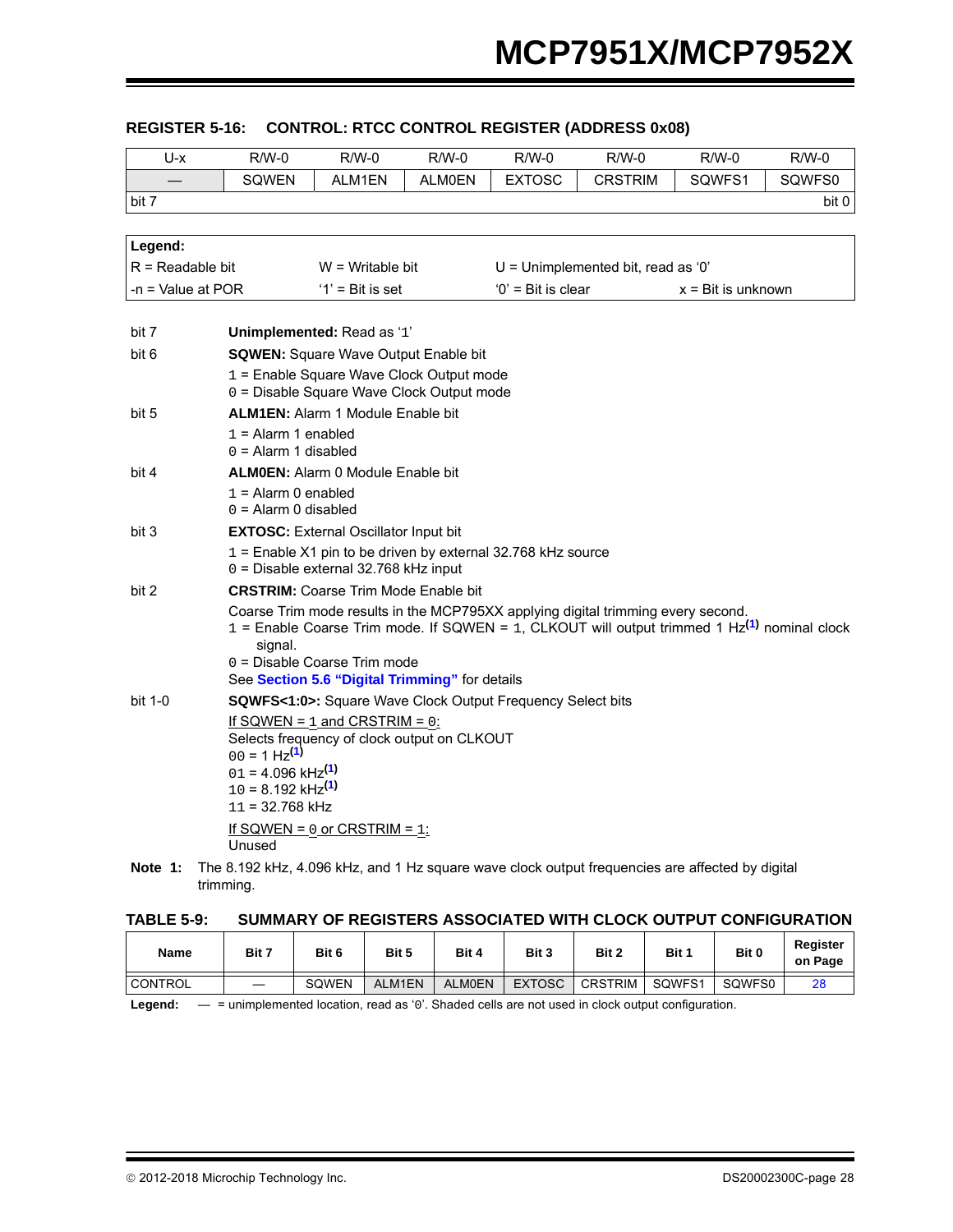### <span id="page-28-0"></span>**5.6 Digital Trimming**

The MCP795XX features digital trimming to correct for inaccuracies of the external crystal or clock source, up to roughly  $\pm 259$  ppm when CRSTRIM = 0. In addition to compensating for intrinsic inaccuracies in the clock, this feature can also be used to correct for error due to temperature variation. This can enable the user to achieve high levels of accuracy across a wide temperature operating range.

Digital trimming consists of the MCP795XX periodically adding or subtracting clock cycles, resulting in small adjustments in the internal timing.

The adjustment occurs once per minute when CRSTRIM = 0. The TRIMSIGN bit specifies whether to add cycles or to subtract them. The TRIMVAL<7:0> bits are used to specify by how many clock cycles to adjust. Each step in the TRIMVAL<7:0> value equates to adding or subtracting two clock pulses to or from the 32.768 kHz clock signal. This results in a correction of roughly 1.017 ppm per step when CRSTRIM = 0. Setting TRIMVAL<7:0> to 0x00 disables digital trimming.

Digital trimming also occurs while operating off the backup supply.

#### <span id="page-28-1"></span>**REGISTER 5-17: OSCTRIM: OSCILLATOR DIGITAL TRIM REGISTER (ADDRESS 0x09)**

| R/W-0    | R/W-0    | $R/W-0$         | $R/W-0$  | $R/W-0$  | $R/W-0$         | $R/W-0$        | $R/W-0$         |
|----------|----------|-----------------|----------|----------|-----------------|----------------|-----------------|
| TRIMVAL. | TRIMVAL6 | <b>TRIMVAL5</b> | TRIMVAL4 | TRIMVAL3 | <b>TRIMVAL2</b> | <b>TRIMVAL</b> | <b>TRIMVAL0</b> |
| $-bit$ 7 |          |                 |          |          |                 |                | bit 0           |

| Legend:             |                     |                                    |                             |
|---------------------|---------------------|------------------------------------|-----------------------------|
| l R = Readable bit  | $W = Writeable bit$ | U = Unimplemented bit, read as '0' |                             |
| l -n = Value at POR | $'1'$ = Bit is set  | $'0'$ = Bit is clear               | $x = \text{Bit}$ is unknown |
|                     |                     |                                    |                             |

| bit 7-0 | <b>TRIMVAL&lt;7:0&gt;: Oscillator Trim Value bits</b>                                                                                                     |
|---------|-----------------------------------------------------------------------------------------------------------------------------------------------------------|
|         | When CRSTRIM = $0$ :                                                                                                                                      |
|         | $11111111 =$ Add or subtract 510 clock cycles every minute                                                                                                |
|         | $11111110$ = Add or subtract 508 clock cycles every minute                                                                                                |
|         |                                                                                                                                                           |
|         |                                                                                                                                                           |
|         |                                                                                                                                                           |
|         | 00000010 = Add or subtract 4 clock cycles every minute<br>00000001 = Add or subtract 2 clock cycles every minute<br>00000000 = Disable digital trimming   |
|         | When CRSTRIM = $1$ :                                                                                                                                      |
|         | $11111111 =$ Add or subtract 510 clock cycles every second                                                                                                |
|         | 11111110 = Add or subtract 508 clock cycles every second                                                                                                  |
|         |                                                                                                                                                           |
|         |                                                                                                                                                           |
|         |                                                                                                                                                           |
|         | 00000010 = Add or subtract 4 clock cycles every second<br>00000001 = Add or subtract 2 clock cycles every second<br>$00000000 =$ Disable digital trimming |
|         |                                                                                                                                                           |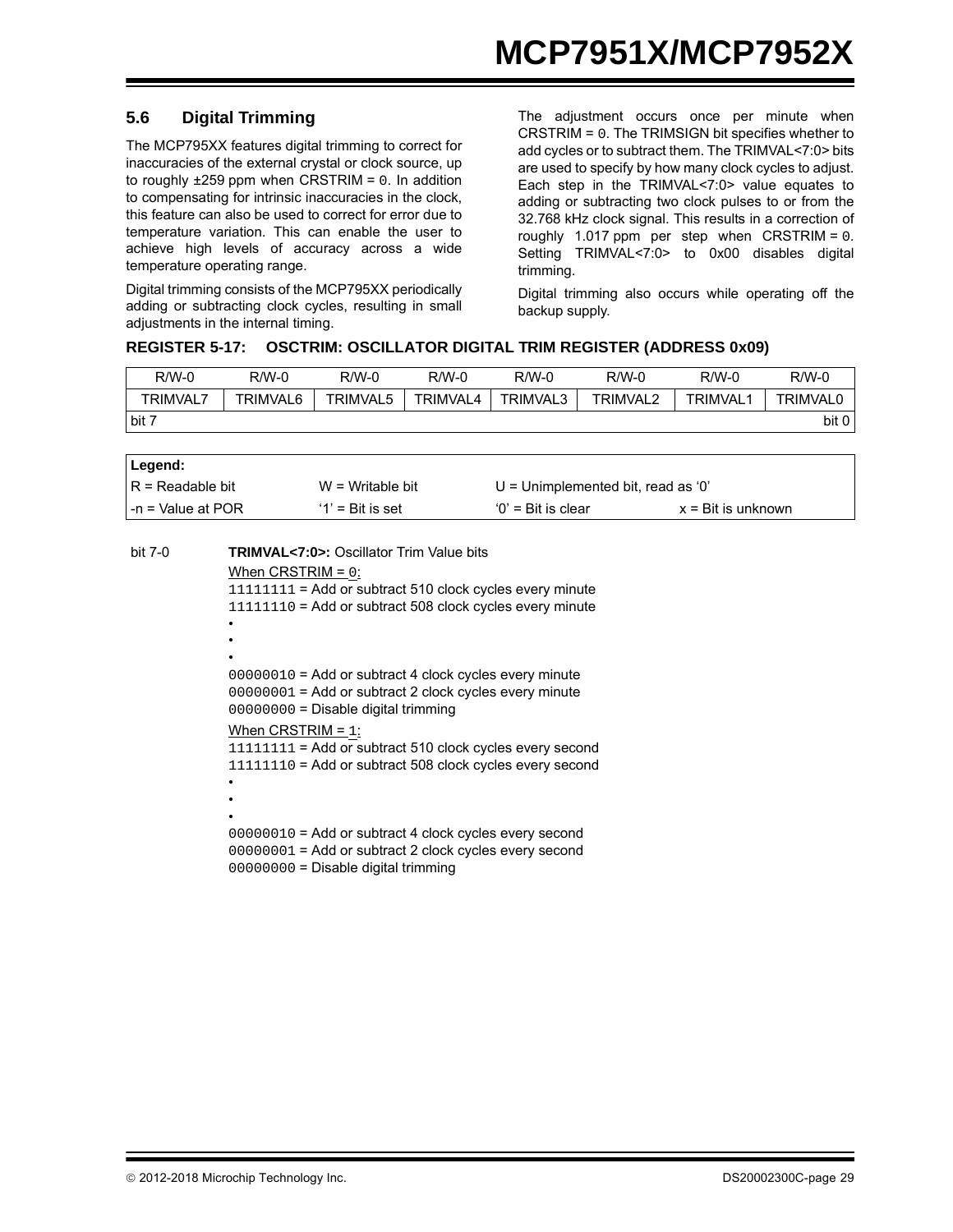#### 5.6.1 CALIBRATION

In order to perform calibration, the number of error clock pulses per minute must be found and the corresponding trim value must be loaded into TRIMVAL<7:0>.

There are two methods for determining the trim value. The first method involves measuring an output frequency directly and calculating the deviation from ideal. The second method involves observing the number of seconds gained or lost over a period of time.

Once the OSCTRIM register has been loaded, digital trimming will automatically occur every minute  $(CRSTRIM = 0)$ .

#### 5.6.1.1 Calibration by Measuring Frequency

To calibrate the MCP795XX by measuring the output frequency, perform the following steps:

- 1. Enable the crystal oscillator or external clock input by setting the ST bit or EXTOSC bit, respectively.
- 2. Ensure TRIMVAL<7:0> is reset to 0x00.
- 3. Select an output frequency by setting SQWFS<1:0>.
- 4. Set SQWEN to enable the square wave output.
- 5. Measure the resulting output frequency using a calibrated measurement tool, such as a frequency counter.
- 6. Calculate the number of error clocks per minute (see [Equation 5-3\)](#page-29-0).

#### <span id="page-29-0"></span>**EQUATION 5-3: CALCULATING TRIM VALUE FROM MEASURED FREQUENCY**

$$
TRIMVAL<7:0> = \frac{(FIDEAL - FMEAS) \cdot \frac{32768}{FIDEAL} \cdot 60}{2}
$$

Where:

 $FIDEAL =$  Ideal frequency based on SOWFS<1:0> *FMEAS* = Measured frequency

- If the number of error clocks per minute is negative, then the oscillator is *faster* than ideal and the TRIMSIGN bit must be cleared.
- If the number of error clocks per minute is positive, then the oscillator is *slower* than ideal and the TRIMSIGN bit must be set.
- 7. Load the correct value into TRIMVAL<7:0>.

**Note:** Using a lower output frequency and/or averaging the measured frequency over a number of clock pulses will reduce the effects of jitter and improve accuracy.

#### 5.6.1.2 Calibration by Observing Time Deviation

To calibrate the MCP795XX by observing the deviation over time, perform the following steps:

- 1. Ensure TRIMVAL<7:0> is reset to 0x00.
- 2. Load the timekeeping registers to synchronize the MCP795XX with a known-accurate reference time.
- 3. Enable the crystal oscillator or external clock input by setting the ST bit or EXTOSC bit, respectively.
- 4. Observe how many seconds are gained or lost over a period of time (larger time periods offer more accuracy).
- 5. Calculate the PPM deviation (see [Equation 5-4](#page-29-1)).

#### <span id="page-29-1"></span>**EQUATION 5-4: CALCULATING ERROR PPM**

$$
PPM = \frac{SecDeviation}{ExpectedSec} \cdot 1000000
$$

Where:

 $ExpectedSec = Number of seconds in chosen period$ *SecDeviation* = Number of seconds gained or lost

- If the MCP795XX has gained time relative to the reference clock, then the oscillator is *faster* than ideal and the TRIMSIGN bit must be cleared.
- If the MCP795XX has lost time relative to the reference clock, then the oscillator is *slower* than ideal and the TRIMSIGN bit must be set.
- 6. Calculate the trim value (see [Equation 5-5](#page-29-2)).

#### <span id="page-29-2"></span>**EQUATION 5-5: CALCULATING TRIM VALUE FROM ERROR PPM**

 $TRIMVAL < 7:0> = \frac{PPM \cdot 32768 \cdot 60}{1000000 \cdot 2}$ 

7. Load the correct value into TRIMVAL<7:0>.

**Note 1:** Choosing a longer time period for observing deviation will improve accuracy.

> **2:** Large temperature variations during the observation period can skew results.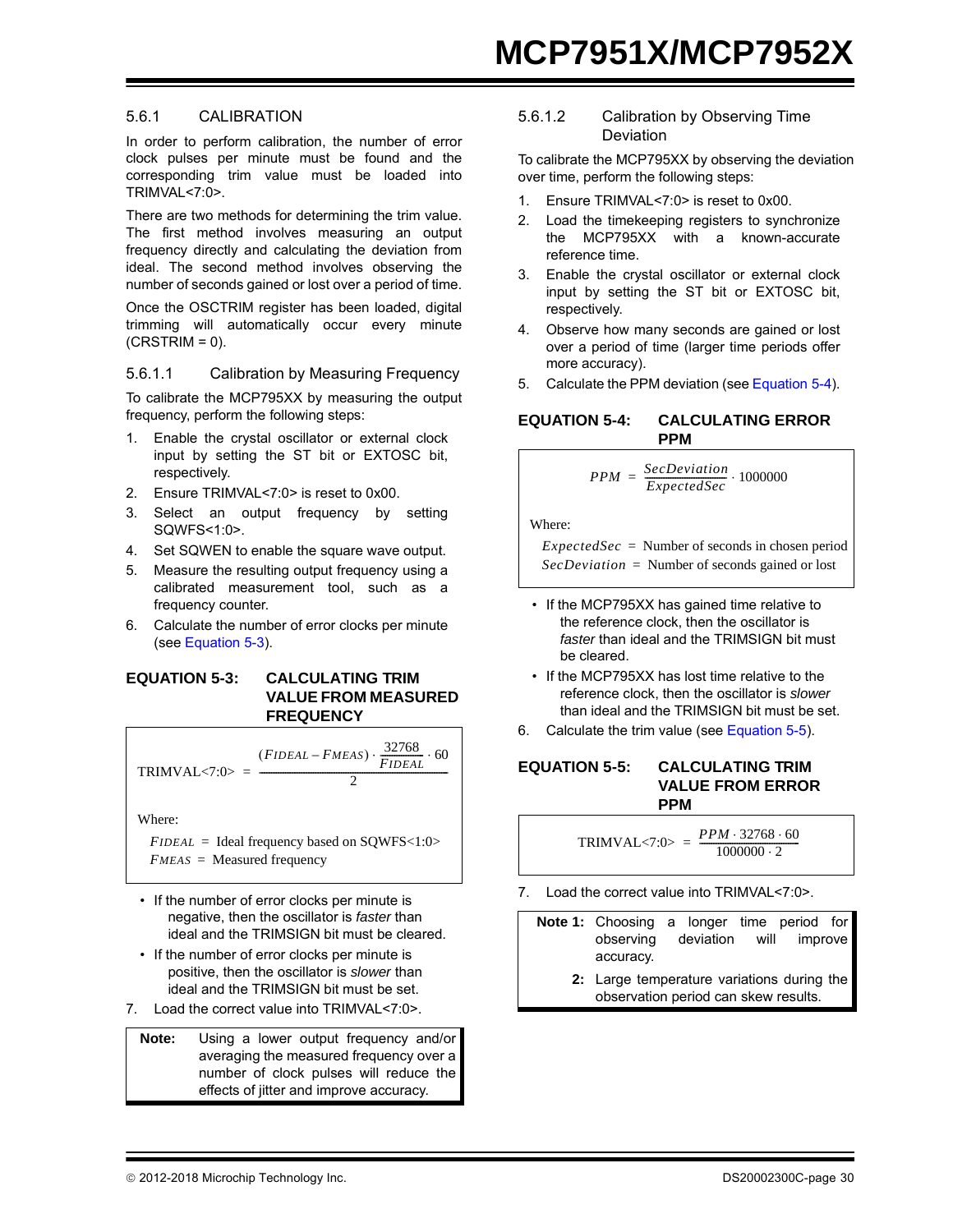#### 5.6.2 COARSE TRIM MODE

When CRSTRIM = 1, Coarse Trim mode is enabled. While in this mode, the MCP795XX will apply trimming every second. If SQWEN is set, the CLKOUT pin will output a trimmed 1 Hz nominal clock signal.

Because trimming is applied every second rather than every minute, each step of the TRIMVAL<7:0> value has a larger effect on the resulting time deviation and output clock frequency.

By monitoring the CLKOUT output frequency while in this mode, the user can easily observe the TRIMVAL<7:0> value affecting the clock timing.

- **Note 1:** The 1 Hz Coarse Trim mode square wave output is not available while operating from the backup power supply.
	- **2:** With Coarse Trim mode enabled, the TRIMVAL<7:0> value has a larger effect on timing. Leaving the mode enabled during normal operation will likely result in inaccurate time.

|  | TABLE 5-10: SUMMARY OF REGISTERS ASSOCIATED WITH DIGITAL TRIMMING |  |
|--|-------------------------------------------------------------------|--|
|--|-------------------------------------------------------------------|--|

| <b>Name</b>    | Bit 7           | Bit 6    | Bit 5                       | Bit 4         | Bit 3         | Bit 2                | Bit 1              | Bit 0    | Register<br>on Page |
|----------------|-----------------|----------|-----------------------------|---------------|---------------|----------------------|--------------------|----------|---------------------|
| <b>RTCHOUR</b> | <b>TRIMSIGN</b> | 12/24    | AM/PM<br>HRTEN <sub>1</sub> | <b>HRTEN0</b> | HRONE3        | HRONE <sub>2</sub>   | HRONE <sub>1</sub> | HRONE0   | 18                  |
| <b>CONTROL</b> |                 | SOWEN    | ALM1EN                      | <b>ALMOEN</b> | <b>EXTOSC</b> | <b>CRSTRIM</b>       | SOWFS1             | SOWFS0   | 28                  |
| <b>OSCTRIM</b> | <b>TRIMVAL7</b> | TRIMVAL6 | <b>TRIMVAL5</b>             | TRIMVAL4      | TRIMVAL3      | TRIMVAL <sub>2</sub> | TRIMVAL1           | TRIMVAL0 | 29                  |

Legend: — = unimplemented location, read as '0'. Shaded cells are not used by digital trimming.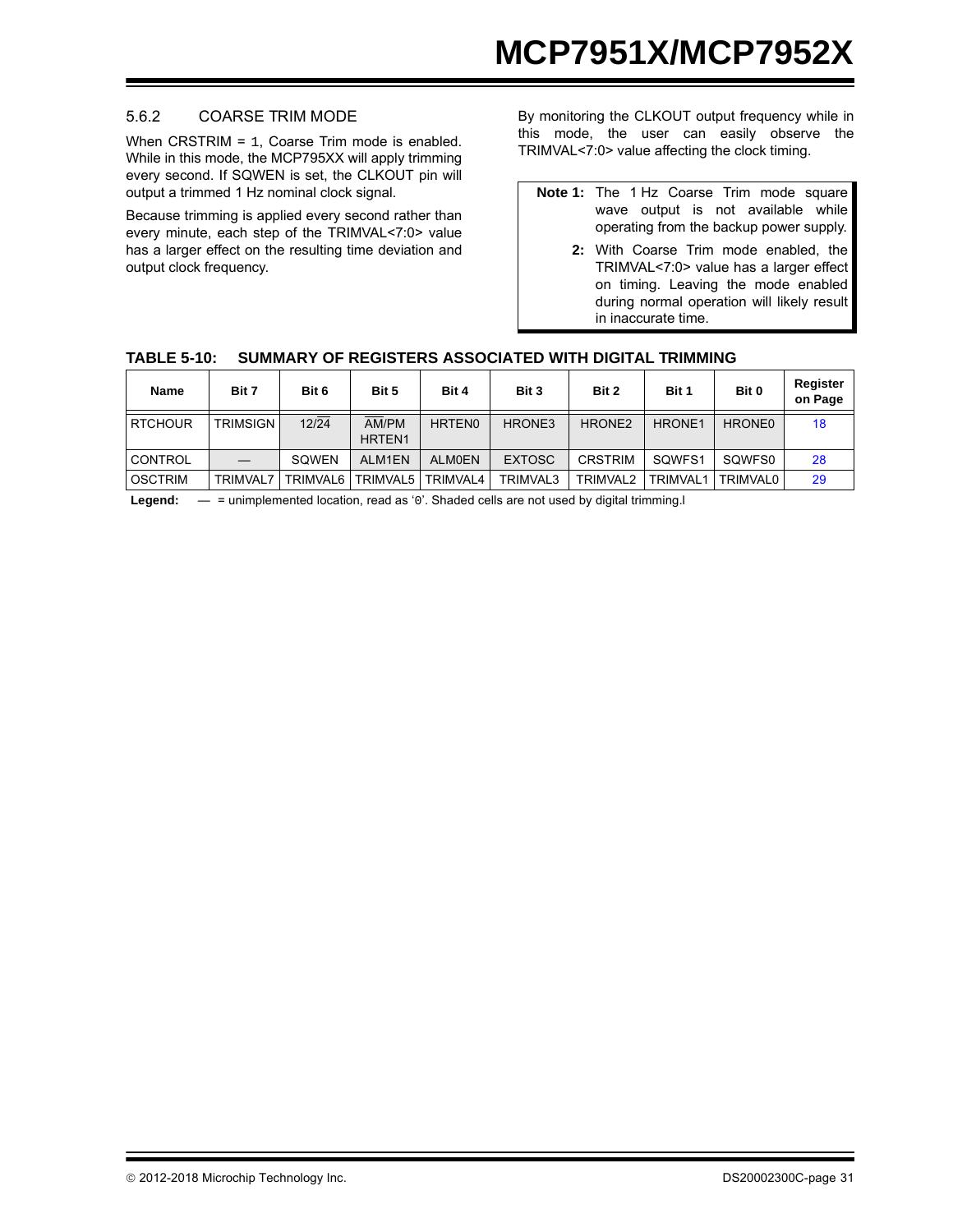#### **5.7 Battery Backup**

The MCP795XX features a backup power supply input (VBAT) that can be used to provide power to the timekeeping circuitry, RTCC registers, and SRAM while primary power is unavailable. The MCP795XX will automatically switch to backup power when Vcc falls below VTRIP, and back to Vcc when it is above VTRIP.

The VBATEN bit must be set to enable the VBAT input.

The following functionality is maintained while operating on backup power:

- Timekeeping
- Alarms
- Alarm Outputs
- Digital Trimming
- RTCC Register and SRAM Contents

The following features are not available while operating on backup power:

- SPI Communication
- Watchdog Timer
- Event Detect
- Square Wave Clock Output

**Note:** If VCC is lost while VBAT voltage is applied, but where VBATEN is not set to '1', it could result in undetermined behavior. If a backup supply is not used, the VBAT pin should be connected to VSS.

#### <span id="page-31-0"></span>5.7.1 POWER-FAIL TIMESTAMP

The MCP795XX includes a power-fail timestamp module that stores the minutes, hours, date, and month when primary power is lost and when it is restored ([Figure 5-9\)](#page-31-1). The PWRFAIL bit is also set to indicate that a power failure occurred.

**Note:** Throughout this section, references to the register and bit names for the Power-Fail Timestamp module are referred to generically by the use of 'x' in place of the specific module name. Thus, "PWRxxMIN" might refer to the minutes register for power-down or power-up.

To utilize the power-fail timestamp feature, a backup power supply must be available with the VBAT input enabled, and the oscillator should also be running to ensure accurate functionality.

- **Note 1:** The PWRFAIL bit must be cleared to log new timestamp data. This is to ensure previous timestamp data is not lost.
	- **2:** Clearing the PWRFAIL bit will clear all timestamp registers.

#### 5.7.1.1 Configuring Battery Backup

In order to configure the battery backup feature, the following steps need to be performed:

- 1. Enable the oscillator.
- 2. Wait for the OSCRUN bit to be set, indicating the oscillator has started.
- 3. Enable battery backup by setting the VBATEN bit.

<span id="page-31-1"></span>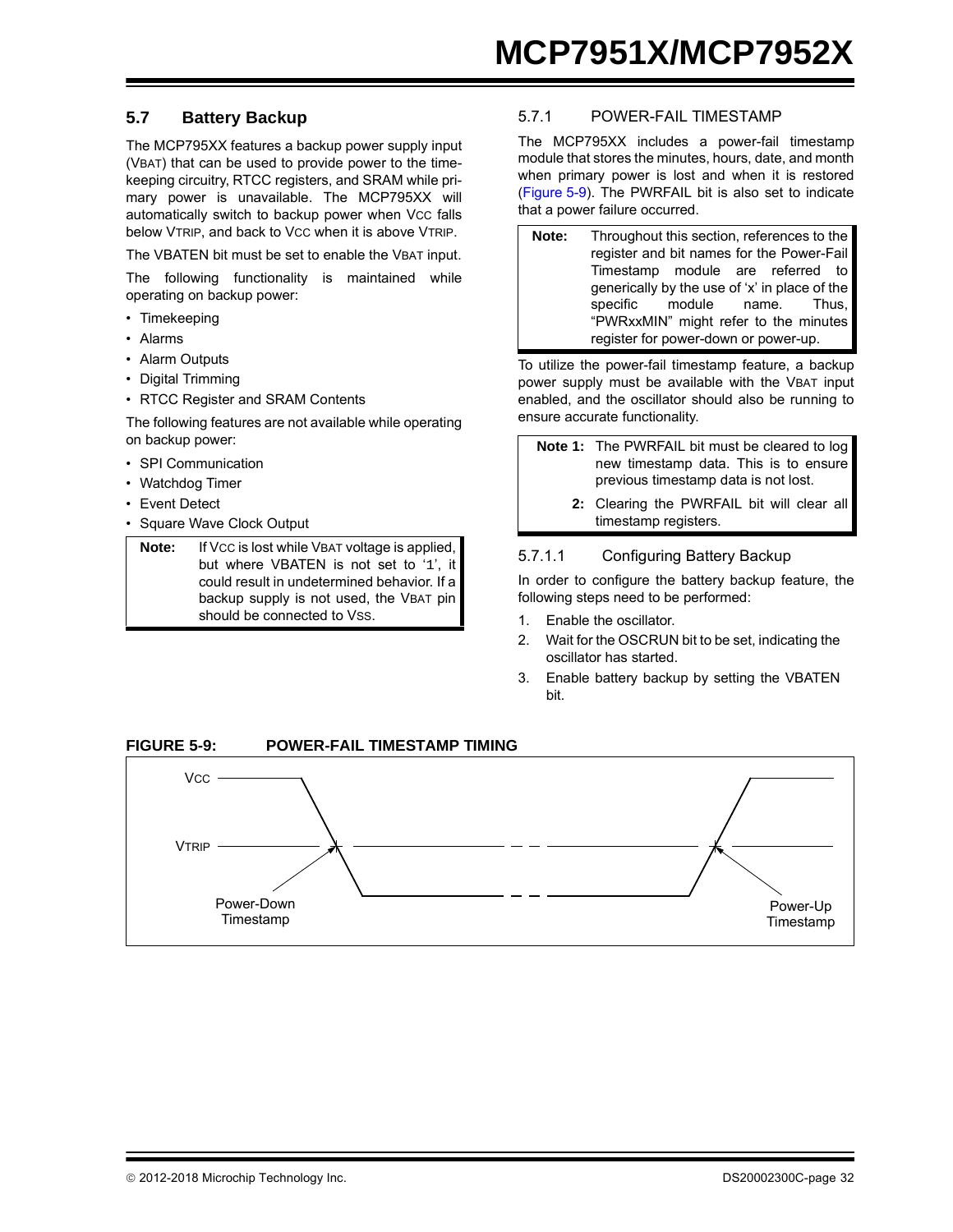#### <span id="page-32-0"></span>**REGISTER 5-18: PWRxxMIN: POWER-DOWN/POWER-UP TIMESTAMP MINUTES VALUE REGISTER (ADDRESSES 0x18/0x1C)**

| U-0   | R/W-0   | $R/W-0$ | R/W-0          | $R/W-0$ | $R/W-0$ | $R/W-0$        | $R/W-0$        |
|-------|---------|---------|----------------|---------|---------|----------------|----------------|
|       | MINTEN2 | MINTEN1 | <b>MINTENO</b> | MINONE3 | MINONE2 | <b>MINONE1</b> | <b>MINONE0</b> |
| bit 7 |         |         |                |         |         |                | bit 0          |

| ∣Legend:               |                     |                                      |                             |
|------------------------|---------------------|--------------------------------------|-----------------------------|
| $IR = Readable bit$    | $W = Writeable bit$ | $U =$ Unimplemented bit, read as '0' |                             |
| $l - n =$ Value at POR | $'1'$ = Bit is set  | $'0'$ = Bit is clear                 | $x = \text{Bit}$ is unknown |

| bit 7   | Unimplemented: Read as '0'                                                  |
|---------|-----------------------------------------------------------------------------|
| bit 6-4 | <b>MINTEN&lt;2:0&gt;:</b> Binary-Coded Decimal Value of Minute's Tens Digit |
|         | Contains a value from 0 to 5                                                |
| bit 3-0 | <b>MINONE&lt;3:0&gt;:</b> Binary-Coded Decimal Value of Minute's Ones Digit |
|         | Contains a value from 0 to 9                                                |

#### <span id="page-32-1"></span>**REGISTER 5-19: PWRxxHOUR: POWER-DOWN/POWER-UP TIMESTAMP HOURS VALUE REGISTER (ADDRESSES 0x19/0x1D)**

| J-0   | $R/W-0$ | $R/W-0$                | $R/W-0$            | $R/W-0$ | $R/W-0$            | $R/W-0$       | $R/W-0$ |
|-------|---------|------------------------|--------------------|---------|--------------------|---------------|---------|
|       | 12/24   | AM/PM<br><b>HRTEN1</b> | HRTEN <sub>0</sub> | HRONE3  | HRONE <sub>2</sub> | <b>HRONE1</b> | HRONE0  |
| bit 7 |         |                        |                    |         |                    |               | bit 0   |

| Legend:             |                     |                                      |                             |
|---------------------|---------------------|--------------------------------------|-----------------------------|
| IR = Readable bit   | $W = Writeable bit$ | $U =$ Unimplemented bit, read as '0' |                             |
| l -n = Value at POR | $'1'$ = Bit is set  | $'0'$ = Bit is clear                 | $x = \text{Bit}$ is unknown |

#### **If 12/24 = 1 (12-hour format):**

| bit 7     | Unimplemented: Read as '0'                                               |
|-----------|--------------------------------------------------------------------------|
| bit 6     | 12/24: 12 or 24 Hour Time Format bit                                     |
|           | $1 = 12$ -hour format                                                    |
|           | $0 = 24$ -hour format                                                    |
| bit 5     | <b>AM/PM: AM/PM Indicator bit</b>                                        |
|           | $1 = PM$                                                                 |
|           | $0 = AM$                                                                 |
| bit 4     | <b>HRTEN0:</b> Binary-Coded Decimal Value of Hour's Tens Digit           |
|           | Contains a value from 0 to 1                                             |
| bit $3-0$ | <b>HRONE&lt;3:0&gt;:</b> Binary-Coded Decimal Value of Hour's Ones Digit |
|           | Contains a value from 0 to 9                                             |
|           | <u>If 12/24 = 0 (24-hour format):</u>                                    |
| bit 7     | Unimplemented: Read as '0'                                               |
| bit 6     | 12/24: 12 or 24 Hour Time Format bit                                     |
|           | $1 = 12$ -hour format                                                    |
|           | $0 = 24$ -hour format                                                    |
| bit $5-4$ | <b>HRTEN&lt;1:0&gt;:</b> Binary-Coded Decimal Value of Hour's Tens Digit |
|           | Contains a value from 0 to 2.                                            |
| bit $3-0$ | <b>HRONE&lt;3:0&gt;:</b> Binary-Coded Decimal Value of Hour's Ones Digit |
|           | Contains a value from 0 to 9                                             |
|           |                                                                          |

2012-2018 Microchip Technology Inc. DS20002300C-page 33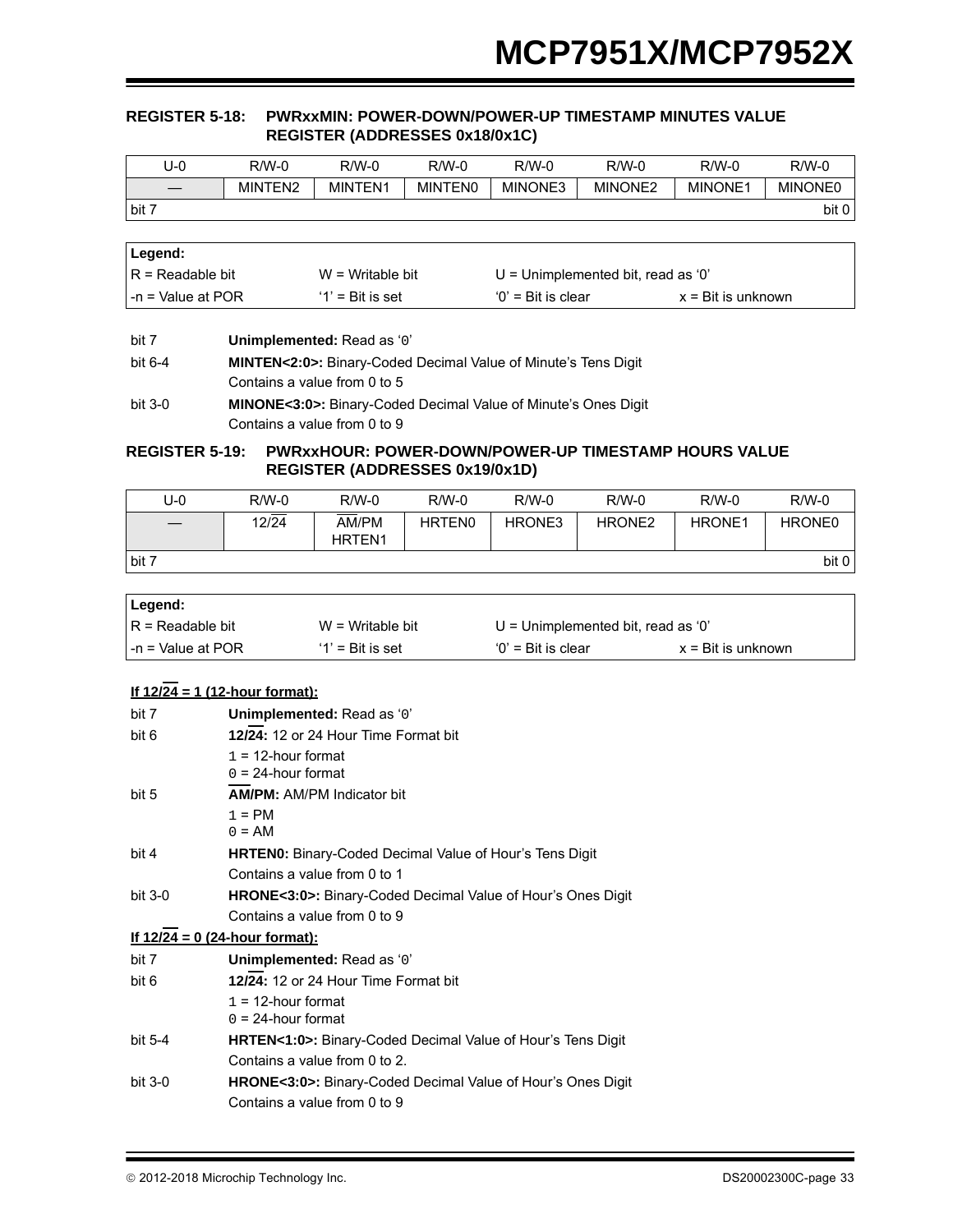#### <span id="page-33-0"></span>**REGISTER 5-20: PWRxxDATE: POWER-DOWN/POWER-UP TIMESTAMP DATE VALUE REGISTER (ADDRESSES 0x1A/0x1E)**

| U-0               | J-0 | $R/W-0$  | R/W-0    | $R/W-0$  | $R/W-0$  | $R/W-0$  | $R/W-0$  |
|-------------------|-----|----------|----------|----------|----------|----------|----------|
|                   |     | DATETEN1 | DATETEN0 | DATEONE3 | DATEONE2 | DATEONE1 | DATEONE0 |
| $1 \text{ bit}$ 7 |     |          |          |          |          |          | bit 0    |

| ∣Legend:                  |                     |                                    |                             |
|---------------------------|---------------------|------------------------------------|-----------------------------|
| $IR = Readable bit$       | $W = Writeable bit$ | U = Unimplemented bit, read as '0' |                             |
| $\vert$ -n = Value at POR | $'1'$ = Bit is set  | $'0'$ = Bit is clear               | $x = \text{Bit}$ is unknown |

| bit 7-6   | Unimplemented: Read as '0'                                                 |
|-----------|----------------------------------------------------------------------------|
| bit 5-4   | <b>DATETEN&lt;1:0&gt;:</b> Binary-Coded Decimal Value of Date's Tens Digit |
|           | Contains a value from 0 to 3                                               |
| $bit 3-0$ | <b>DATEONE&lt;3:0&gt;:</b> Binary-Coded Decimal Value of Date's Ones Digit |
|           | Contains a value from 0 to 9                                               |

#### <span id="page-33-1"></span>**REGISTER 5-21: PWRxxMTH: POWER-DOWN/POWER-UP TIMESTAMP MONTH VALUE REGISTER (ADDRESSES 0x1B/0x1F)**

| R/W-0  | R/W-0  | $R/W-0$ | R/W-0   | $R/W-0$ | $R/W-0$             | $R/W-0$        | $R/W-0$        |
|--------|--------|---------|---------|---------|---------------------|----------------|----------------|
| WKDAY2 | WKDAY1 | WKDAY0  | MTHTEN0 | MTHONE3 | MTHONE <sub>2</sub> | <b>MTHONE1</b> | <b>MTHONE0</b> |
| bit 7  |        |         |         |         |                     |                | bit 0          |

| Legend:             |                     |                                      |                             |
|---------------------|---------------------|--------------------------------------|-----------------------------|
| IR = Readable bit   | $W = W$ ritable bit | $U =$ Unimplemented bit, read as '0' |                             |
| l -n = Value at POR | $'1'$ = Bit is set  | $'0'$ = Bit is clear                 | $x = \text{Bit}$ is unknown |

| bit 7-5   | WKDAY<2:0>: Binary-Coded Decimal Value of Day bits                |
|-----------|-------------------------------------------------------------------|
|           | Contains a value from 1 to 7. The representation is user-defined. |
| bit 4     | <b>MTHTEN0:</b> Binary-Coded Decimal Value of Month's Ones Digit  |
|           | Contains a value of 0 or 1                                        |
| $bit 3-0$ | MTHONE<3:0>: Binary-Coded Decimal Value of Month's Ones Digit     |

Contains a value from 0 to 9

#### **TABLE 5-11: SUMMARY OF REGISTERS ASSOCIATED WITH BATTERY BACKUP**

| <b>Name</b>      | Bit 7  | Bit 6   | Bit 5                       | Bit 4          | Bit 3         | Bit 2              | Bit 1    | Bit 0          | Register<br>on Page |
|------------------|--------|---------|-----------------------------|----------------|---------------|--------------------|----------|----------------|---------------------|
| <b>RTCWKDAY</b>  |        |         | <b>OSCRUN</b>               | <b>PWRFAIL</b> | <b>VBATEN</b> | WKDAY2             | WKDAY1   | WKDAY0         | 19                  |
| <b>PWRDNMIN</b>  |        | MINTEN2 | MINTEN1                     | <b>MINTENO</b> | MINONE3       | MINONE2            | MINONE1  | <b>MINONE0</b> | 33                  |
| <b>PWRDNHOUR</b> |        | 12/24   | AM/PM<br>HRTEN1             | <b>HRTEN0</b>  | HRONE3        | HRONE <sub>2</sub> | HRONE1   | HRONE0         | 33                  |
| <b>PWRDNDATE</b> |        |         | DATETEN1                    | DATETEN0       | DATEONE3      | DATEONE2           | DATEONE1 | DATEONE0       | 34                  |
| <b>PWRDNMTH</b>  | WKDAY2 | WKDAY1  | WKDAY0                      | MTHTEN0        | MTHONE3       | MTHONE2            | MTHONE1  | <b>MTHONE0</b> | 34                  |
| <b>PWRUPMIN</b>  |        | MINTEN2 | MINTEN1                     | <b>MINTENO</b> | MINONE3       | MINONE2            | MINONE1  | <b>MINONE0</b> | 33                  |
| <b>PWRUPHOUR</b> |        | 12/24   | AM/PM<br>HRTEN <sub>1</sub> | <b>HRTEN0</b>  | HRONE3        | HRONE <sub>2</sub> | HRONE1   | <b>HRONE0</b>  | 33                  |
| <b>PWRUPDATE</b> |        |         | DATETEN1                    | DATETEN0       | DATEONE3      | DATEONE2           | DATEONE1 | DATEONE0       | 34                  |
| <b>PWRUPMTH</b>  | WKDAY2 | WKDAY1  | WKDAY0                      | <b>MTHTEN0</b> | MTHONE3       | MTHONE2            | MTHONE1  | <b>MTHONE0</b> | 34                  |

Legend:  $-$  = unimplemented location, read as '0'. Shaded cells are not used with battery backup.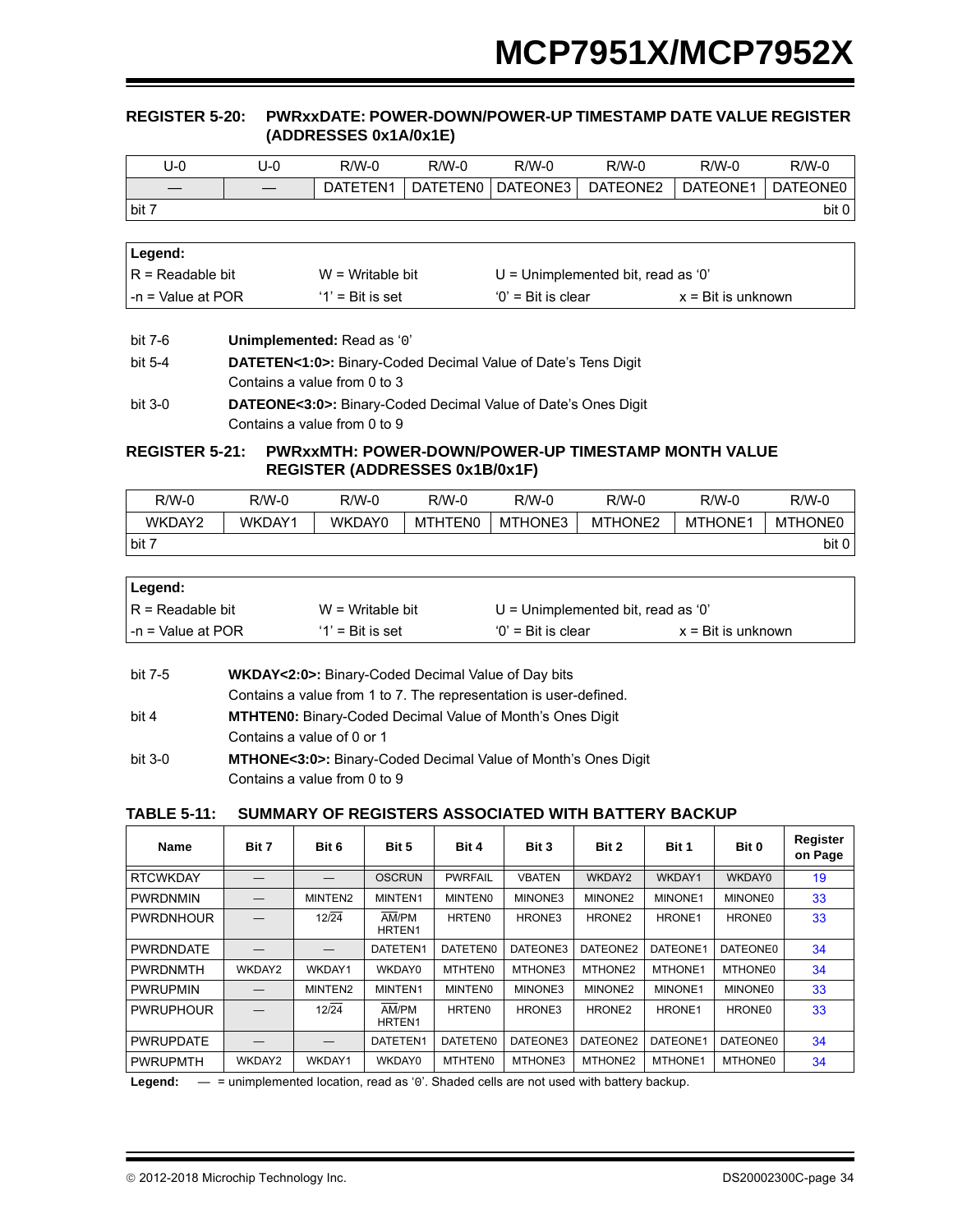### **6.0 ON-BOARD MEMORY**

The MCP7952X has 2 Kbits (256 bytes) of EEPROM, while the MCP7951X has 1 Kbit (128 bytes) of EEPROM. In addition, the devices have 16 bytes of protected EEPROM for storing crucial information, and 64 bytes of SRAM for general purpose usage. The SRAM is retained when the primary power supply is removed if a backup supply is present and enabled. Since the EEPROM is nonvolatile, it does not require a supply for data retention.

Although the SRAM is a separate block from the RTCC registers, they are accessed using the same instructions, READ and WRITE. The EEPROM is accessed using the EEREAD and EEWRITE instructions, and the protected EEPROM is accessed using the IDREAD and IDWRITE instructions. RTCC and SRAM can be accessed for reads or writes immediately after starting an EEPROM write cycle.

#### **6.1 SRAM/RTCC Registers**

The RTCC registers are located at addresses 0x00 to 0x1F, and the SRAM is located at addresses 0x20 to 0x5F. The SRAM can be accessed while the RTCC registers are being internally updated. The SRAM is not initialized by a Power-on Reset (POR).

Neither the RTCC registers nor the SRAM can be accessed when the device is operating off the backup power supply.

#### 6.1.1 SRAM/RTCC REGISTER WRITE **SEQUENCE**

The device is selected by pulling  $\overline{CS}$  low. The 8-bit WRITE instruction is transmitted to the MCP795XX followed by an 8-bit address. Next, the data to be written is transmitted.

There is no limit to the number of bytes that can be written in a single command. However, because the RTCC registers and SRAM are separate blocks, writing past the end of each block will cause the internal Address Pointer to roll over to the beginning of the same block. Specifically, the Address Pointer will roll over from 0x1F to 0x00, and from 0x5F to 0x20.

Each data byte is latched into memory as it is received. Once all data bytes have been transmitted.  $\overline{\text{CS}}$  is driven high to end the operation ([Figure 6-1\)](#page-34-0).

#### 6.1.2 SRAM/RTCC REGISTER READ SEQUENCE

The device is selected by pulling  $\overline{CS}$  low. The 8-bit READ instruction is transmitted to the MCP795XX followed by an 8-bit address.

After the READ instruction and address are sent, the data stored in the memory at the selected address is shifted out on the SO pin. Data stored in the memory at the next address can be read sequentially by continuing to provide clock pulses to the slave. The internal Address Pointer automatically increments to the next higher address after each byte of data is shifted out. The Address Pointer allows the entire memory block to be serially read during one operation. The read operation is terminated by driving  $\overline{CS}$  high ([Figure 6-2\)](#page-35-0).

Because the RTCC registers and SRAM are separate blocks, reading past the end of each block will cause the Address Pointer to roll over to the beginning of the same block. Specifically, the Address Pointer will roll over from 0x1F to 0x00, and from 0x5F to 0x20.

<span id="page-34-0"></span>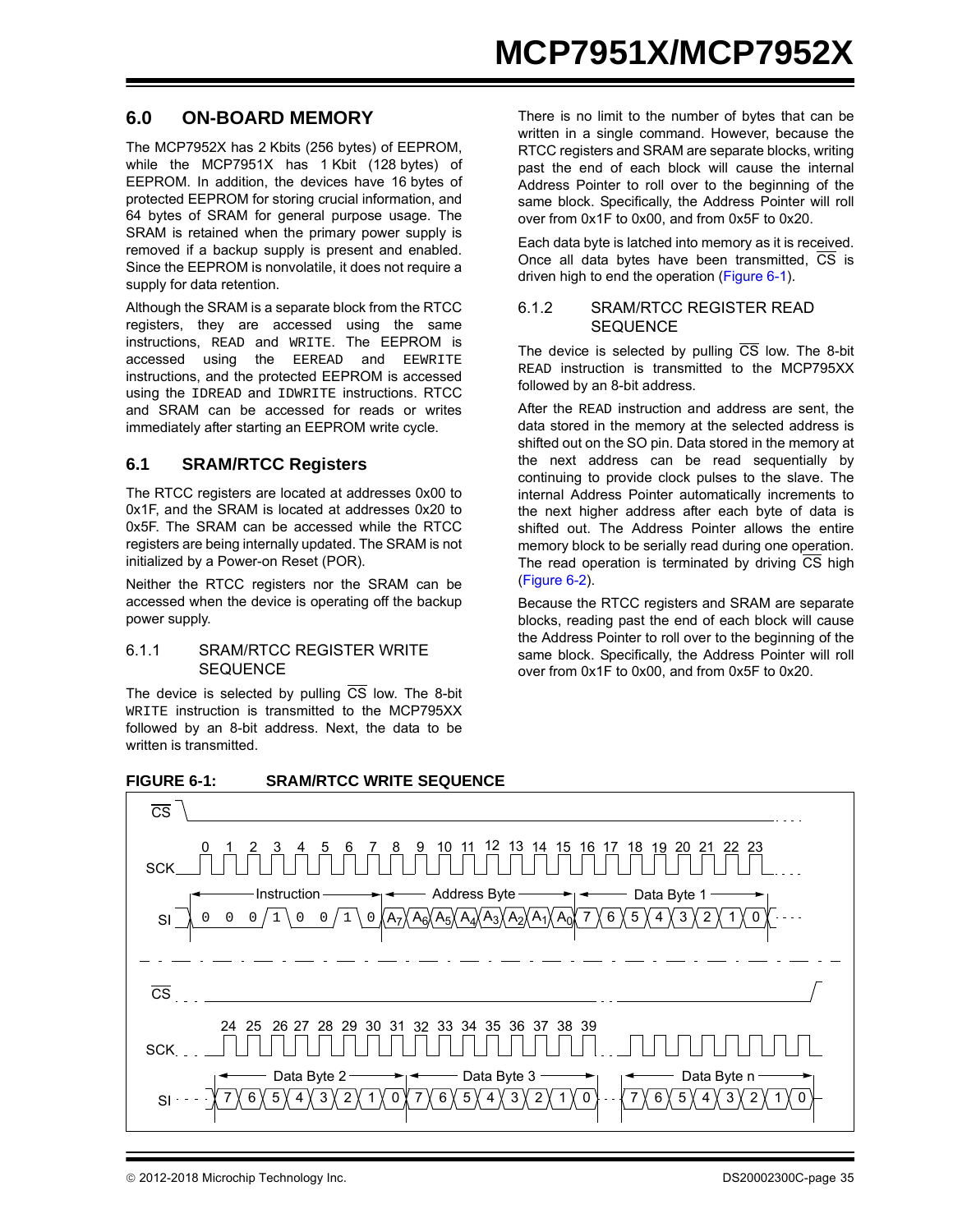<span id="page-35-0"></span>

#### 6.1.3 CLEAR SRAM INSTRUCTION

The CLRRAM instruction can be used to quickly clear the contents of SRAM to 0x00. The RTCC registers are not affected.

The device is selected by pulling  $\overline{CS}$  low. The 8-bit CLRRAM instruction is transmitted to the MCP795XX followed by an 8-bit dummy data byte.  $\overline{\text{CS}}$  is driven high to end the operation [\(Figure 6-3](#page-35-1)). The value of the data byte is ignored.



#### <span id="page-35-1"></span>**FIGURE 6-3: CLEAR SRAM SEQUENCE**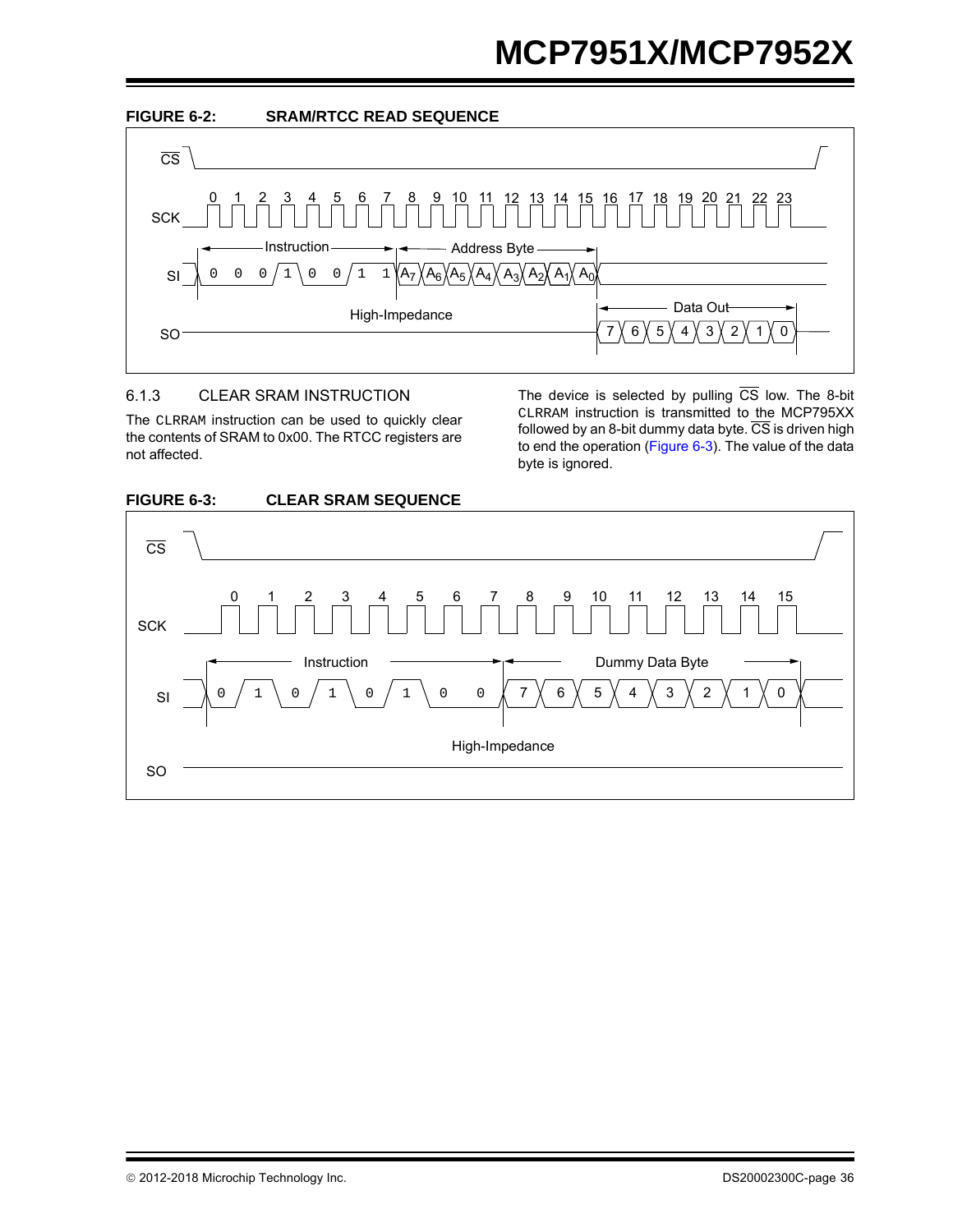#### **6.2 Status Register**

The STATUS register contains the BP<1:0>, WEL and WIP bits. The STATUS register is accessed using the SRREAD and SRWRITE instructions.

The Block Protection (BP<1:0>) bits are used to set the block write protection for the EEPROM array according to [Table 6-1](#page-36-0). These bits are set by the user issuing the SRWRITE instruction. These bits are nonvolatile.

The Write Enable Latch (WEL) bit indicates the status of the write enable latch. When set to a '1', the latch allows writes to the nonvolatile memory, when set to a '0', the latch prohibits writes to the nonvolatile memory. The state of this bit can be updated via the EEWREN or EEWRDI instructions. This bit is read-only.

The WIP bit indicates whether the MCP795XX is busy with a nonvolatile memory write operation. When set to a '1', a write is in progress. When set to a '0', no write is in progress. This bit is read-only.

#### <span id="page-36-0"></span>**TABLE 6-1: BLOCK PROTECTION**

| BP1 | BP <sub>0</sub> | <b>Array Addresses</b><br><b>Write-Protected</b>      |
|-----|-----------------|-------------------------------------------------------|
|     |                 | <b>None</b>                                           |
|     |                 | Upper 1/4<br>60h-7Fh (MCP7951X)<br>C0h-FFh (MCP7952X) |
|     | ∩               | Upper 1/2<br>40h-7Fh (MCP7951X)<br>80h-FFh (MCP7952X) |
|     |                 |                                                       |

#### **REGISTER 6-1: STATUS: EEPROM WRITE PROTECTION REGISTER**

| U-0   | U-0 | U-0 | U-0 | R/W             | R/W             | $R-0$ | $R-0$      |
|-------|-----|-----|-----|-----------------|-----------------|-------|------------|
|       |     |     |     | BP <sub>1</sub> | BP <sub>0</sub> | WEL   | <b>WIP</b> |
| bit 7 |     |     |     |                 |                 |       | bit 0      |

| ∣ Legend:          |                     |                                    |                             |
|--------------------|---------------------|------------------------------------|-----------------------------|
| IR = Readable bit  | $W = Writeable bit$ | U = Unimplemented bit, read as '0' |                             |
| I-n = Value at POR | $'1'$ = Bit is set  | $0'$ = Bit is clear                | $x = \text{Bit}$ is unknown |

| bit 7-4   | Unimplemented: Read as '0'                                                                                                                                                                                                                             |
|-----------|--------------------------------------------------------------------------------------------------------------------------------------------------------------------------------------------------------------------------------------------------------|
| bit $3-2$ | <b>BP&lt;1:0&gt;:</b> EEPROM Array Block Protection bits                                                                                                                                                                                               |
|           | Selects which EEPROM region is write-protected                                                                                                                                                                                                         |
|           | $00 = \text{None}$                                                                                                                                                                                                                                     |
|           | $01 =$ Upper $1/4$                                                                                                                                                                                                                                     |
|           | $10 = Upper 1/2$                                                                                                                                                                                                                                       |
|           | $11 = Al$                                                                                                                                                                                                                                              |
| bit 1     | <b>WEL:</b> Write Enable Latch bit                                                                                                                                                                                                                     |
|           | Indicates whether or not nonvolatile memory writes are enabled. It is automatically cleared at the end<br>of a nonvolatile memory write cycle.<br>$0 =$ Writes to nonvolatile memory are not enabled<br>$1$ = Writes to nonvolatile memory are enabled |
| bit 0     | <b>WIP:</b> Write-In-Process bit<br>Indicates whether or not a nonvolatile memory write cycle is in process<br>$0 =$ Nonvolatile write cycle is not in process<br>$1$ = Nonvolatile write cycle is in process                                          |
| 6.2.1     | After all eight bits of the instruction are transmitted, CS<br><b>STATUS REGISTER WRITE</b>                                                                                                                                                            |

#### **SEQUENCE**

The Write Status Register instruction (SRWRITE) allows the user to write to the nonvolatile bits in the STATUS register.

Prior to any attempt to write data to the STATUS register, the write enable latch must be set by issuing the EEWREN instruction. This is done by setting  $\overline{\text{CS}}$  low and then clocking out the proper instruction into the MCP795XX.

After all eight bits of the instruction are transmitted, CS must be driven high to set the write enable latch. If the write operation is initiated immediately after the EEWREN instruction without  $\overline{\text{CS}}$  driven high, data will not be written to the array since the write enable latch was not properly set. The device is selected by pulling CS low. The 8-bit SRWRITE instruction is transmitted to the MCP795XX followed by the 8-bit data byte.  $\overline{CS}$  is driven high to end the operation and initiate the nonvolatile write cycle ([Figure 6-4\)](#page-37-0).

2012-2018 Microchip Technology Inc. DS20002300C-page 37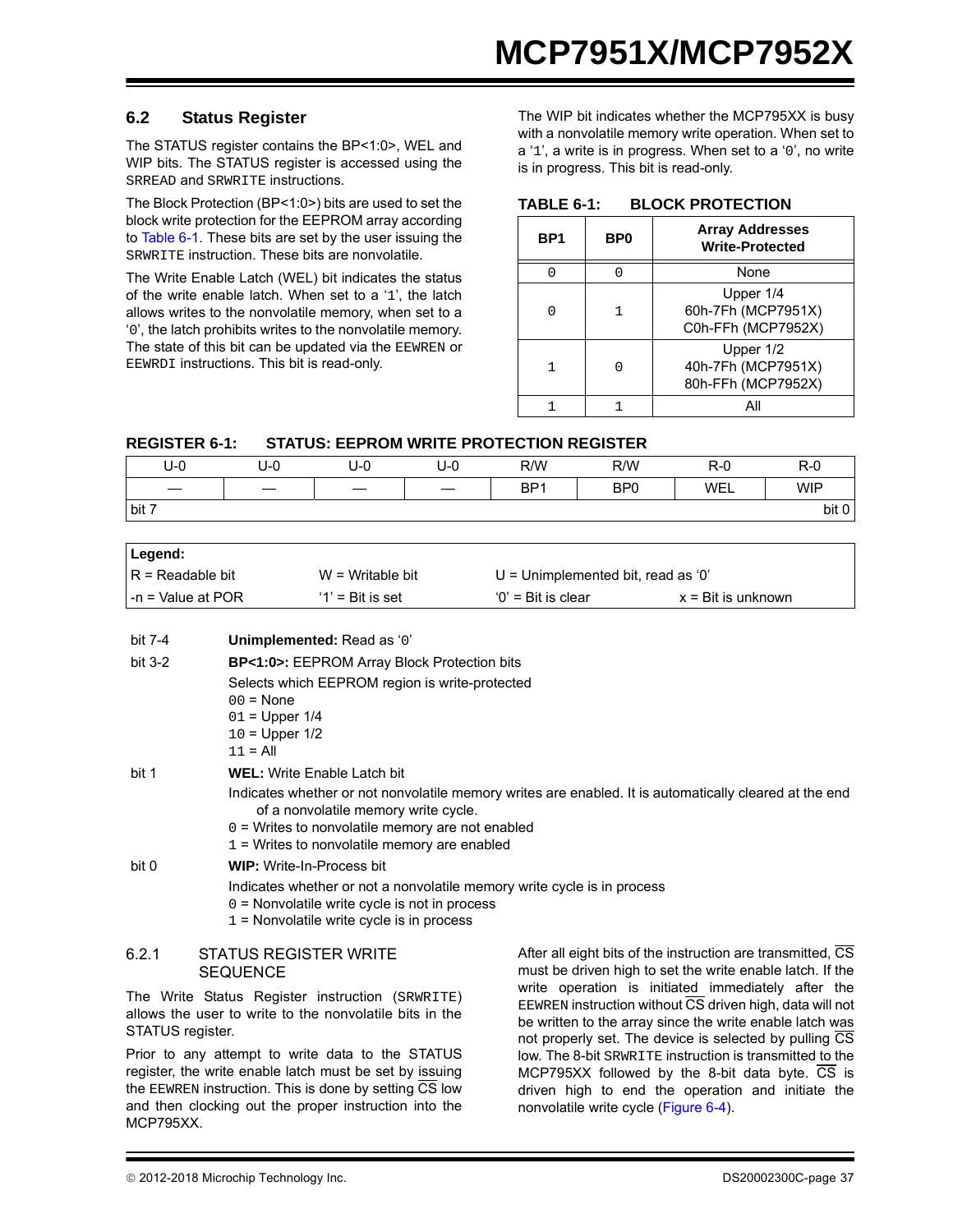<span id="page-37-0"></span>

#### 6.2.2 STATUS REGISTER READ **SEQUENCE**

The Read Status Register instruction (SRREAD) provides access to the STATUS register. The STATUS register may be read at any time, even during a write cycle. This allows the user to poll the WIP bit to determine when a write cycle is complete.

The device is selected by pulling  $\overline{CS}$  low. The 8-bit SRREAD instruction is transmitted to the MCP795XX. The STATUS register value is then shifted out on the SO pin. The read operation is terminated by driving  $\overline{\text{CS}}$ high [\(Figure 6-5](#page-37-1)).

<span id="page-37-1"></span>

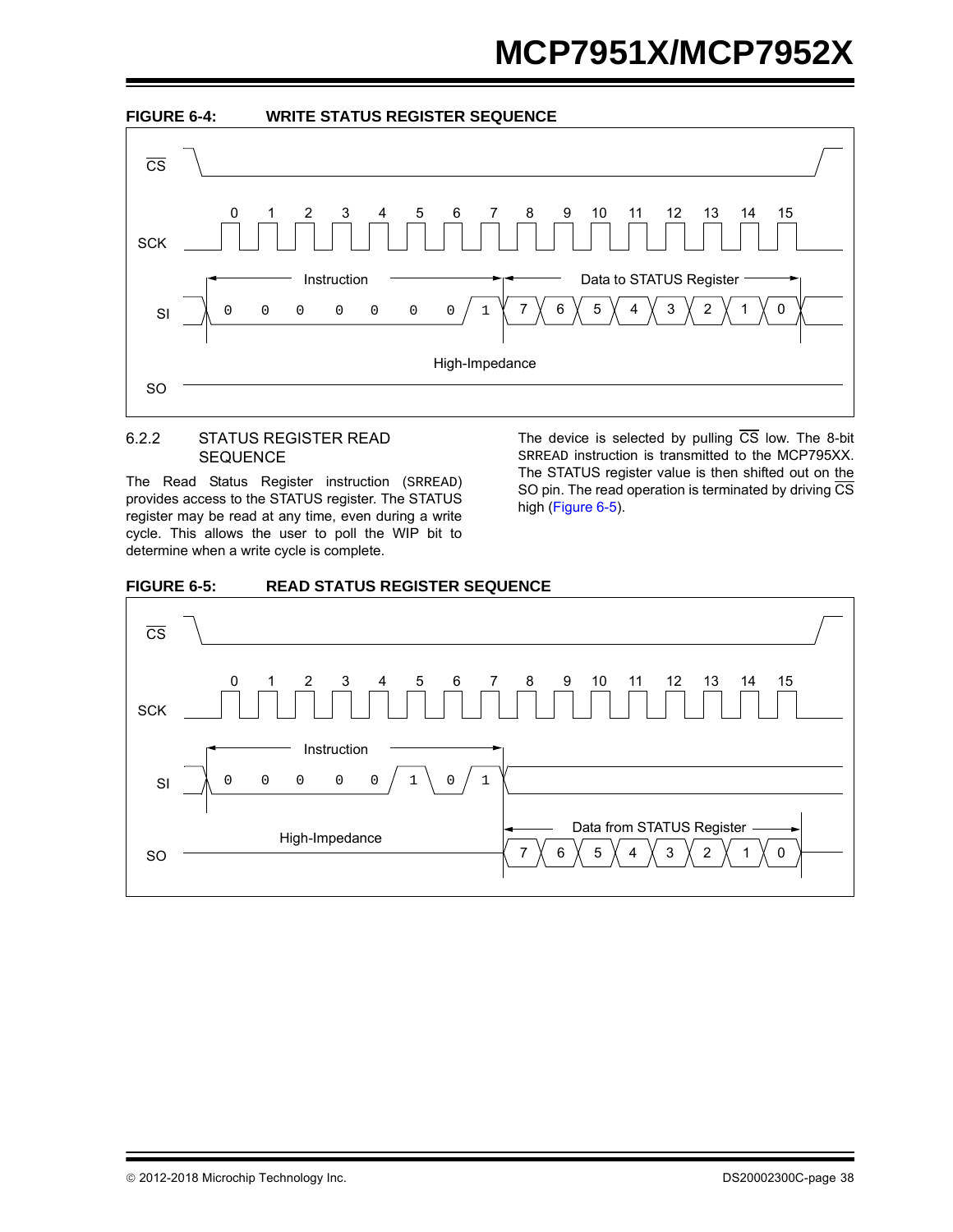#### **6.3 EEPROM**

The MCP7952X features 2 Kbits of EEPROM, and the MCP7951X features 1 Kbit of EEPROM. It is organized in 8-byte pages with software write protection configurable through the STATUS register.

#### <span id="page-38-0"></span>6.3.1 WRITE ENABLE AND WRITE **DISABLE**

The MCP795XX contains a write enable latch. This latch must be set before any write operation will be completed internally. The EEWREN instruction will set the latch, and the EEWRDI instruction will reset the latch.

The following is a list of conditions under which the write enable latch will be reset:

- Power-up
- WRDI instruction successfully executed
- EEWRITE instruction successfully executed
- SRWRITE instruction successfully executed
- IDWRITE instruction successfully executed
- Unlock sequence for protected EEPROM not followed correctly





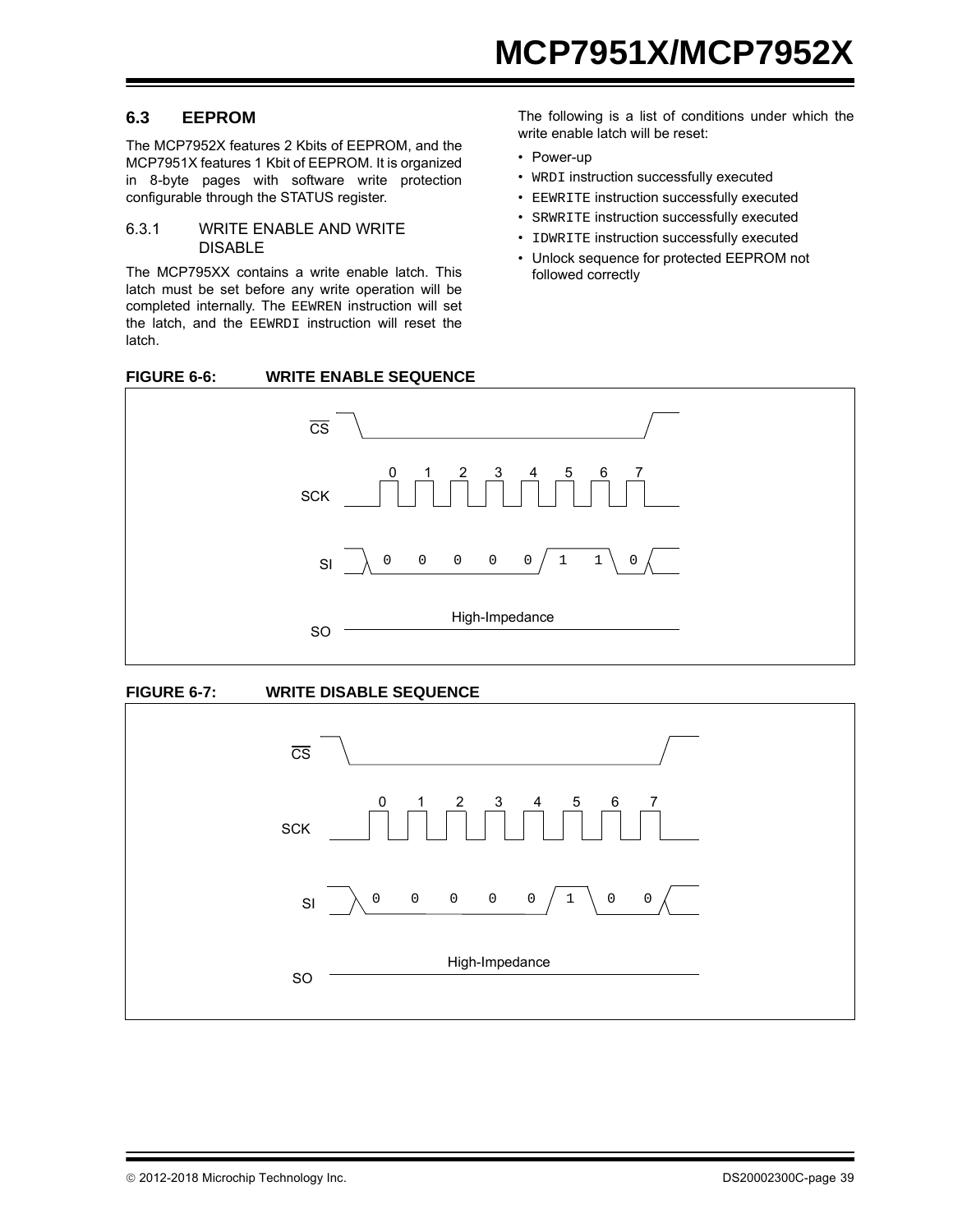#### 6.3.2 EEPROM READ SEQUENCE

The device is selected by pulling  $\overline{CS}$  low. The 8-bit EEREAD instruction is transmitted to the MCP795XX followed by an 8-bit address. See [Figure 6-8](#page-39-0) for more details.

After the correct EEREAD instruction and address are sent, the data stored in the EEPROM at the selected address is shifted out on the SO pin. Data stored in the memory at the next address can be read sequentially by continuing to provide clock pulses to the slave. The internal Address Pointer automatically increments to the next higher address after each byte of data is shifted out. When the highest address is reached, the address counter rolls over to address 00h allowing the read cycle to be continued indefinitely. The read operation is terminated by raising the  $\overline{CS}$  pin ([Figure 6-8\)](#page-39-0).

#### 6.3.3 EEPROM WRITE SEQUENCE

Prior to any attempt to write data to the MCP795XX EEPROM, the write enable latch must be set by issuing the EEWREN instruction. This is done by setting  $\overline{\text{CS}}$  low and then clocking out the proper instruction into the MCP795XX. After all eight bits of the instruction are transmitted,  $\overline{CS}$  must be driven high to set the write enable latch. If the write operation is initiated immediately after the EEWREN instruction without  $\overline{\text{CS}}$ driven high, data will not be written to the array since the write enable latch was not properly set.

After setting the write enable latch, the user may proceed by driving  $\overline{\text{CS}}$  low, issuing an EEWRITE instruction, followed by the address, and then the data to be written. Up to 8 bytes of data can be sent to the device before a write cycle is necessary. The only restriction is that all of the bytes must reside in the same page.

Additionally, a page address begins with  $\text{XXX} \times 000$ and ends with  $\overline{XXX}$   $\overline{x}$   $111$ . If the internal address counter reaches XXXX x111 and clock signals continue to be applied to the chip, the address counter will roll back to the first address of the page and over-write any data that previously existed in those locations.

**Note:** EEPROM write operations are limited to writing bytes within a single physical page, **regardless** of the number of bytes actually being written. Physical page boundaries start at addresses that are integer multiples of the page buffer size (or 'page size') and, end at addresses that are integer multiples of page size  $-1$ . If an EEWRITE command attempts to write across a physical page boundary, the result is that the data wraps around to the beginning of the current page (overwriting data previously stored there), instead of being written to the next page as might be expected. It is therefore necessary for the application software to prevent EEPROM write operations that would attempt to cross a page boundary.

For the data to be actually written to the array, the  $\overline{\text{CS}}$ must be brought high after the Least Significant bit (D0) of the *nth* data byte has been clocked in. If CS is driven high at any other time, the write operation will not be completed. Refer to [Figure 6-9](#page-40-0) and [Figure 6-10](#page-40-1) for more detailed illustrations on the byte write sequence and the page write sequence respectively. While the write is in progress, the STATUS register may be read to check the status of the WIP, WEL, BP1 and BP0 bits. Attempting to read a memory array location will not be possible during a write cycle. Polling the WIP bit in the STATUS register is recommended in order to determine if a write cycle is in progress. When the write cycle is completed, the write enable latch is reset.



#### <span id="page-39-0"></span>**FIGURE 6-8: EEPROM READ SEQUENCE**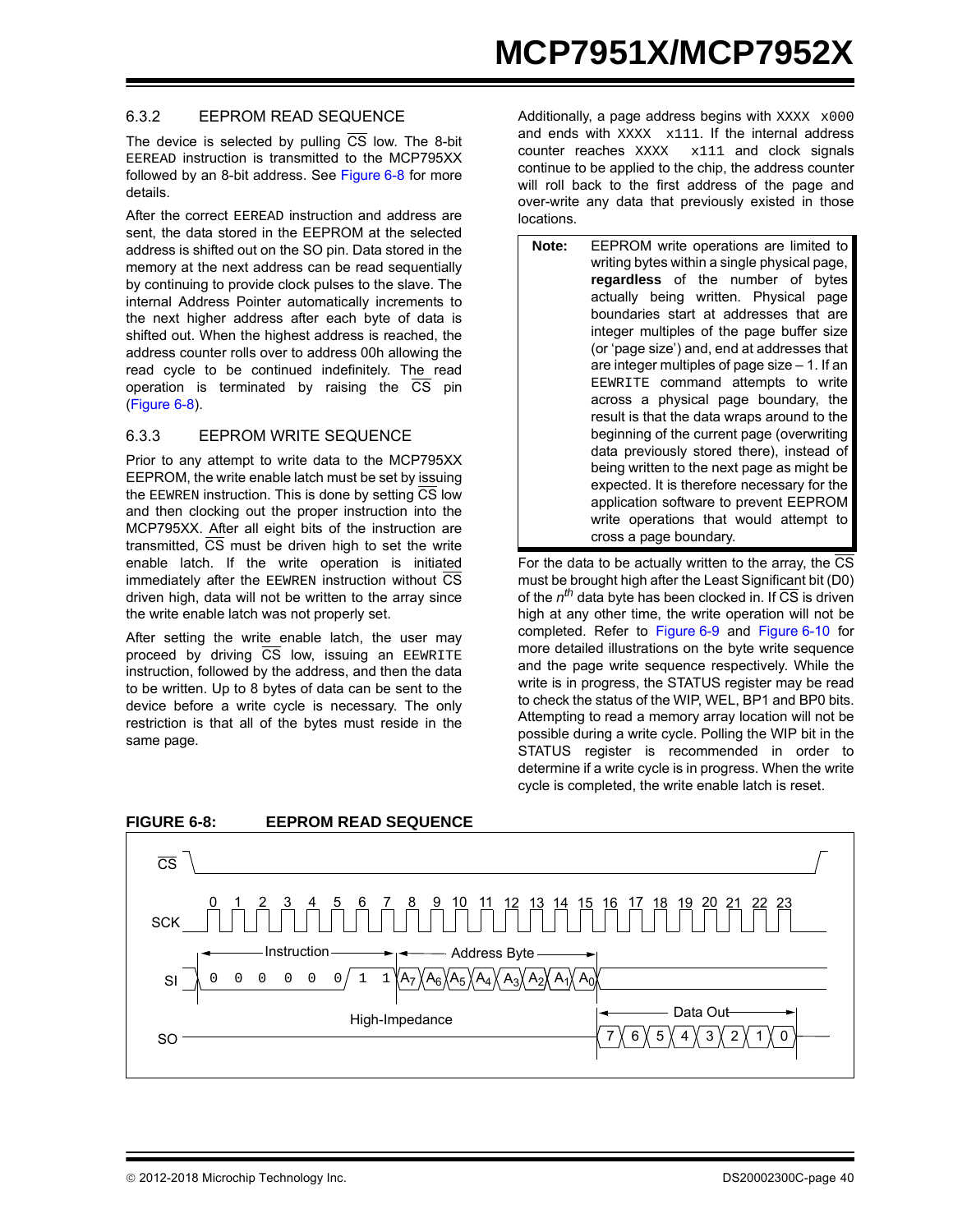<span id="page-40-0"></span>

<span id="page-40-1"></span>

#### **6.4 Protected EEPROM**

The MCP795XX features a 128-bit protected EEPROM block, organized as two 8-byte pages, that requires a special unlock sequence to be followed in order to write to the memory. The protected EEPROM can be used for storing crucial information such as a unique serial number. The MCP795X1 and MCP795X2 include an EUI-48 and EUI-64 node address, respectively, preprogrammed into the protected EEPROM block. Custom programming is also available.

The protected EEPROM block is located at addresses 0x00 to 0x0F and is accessed using the IDREAD and IDWRITE instructions.

**Note:** Attempts to access addresses outside of 0x00 to 0x0F will result in the MCP795XX ignoring the instruction.

#### 6.4.1 PROTECTED EEPROM READ **SEQUENCE**

The device is selected by pulling  $\overline{CS}$  low. The 8-bit IDREAD instruction is transmitted to the MCP795XX followed by an 8-bit address. See [Figure 6-11](#page-42-0) for more details.

After the correct IDREAD instruction and address are sent, the data stored in the protected EEPROM at the selected address is shifted out on the SO pin. Data stored in the memory at the next address can be read sequentially by continuing to provide clock pulses to the slave. The internal Address Pointer automatically increments to the next higher address after each byte of data is shifted out. When the highest address is reached, the address counter rolls over to address 00h allowing the read cycle to be continued indefinitely. The read operation is terminated by raising the  $\overline{\text{CS}}$  pin.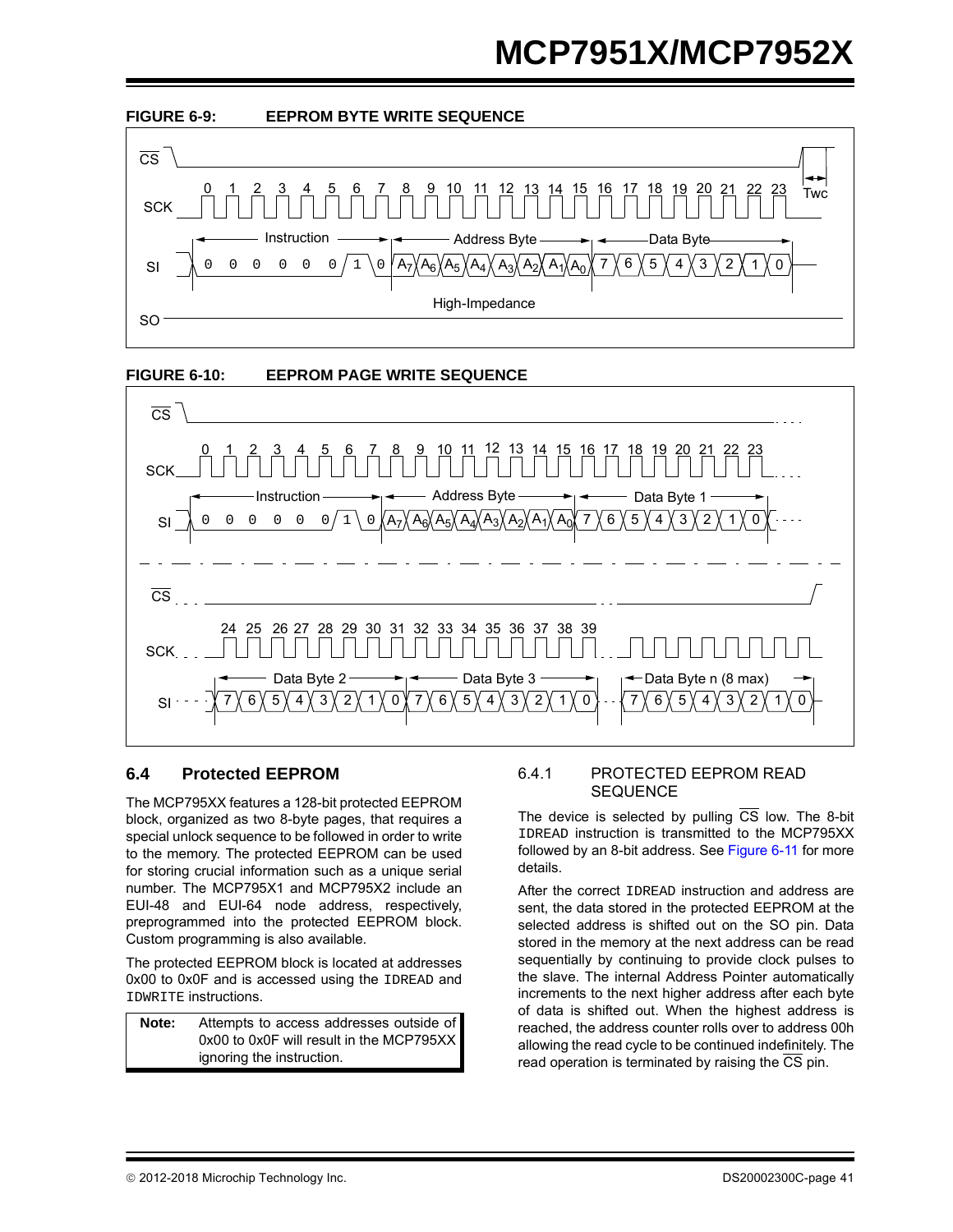# **MCP7951X/MCP7952X**

#### 6.4.2 PROTECTED EEPROM UNLOCK **SEQUENCE**

The protected EEPROM block requires a special unlock sequence to prevent unintended writes, utilizing the UNLOCK instruction.

Before performing the unlock sequence, the WEL bit must first be set by executing an EEWREN instruction (see **[Section 6.3.1 "Write Enable and Write Disable"](#page-38-0)** for details).

To unlock the block, the following sequence must be followed after setting the WEL bit:

- 1. Execute an UNLOCK instruction with a data byte of 0x55
- 2. Execute an UNLOCK instruction with a data byte of 0xAA
- 3. Write the desired data bytes to the protected EEPROM using the IDWRITE instruction

[Figure 6-12](#page-42-1) illustrates the sequence.

- **Note 1:** Diverging from any step of the unlock sequence may result in the EEPROM remaining locked, the write operation being ignored, and the WEL bit being reset.
	- **2:** Unlocking the EEPROM is not required in order to read from the memory.

An entire protected EEPROM page does not have to be written in a single operation. However, the block is locked after each write operation and must be unlocked again to start a new Write command.

#### 6.4.3 PROTECTED EEPROM WRITE **SEQUENCE**

Prior to any attempt to write data to the MCP795XX protected EEPROM block, the write enable latch must be set by issuing the EEWREN instruction, and then the protected EEPROM unlock sequence must be performed. The EEWREN instruction is issued by setting CS low and then clocking out the proper instruction into the MCP795XX. After all eight bits of the instruction are transmitted,  $\overline{CS}$  must be driven high to set the write enable latch.

After setting the write enable latch and performing the unlock sequence, the user may proceed by driving CS low, issuing an IDWRITE instruction, followed by the address, and then the data to be written. Up to 8 bytes of data can be sent to the device before a write cycle is necessary. The only restriction is that all of the bytes must reside in the same page. Additionally, a page address begins with XXXX x000 and ends with XXXX x111. If the internal address counter reaches XXXX x111 and clock signals continue to be applied to the chip, the address counter will roll back to the first address of the page and over-write any data that previously existed in those locations.

| Note: | Protected EEPROM write operations are          |
|-------|------------------------------------------------|
|       | limited to writing bytes within a single       |
|       | physical page, regardless of the number        |
|       | of bytes actually being written. Physical      |
|       | page boundaries start at addresses that        |
|       | are integer multiples of the page buffer       |
|       | size (or 'page size') and, end at addresses    |
|       | that are integer multiples of page size $-1$ . |
|       | If an IDWRITE command attempts to write        |
|       | across a physical page boundary, the           |
|       | result is that the data wraps around to the    |
|       | beginning of the current page (overwriting     |
|       | data previously stored there), instead of      |
|       | being written to the next page as might be     |
|       | expected. It is therefore necessary for the    |
|       | application software to prevent protected      |
|       | EEPROM write operations that would             |
|       | attempt to cross a page boundary.              |

For the data to be actually written to the array, the CS must be brought high after the Least Significant bit (D0) of the *nth* data byte has been clocked in. If CS is driven high at any other time, the write operation will not be completed. Refer to [Figure 6-12](#page-42-1) for more detailed illustrations on the page write sequence. While the write is in progress, the STATUS register may be read to check the status of the WIP, WEL, BP1 and BP0 bits. Attempting to read a memory array location will not be possible during a write cycle. Polling the WIP bit in the STATUS register is recommended in order to determine if a write cycle is in progress. When the write cycle is completed, the write enable latch is reset.

If an attempt is made to write to an address outside of the 0x00 to 0x0F range, the MCP795XX will not execute the WRITE instruction, no data will be written, and the device will immediately accept a new command.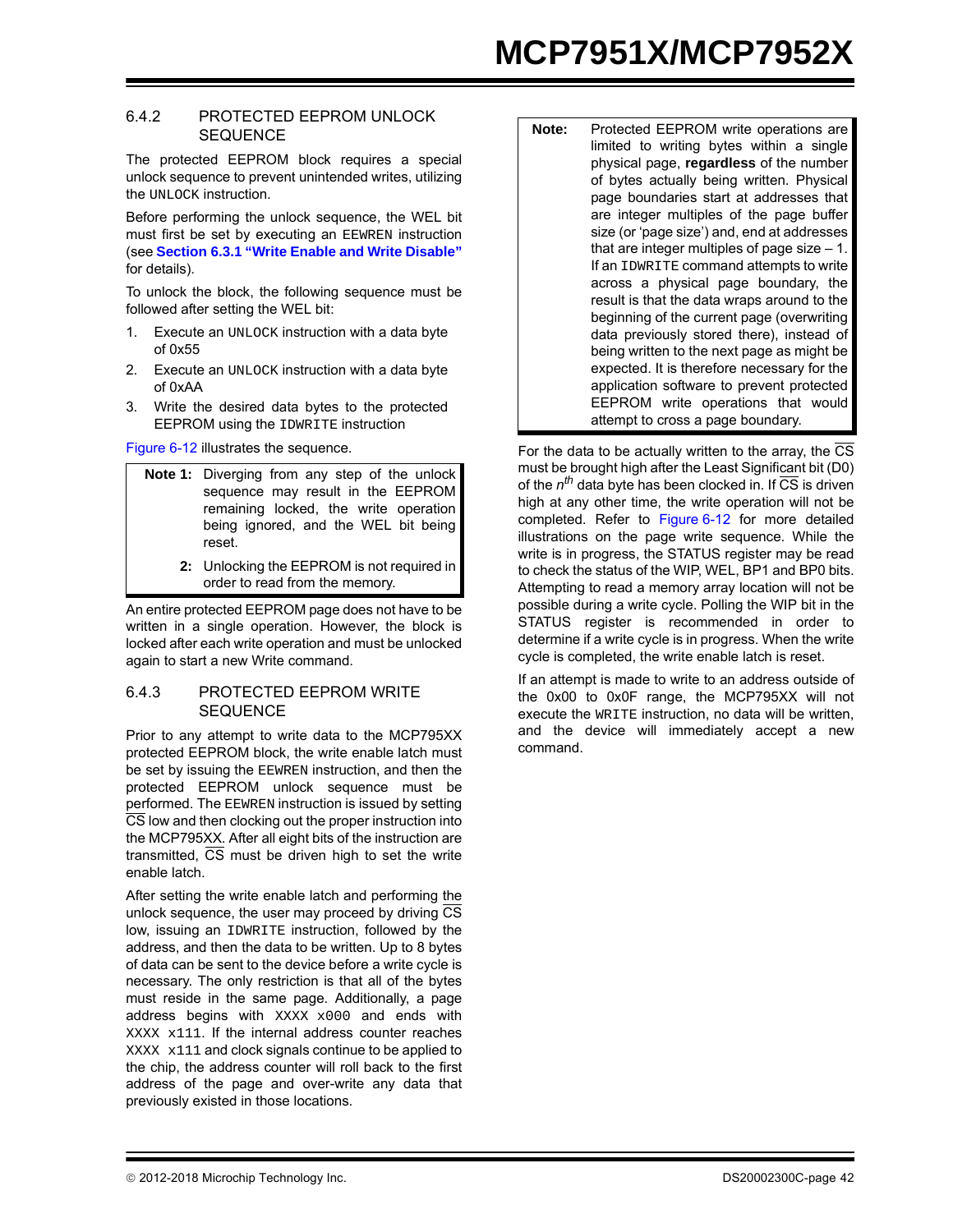<span id="page-42-0"></span>

<span id="page-42-1"></span>

2012-2018 Microchip Technology Inc. DS20002300C-page 43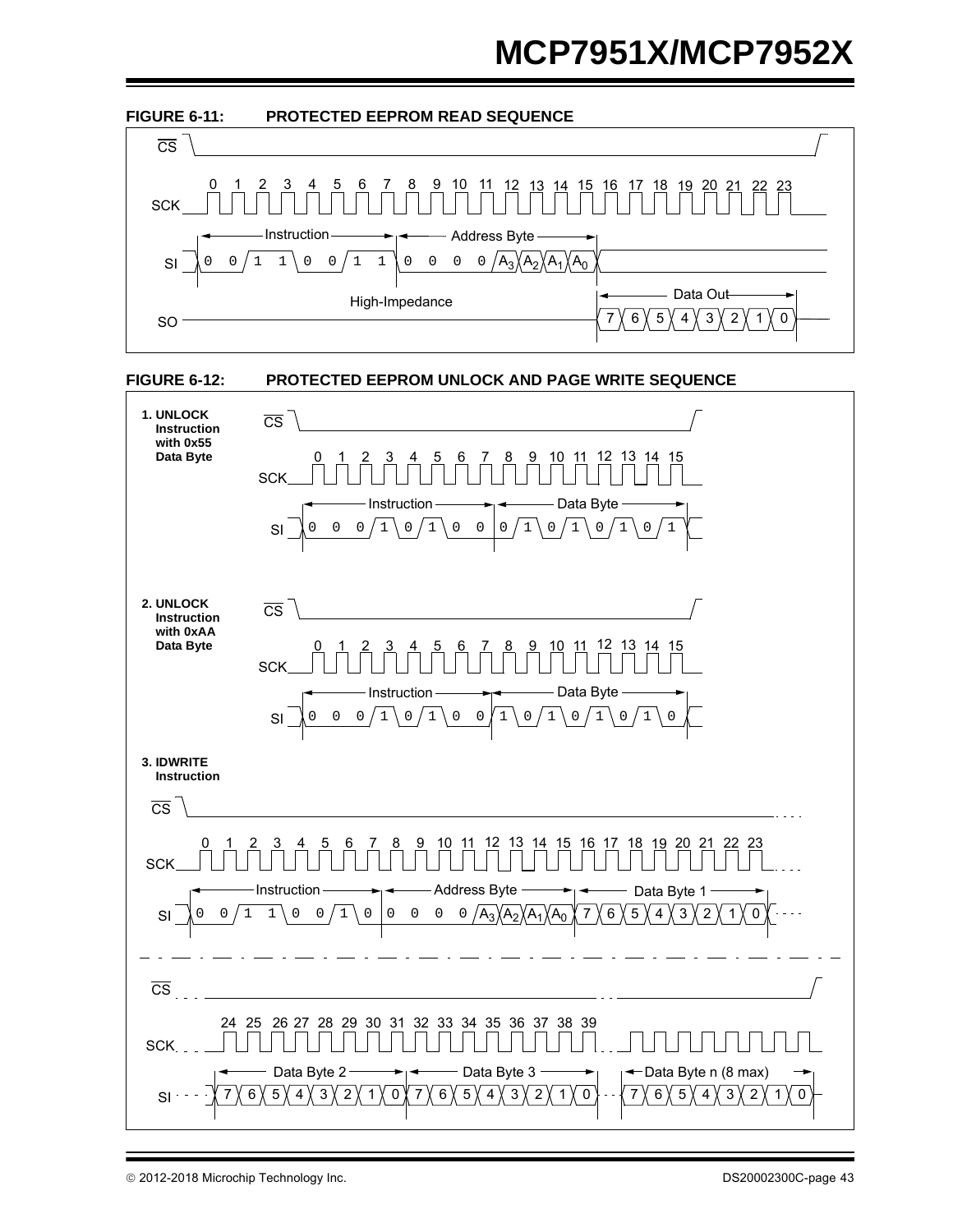#### **6.5 Preprogrammed EUI-48™ or EUI-64™ Node Address**

The MCP795X1 and MCP795X2 are programmed at the factory with a globally unique node address stored in the protected EEPROM block.

#### 6.5.1 EUI-48 NODE ADDRESS (MCP795X1)

The 6-byte EUI-48 node address value of the MCP795X1 is stored in protected EEPROM locations 0x02 through 0x07, as shown in [Figure 6-13.](#page-43-0) The first three bytes are the Organizationally Unique Identifier (OUI) assigned to Microchip by the IEEE Registration Authority. The remaining three bytes are the Extension Identifier, and are generated by Microchip to ensure a globally-unique, 48-bit value.

#### 6.5.1.1 Organizationally Unique Identifiers (OUIs)

Each OUI provides roughly 16M  $(2^{24})$  addresses. Once the address pool for an OUI is exhausted, Microchip will acquire a new OUI from IEEE to use for programming this model. For more information on past and current OUIs see *"Organizationally Unique Identifiers For Preprogrammed EUI-48 and EUI-64 Address Devices"* Technical Brief (DS90003187).

**Note:** The OUI will change as addresses are exhausted. Customers are not guaranteed to receive a specific OUI and should design their application to accept new OUIs as they are introduced.

#### 6.5.1.2 EUI-64 Support Using the MCP795X1

The preprogrammed EUI-48 node address of the MCP795X1 can easily be encapsulated at the application level to form a globally unique, 64-bit node address for systems utilizing the EUI-64 standard. This is done by adding 0xFFFE between the OUI and the Extension Identifier, as shown below.

| Note: | As an alternative, the MCP795X2 features    |  |  |  |  |  |  |
|-------|---------------------------------------------|--|--|--|--|--|--|
|       | an EUI-64 node address that can be used     |  |  |  |  |  |  |
|       | in EUI-64 applications directly without the |  |  |  |  |  |  |
|       | need for encapsulation, thereby             |  |  |  |  |  |  |
|       | simplifying system software. See            |  |  |  |  |  |  |
|       | Section 6.5.2 "EUI-64 Node Address          |  |  |  |  |  |  |
|       | (MCP795X2)" for details.                    |  |  |  |  |  |  |

#### <span id="page-43-1"></span>6.5.2 EUI-64 NODE ADDRESS (MCP795X2)

The 8-byte EUI-64™ node address value of the MCP795X2 is stored in array locations 0x00 through 0x07, as shown in [Figure 6-14](#page-44-0). The first three bytes are the Organizationally Unique Identifier (OUI) assigned to Microchip by the IEEE Registration Authority.

The remaining five bytes are the Extension Identifier, and are generated by Microchip to ensure a globally-unique, 64-bit value..

**Note:** In conformance with IEEE guidelines, Microchip will not use the values 0xFFFE and 0xFFFF for the first two bytes of the EUI-64 Extension Identifier. These two values are specifically reserved to allow applications to encapsulate EUI-48 addresses into EUI-64 addresses.

## <span id="page-43-0"></span>**FIGURE 6-13: EUI-48 NODE ADDRESS PHYSICAL MEMORY MAP EXAMPLE (MCP795X1)**

|                                                       | 24-bit Organizationally<br>Unique Identifier |     |                  | 24-bit Extension<br>Identifier |     |     |
|-------------------------------------------------------|----------------------------------------------|-----|------------------|--------------------------------|-----|-----|
| Data                                                  | 00h                                          | 04h | A <sub>3</sub> h | 12 <sub>h</sub>                | 34h | 56h |
| Array<br><b>Address</b>                               | 02 <sub>h</sub>                              |     |                  |                                |     | 07h |
| Corresponding EUI-48™ Node Address: 00-04-A3-12-34-56 |                                              |     |                  |                                |     |     |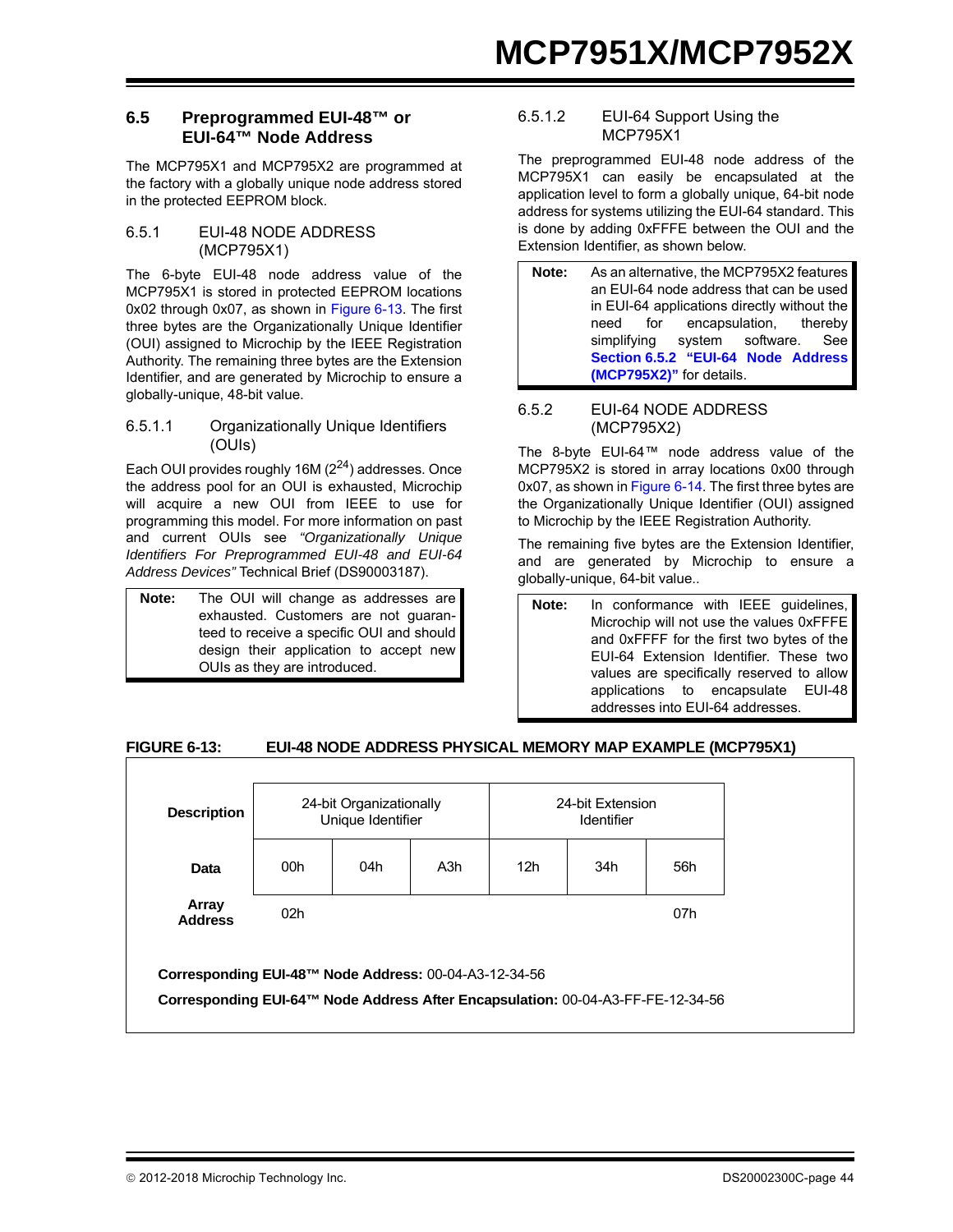#### <span id="page-44-0"></span>**FIGURE 6-14: EUI-64 NODE ADDRESS PHYSICAL MEMORY MAP EXAMPLE (MCP795X2)**

| 24-bit Organizationally<br>Unique Identifier |     |     | 40-bit Extension<br><b>Identifier</b> |     |     |     |     |
|----------------------------------------------|-----|-----|---------------------------------------|-----|-----|-----|-----|
| 00h                                          | 04h | A3h | 12 <sub>h</sub>                       | 34h | 56h | 78h | 90h |
| 00h                                          |     |     |                                       |     |     |     | 07h |
|                                              |     |     |                                       |     |     |     |     |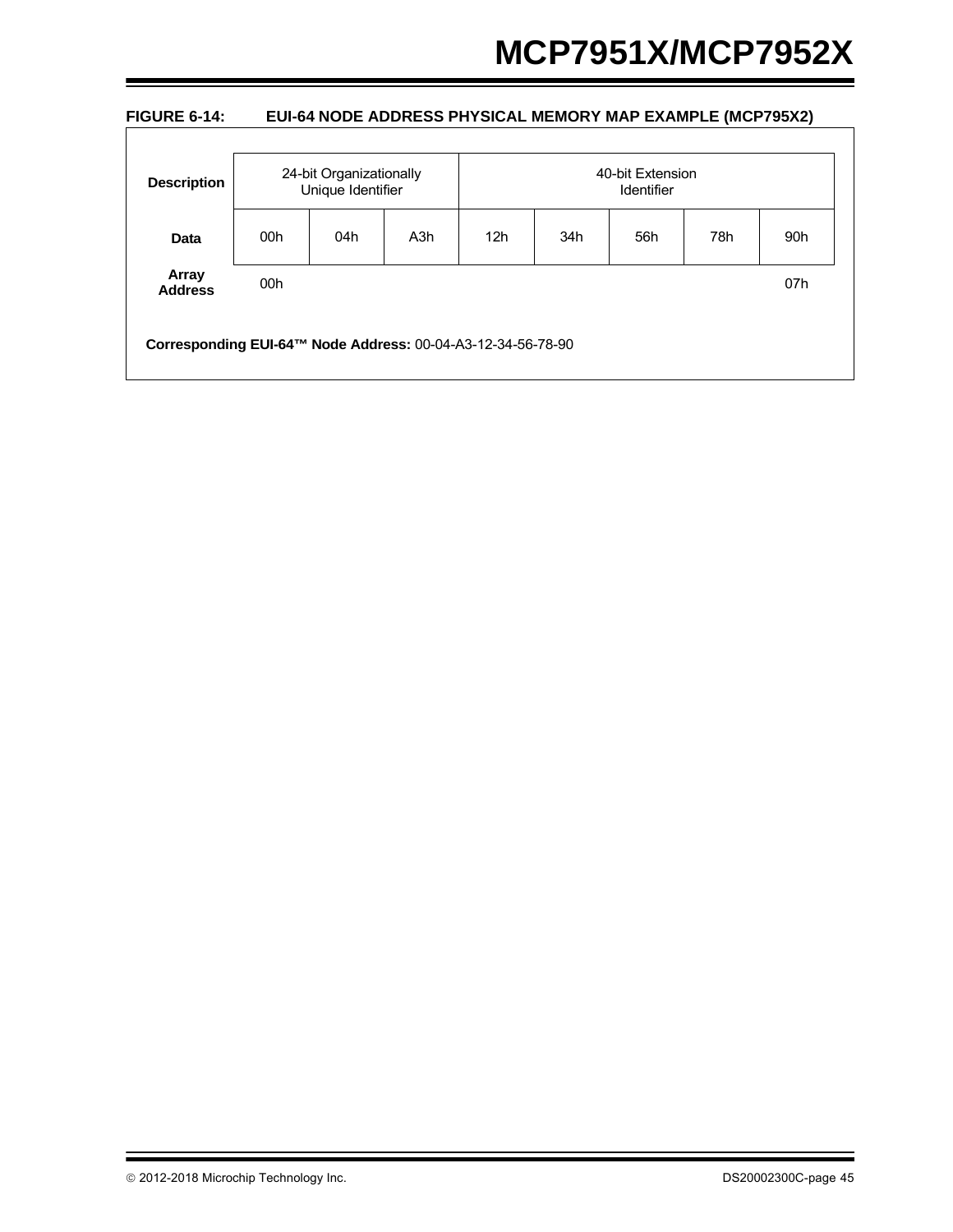### **7.0 PACKAGING INFORMATION**

#### **7.1 Package Marking Information**

10-Lead MSOP (3x3 mm) Example



10-Lead TDFN (03x03x0.8 mm) Example







| <b>Part Number</b> | <b>1st Line Marking Codes</b> |             |  |  |  |
|--------------------|-------------------------------|-------------|--|--|--|
|                    | <b>MSOP</b>                   | <b>TDFN</b> |  |  |  |
| MCP79510           | 795101                        | 5101        |  |  |  |
| MCP79520           | 795201                        | 5201        |  |  |  |
| MCP79511           | 795111                        | 5111        |  |  |  |
| MCP79521           | 795211                        | 5211        |  |  |  |
| MCP79512           | 795121                        | 5121        |  |  |  |
| MCP79522           | 795221                        | 5221        |  |  |  |

**Note:** T = Temperature grade

NN = Alphanumeric traceability code

|       | YY<br><b>WW</b><br><b>NNN</b><br>(e3) | <b>Legend:</b> XXX Customer-specific information<br>Year code (last digit of calendar year)<br>Year code (last 2 digits of calendar year)<br>Week code (week of January 1 is week '01')<br>Alphanumeric traceability code<br>JEDEC <sup>®</sup> designator for Matte Tin (Sn)<br>This package is RoHS compliant. The JEDEC designator ((e3))<br>can be found on the outer packaging for this package. |
|-------|---------------------------------------|-------------------------------------------------------------------------------------------------------------------------------------------------------------------------------------------------------------------------------------------------------------------------------------------------------------------------------------------------------------------------------------------------------|
| Note: |                                       | In the event the full Microchip part number cannot be marked on one line, it will<br>be carried over to the next line, thus limiting the number of available<br>characters for customer-specific information.                                                                                                                                                                                         |

© 2012-2018 Microchip Technology Inc. COMEXANDED STATES AND DESIGN DESIGNATION DESIGNATION DESIGNATION OF A SA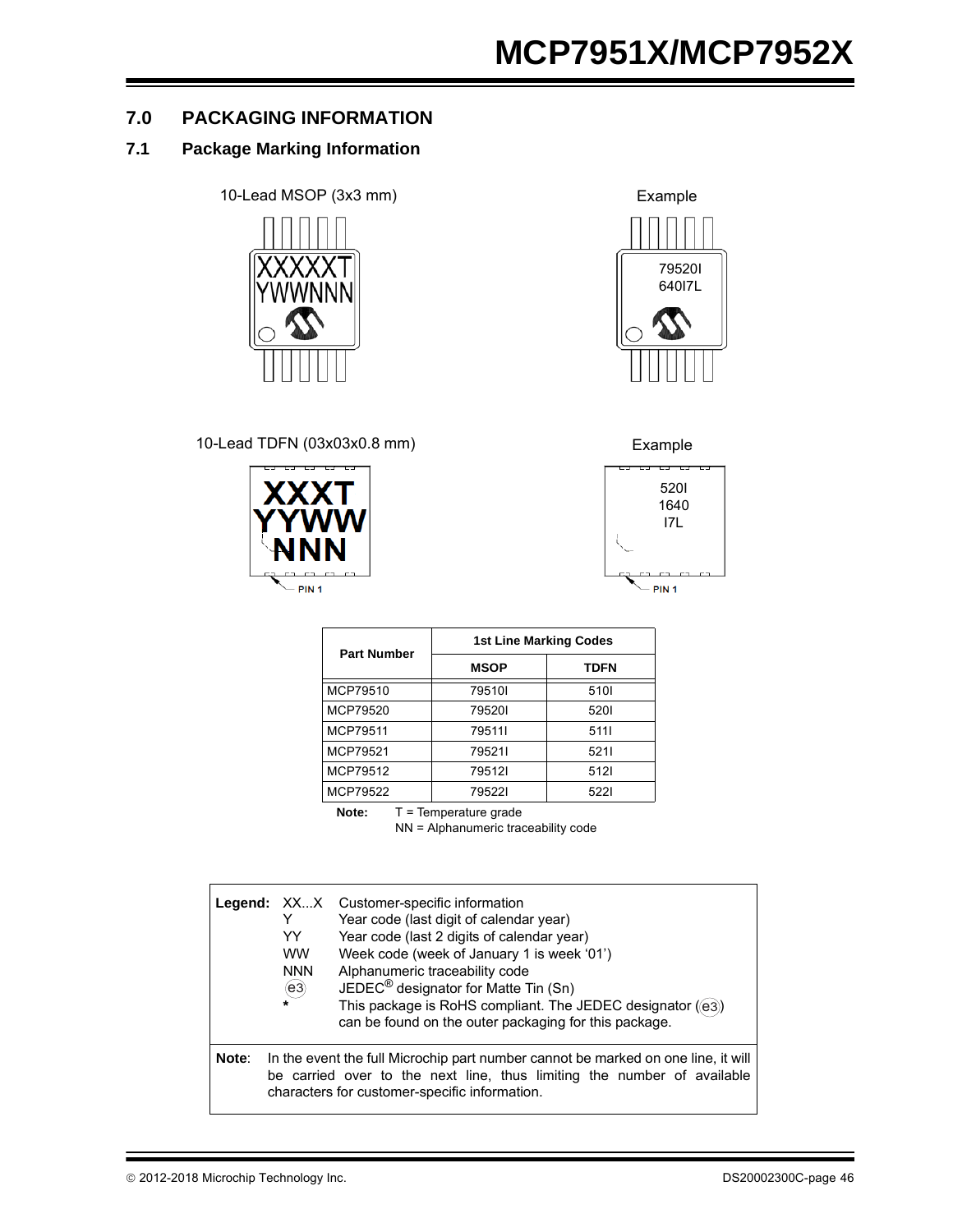### **10-Lead Plastic Micro Small Outline Package (MS) [MSOP]**

http://www.microchip.com/packaging **Note:** For the most current package drawings, please see the Microchip Packaging Specification located at



TOP VIEW



Microchip Technology Drawing C04-021D Sheet 1 of 2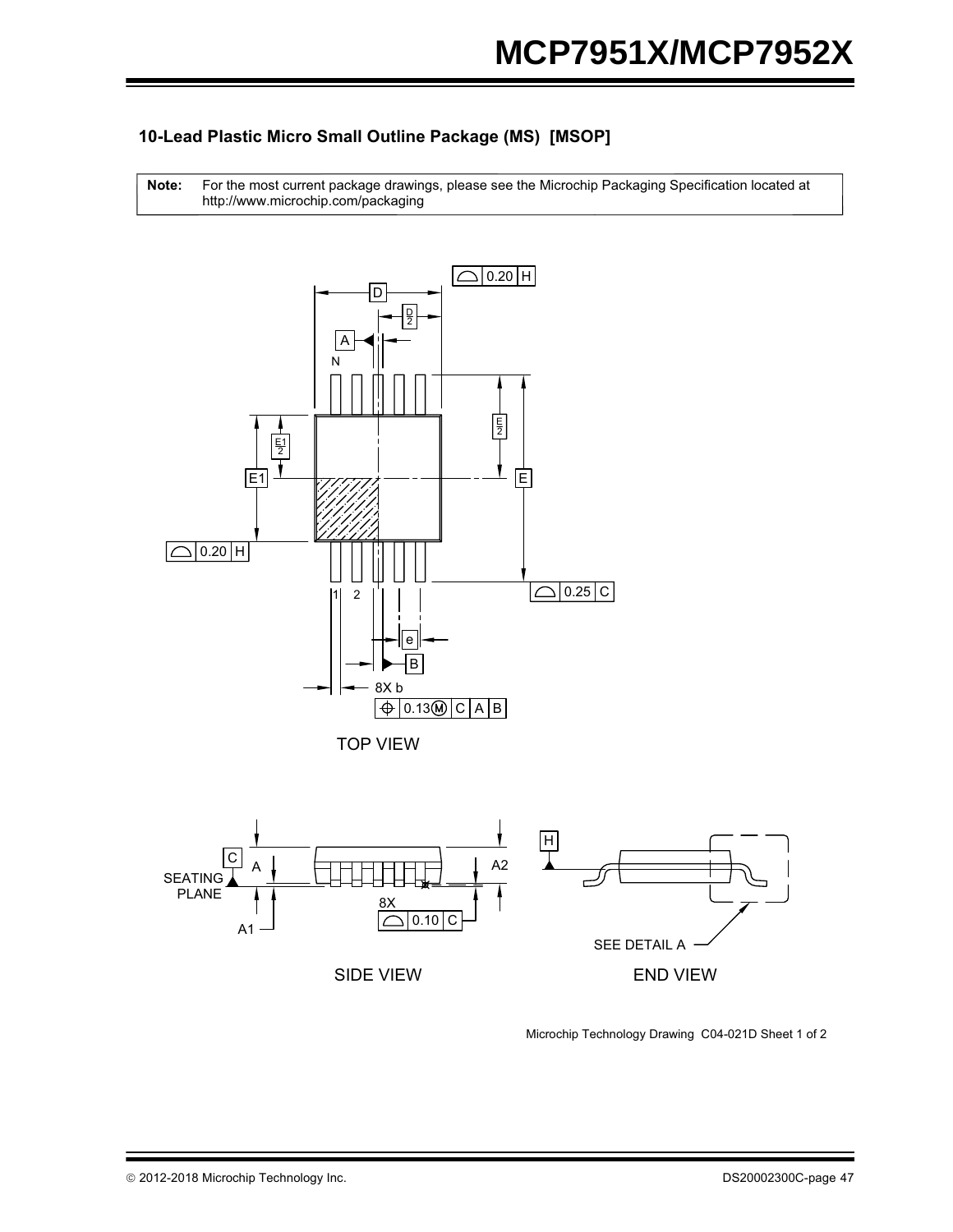#### **10-Lead Plastic Micro Small Outline Package (MS) [MSOP]**

For the most current package drawings, please see the Microchip Packaging Specification located at http://www.microchip.com/packaging **Note:**



|                                 | Units          |             |            |              |  |  |
|---------------------------------|----------------|-------------|------------|--------------|--|--|
| <b>Dimension Limits</b>         |                | <b>MIN</b>  | <b>NOM</b> | <b>MAX</b>   |  |  |
| Number of Pins                  | N              |             | 10         |              |  |  |
| Pitch                           | e              |             | 0.50 BSC   |              |  |  |
| <b>Overall Height</b>           | A              |             |            | 1.10         |  |  |
| <b>Molded Package Thickness</b> | A2             | 0.75        | 0.85       | 0.95         |  |  |
| Standoff                        | A <sub>1</sub> | 0.00        |            | 0.15         |  |  |
| <b>Overall Width</b>            | Е              |             | 4.90 BSC   |              |  |  |
| Molded Package Width            | E1             |             | 3.00 BSC   |              |  |  |
| Overall Length                  | D              | 3.00 BSC    |            |              |  |  |
| Foot Length                     |                | 0.40        | 0.60       | 0.80         |  |  |
| Footprint                       | L1             |             | 0.95 REF   |              |  |  |
| Mold Draft Angle                | Θ              | $0^{\circ}$ |            | $8^\circ$    |  |  |
| Foot Angle                      | $\Theta$ 1     | $5^{\circ}$ |            | $15^{\circ}$ |  |  |
| <b>Lead Thickness</b>           | C              | 0.08        |            | 0.23         |  |  |
| <b>Lead Width</b>               | b              | 0.15        |            | 0.33         |  |  |

**Notes:**

1. Pin 1 visual index feature may vary, but must be located within the hatched area.

2. Dimensions D and E1 do not include mold flash or protrusions. Mold flash or protrusions shall not exceed 0.15mm per side.

3. Dimensioning and tolerancing per ASME Y14.5M.

BSC: Basic Dimension. Theoretically exact value shown without tolerances.

REF: Reference Dimension, usually without tolerance, for information purposes only.

Microchip Technology Drawing C04-021D Sheet 2 of 2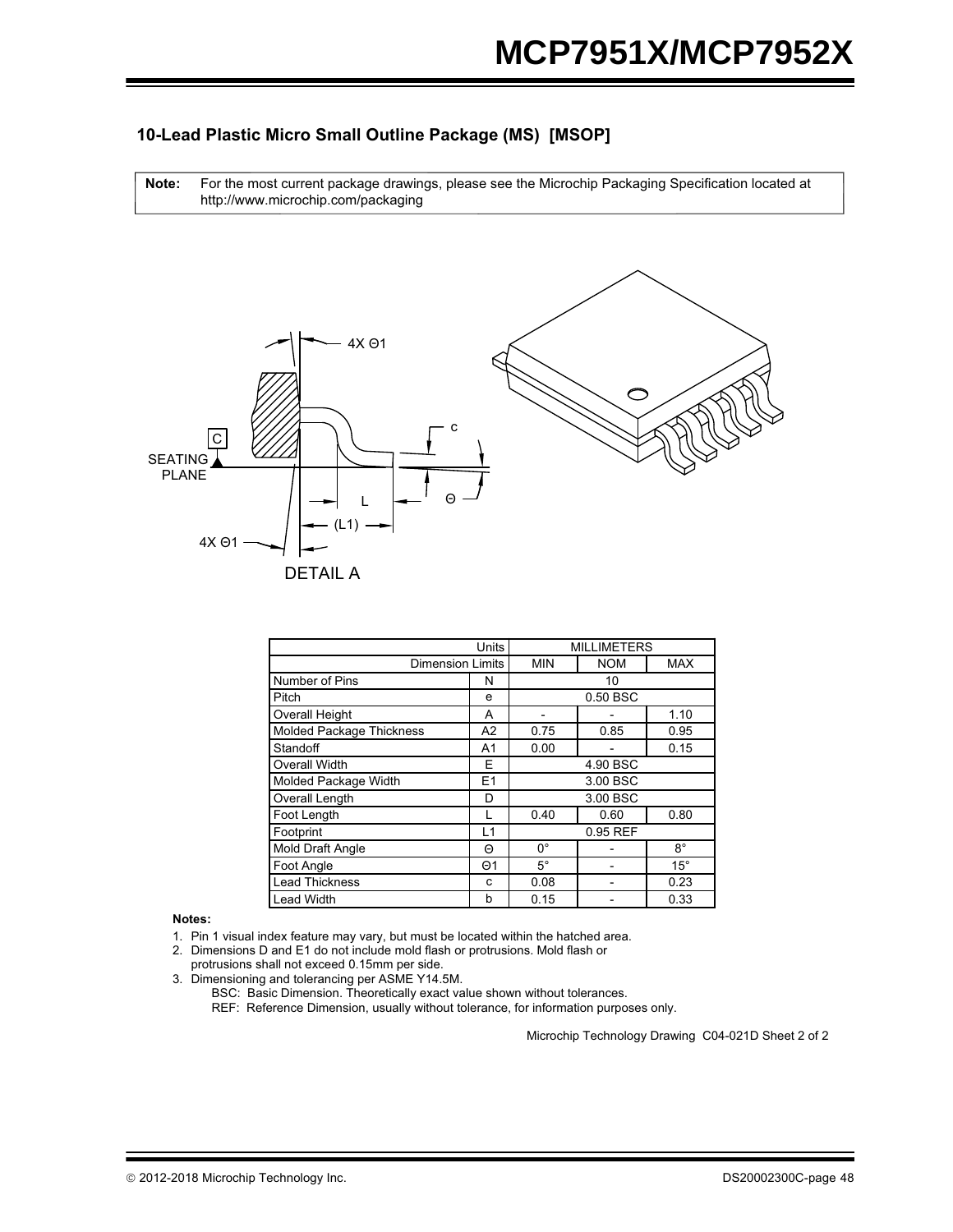#### **10-Lead Plastic Micro Small Outline Package (MS) [MSOP]**

For the most current package drawings, please see the Microchip Packaging Specification located at http://www.microchip.com/packaging **Note:**



#### RECOMMENDED LAND PATTERN

|                            | <b>MILLIMETERS</b> |            |            |      |
|----------------------------|--------------------|------------|------------|------|
| <b>Dimension Limits</b>    | <b>MIN</b>         | <b>NOM</b> | <b>MAX</b> |      |
| <b>Contact Pitch</b>       | Е                  |            | 0.50 BSC   |      |
| <b>Contact Pad Spacing</b> |                    |            | 4.40       |      |
| Overall Width              |                    |            |            | 5.80 |
| Contact Pad Width (X10)    | X <sub>1</sub>     |            |            | 0.30 |
| Contact Pad Length (X10)   | Y1                 |            |            | 1.40 |
| Distance Between Pads (X5) | G1                 | 3.00       |            |      |
| Distance Between Pads (X8) |                    | 0.20       |            |      |

#### Notes:

1. Dimensioning and tolerancing per ASME Y14.5M

BSC: Basic Dimension. Theoretically exact value shown without tolerances.

Microchip Technology Drawing No. C04-2021B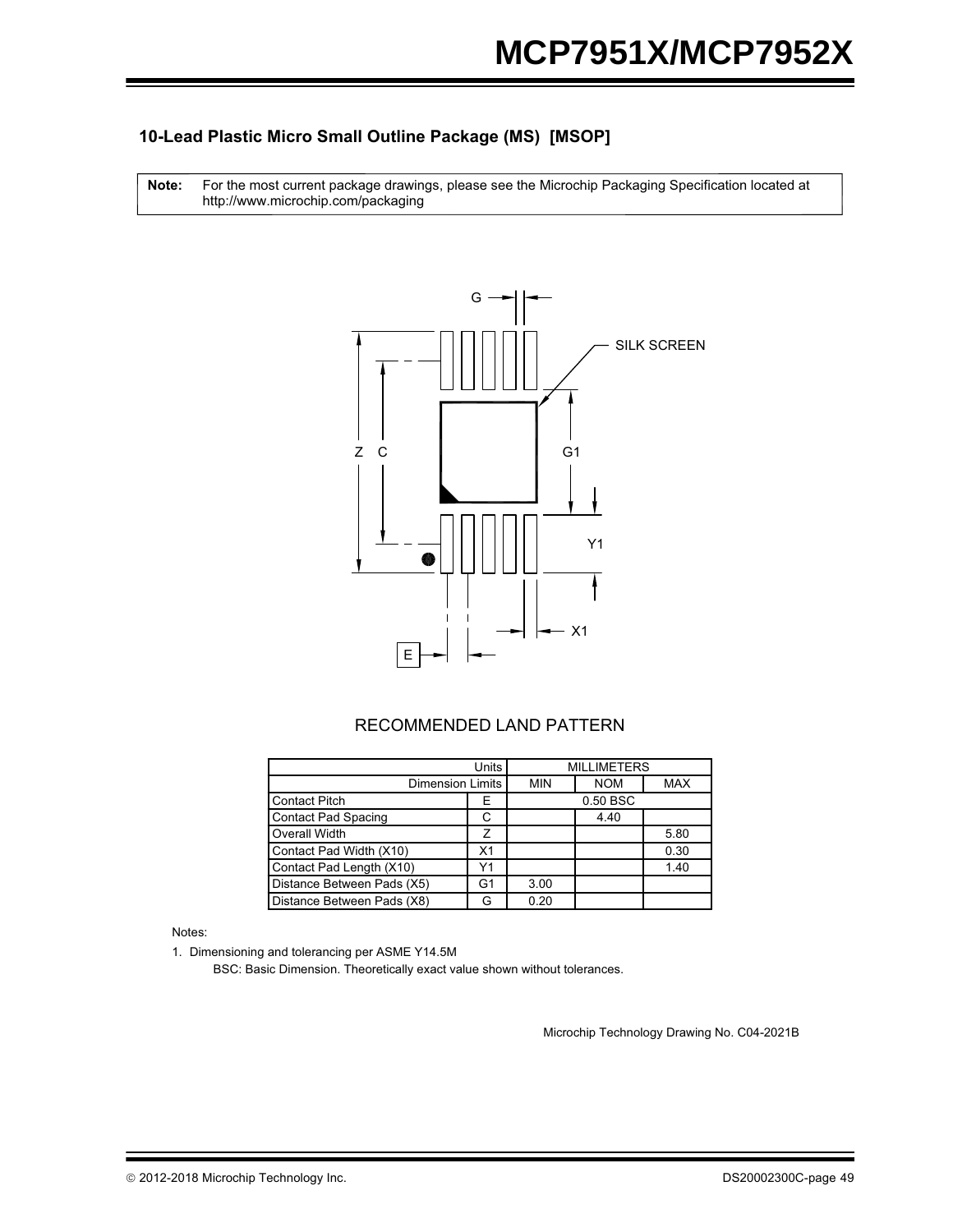#### 10-Lead Thin Plastic Dual Flat, No Lead Package (MN) - 3x3x0.8mm Body [TDFN]

**Note:** For the most current package drawings, please see the Microchip Packaging Specification located at http://www.microchip.com/packaging



Microchip Technology Drawing C04-185A Sheet 1 of 2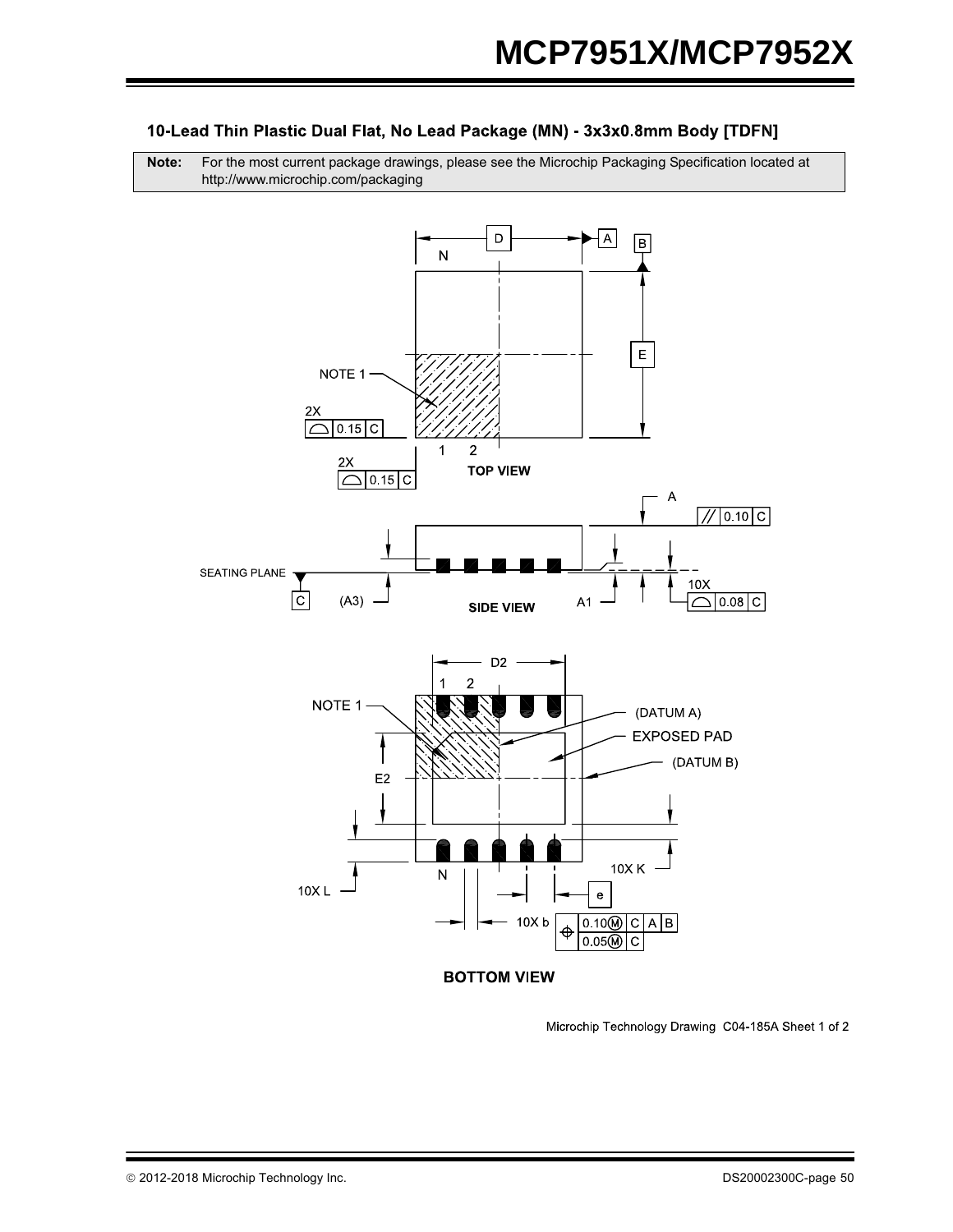#### 10-Lead Thin Plastic Dual Flat, No Lead Package (MN) - 3x3x0.8mm Body [TDFN]

**Note:** For the most current package drawings, please see the Microchip Packaging Specification located at http://www.microchip.com/packaging



|                           | <b>MILLIMETERS</b> |            |            |            |  |
|---------------------------|--------------------|------------|------------|------------|--|
| <b>Dimension Limits</b>   |                    | <b>MIN</b> | <b>NOM</b> | <b>MAX</b> |  |
| Number of Pins            | 10<br>N            |            |            |            |  |
| Pitch                     | е                  | 0.50 BSC   |            |            |  |
| <b>Overall Height</b>     | А                  | 0.70       | 0.75       | 0.80       |  |
| Standoff                  | A <sub>1</sub>     | 0.00       | 0.05       |            |  |
| <b>Contact Thickness</b>  | A <sub>3</sub>     | 0.20 REF   |            |            |  |
| Overall Length            | D                  | 3.00 BSC   |            |            |  |
| <b>Exposed Pad Length</b> | D <sub>2</sub>     | 2.20       | 2.30       |            |  |
| Overall Width             | E                  | 3.00 BSC   |            |            |  |
| <b>Exposed Pad Width</b>  | E <sub>2</sub>     | 1.55       | 1.65       | 1.70       |  |
| Contact Width             | b                  | 0.18       | 0.25       | 0.30       |  |
| Contact Length            |                    | 0.30       | 0.40       | 0.50       |  |
| Contact-to-Exposed Pad    | κ                  | 0.20       |            |            |  |

Notes:

1. Pin 1 visual index feature may vary, but must be located within the hatched area.

2. Package may have one or more exposed tie bars at ends.

3 Package is saw singulated

4. Dimensioning and tolerancing per ASME Y14.5M<br>BSC: Basic Dimension. Theoretically exact value shown without tolerances. REF: Reference Dimension, usually without tolerance, for information purposes only.

Microchip Technology Drawing No. C04-0185A Sheet 2 of 2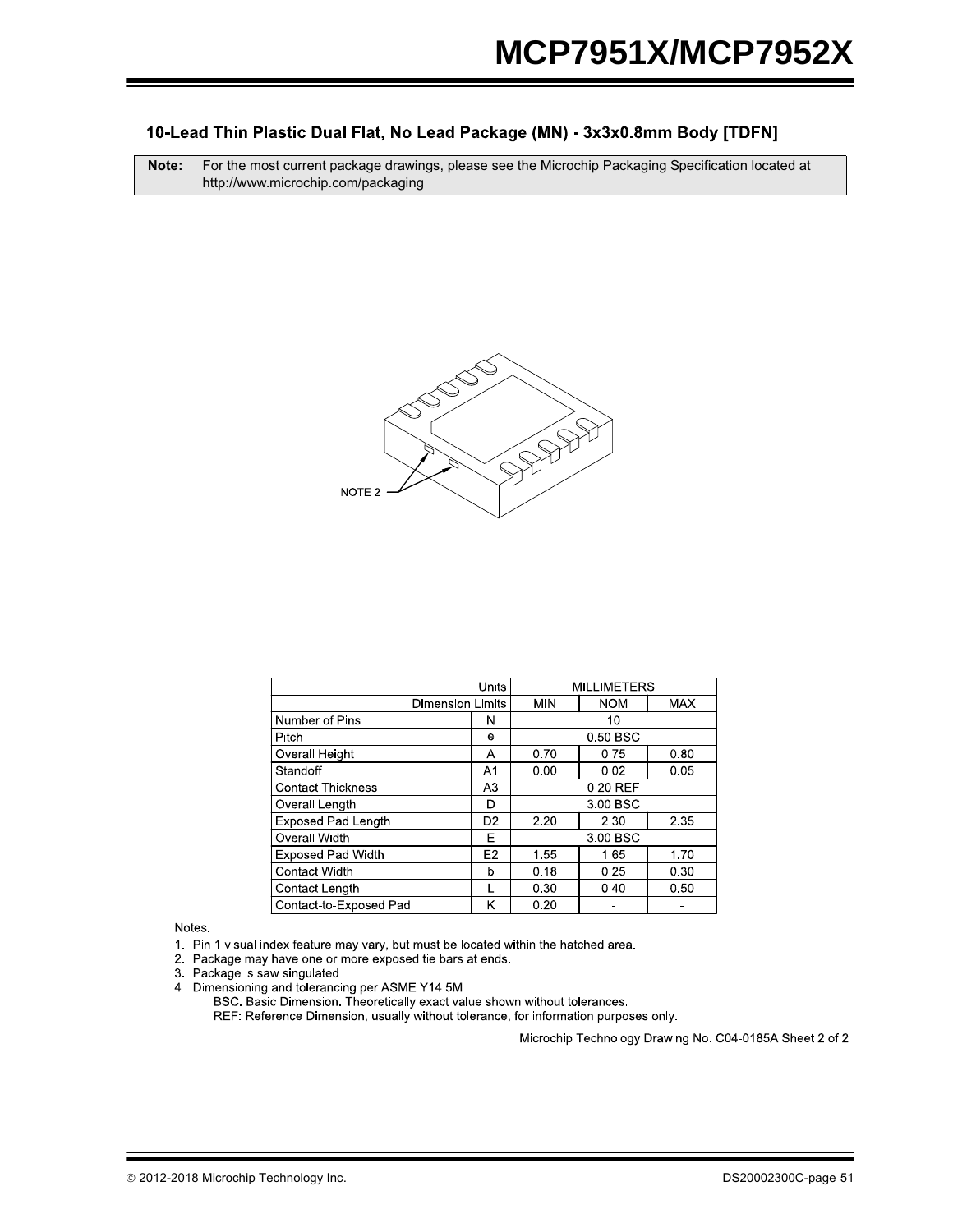### **APPENDIX A: REVISION HISTORY**

#### **Revision A (04/2012)**

Initial release of this document.

#### **Revision B (12/2016)**

General rewrite of document for various corrections and improvements throughout; Removed preliminary status; Updated overall content for improved clarity; Added detailed descriptions of registers; Expanded descriptions of peripheral features; Updated block diagram and application schematic; Defined names for all bits and registers, and renamed the bits shown in [Table 1](#page-51-0) for clarification; Renamed the DC characteristics shown in [Table 2](#page-51-1) for clarification.

| <b>Old Bit Name</b> | <b>New Bit Name</b> |
|---------------------|---------------------|
| CALSGN              | <b>TRIMSIGN</b>     |
| OSCON               | OSCRUN              |
| VBAT                | PWRFAIL             |
| ΙP                  | LPYR                |
| SOWE                | SOWEN               |
| AI MO               | AI MOFN             |
| AI M1               | AI M1FN             |
| RS0                 | SQWFS0              |
| RS1                 | SOWFS1              |
| RS <sub>2</sub>     | <b>CRSTRIM</b>      |
| <b>CALIBRATION</b>  | TRIMVAL<7:0>        |
| ALM0C<2:0>          | ALMOMSK<2:0>        |
| ALM1C<2:0>          | ALM1MSK<2:0>        |

#### <span id="page-51-0"></span>**TABLE 1: BIT NAME CHANGES**

#### <span id="page-51-1"></span>**TABLE 2: DC CHARACTERISTIC NAME CHANGES**

| <b>Old Name</b>          | Old Symbol       | <b>New Name</b>                             | <b>New Symbol</b> |
|--------------------------|------------------|---------------------------------------------|-------------------|
| <b>Operating Current</b> | <b>Icc Read</b>  | <b>EEPROM Operating Current</b>             | <b>ICCEERD</b>    |
|                          | <b>IDD Write</b> |                                             | <b>ICCEEWR</b>    |
| <b>VBAT Current</b>      | <b>IBAT</b>      | Timekeeping Backup Current                  | <b>IBATT</b>      |
| <b>Standby Current</b>   | <b>ICCS</b>      | Vcc Data Retention Current (oscillator off) | <b>ICCDAT</b>     |

#### **Revision C (02/2018)**

Added detailed description of OUIs.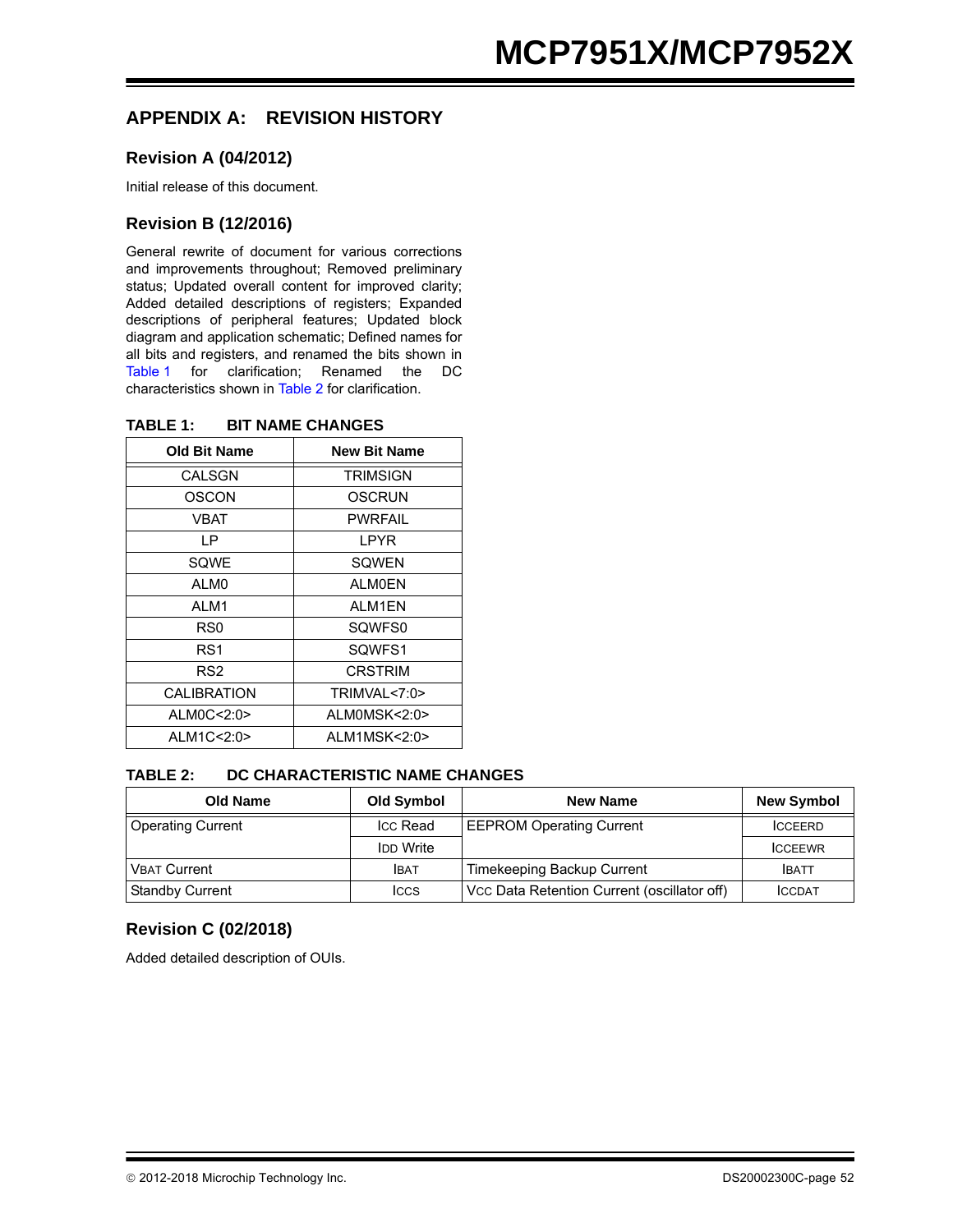### **THE MICROCHIP WEBSITE**

[Microchip provides online support via our website at](http://www.microchip.com) www.microchip.com. This website is used as a means to make files and information easily available to customers. Accessible by using your favorite Internet browser, the website contains the following information:

- **Product Support** Data sheets and errata, application notes and sample programs, design resources, user's guides and hardware support documents, latest software releases and archived software
- **General Technical Support** Frequently Asked Questions (FAQ), technical support requests, online discussion groups, Microchip consultant program member listing
- **Business of Microchip** Product selector and ordering guides, latest Microchip press releases, listing of seminars and events, listings of Microchip sales offices, distributors and factory representatives

### **CUSTOMER CHANGE NOTIFICATION SERVICE**

Microchip's customer notification service helps keep customers current on Microchip products. Subscribers will receive e-mail notification whenever there are changes, updates, revisions or errata related to a specified product family or development tool of interest.

To register[, access the Microchip website at](http://www.microchip.com) www.microchip.com. Under "Support", click on "Customer Change Notification" and follow the registration instructions.

### **CUSTOMER SUPPORT**

Users of Microchip products can receive assistance through several channels:

- Distributor or Representative
- Local Sales Office
- Field Application Engineer (FAE)
- Technical Support

Customers should contact their distributor, representative or Field Application Engineer (FAE) for support. Local sales offices are also available to help customers. A listing of sales offices and locations is included in the back of this document.

**Technical support is [available through the website](http://www.microchip.com) [at:](http://www.microchip.com) http://microchip.com/support**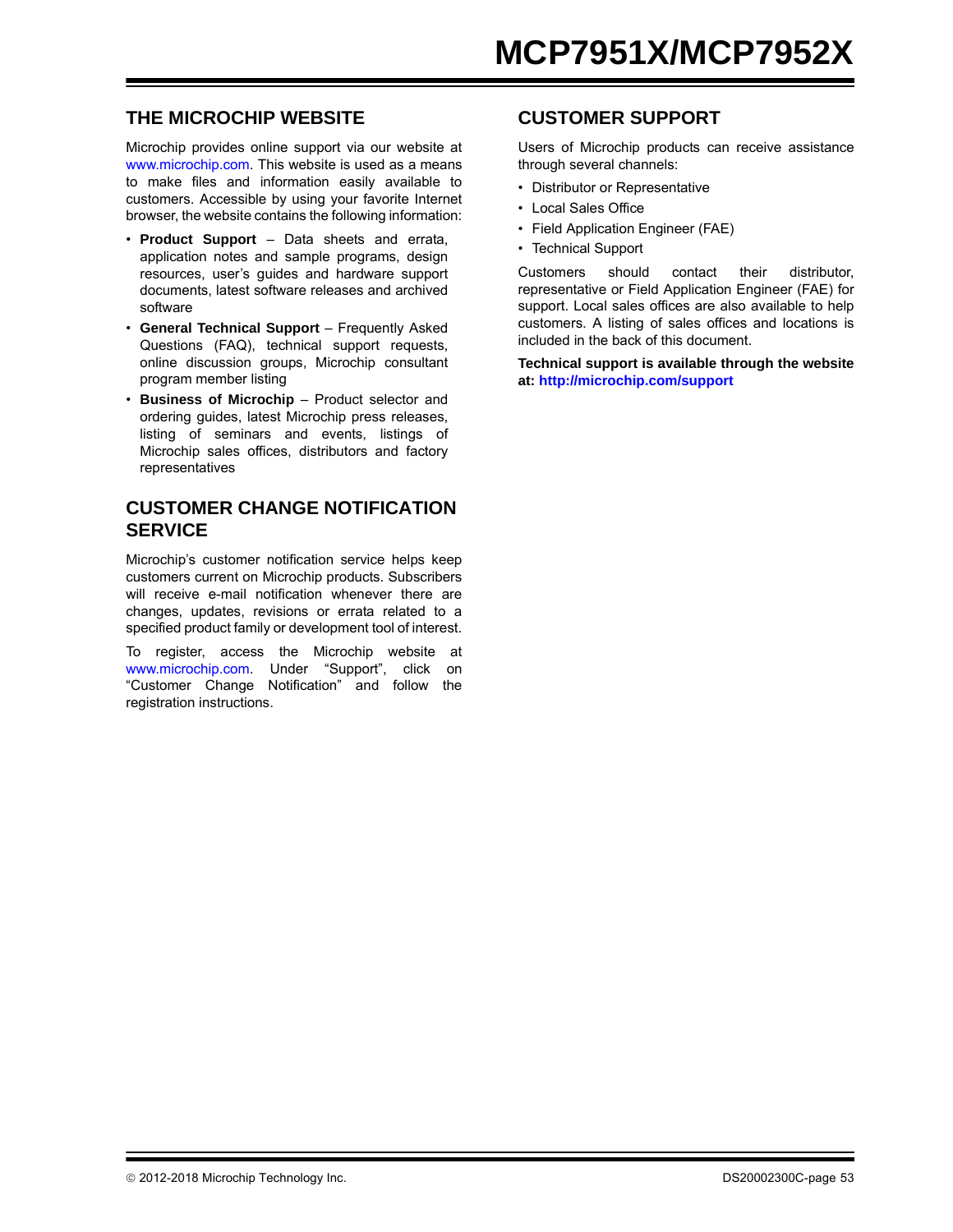### **PRODUCT IDENTIFICATION SYSTEM**

To order or obtain information, e.g., on pricing or delivery, refer to the factory or the listed sales office. Not every possible ordering combination is listed below.

<span id="page-53-0"></span>

| PART NO.                                     | X                        |                   | x                                                                 | $[X]^{(1)}$                                                                            | X              | <b>IXX</b> |                                                                                                                                                                                                                                                                                                      | <b>Examples:</b> |                                                                                                   |  |
|----------------------------------------------|--------------------------|-------------------|-------------------------------------------------------------------|----------------------------------------------------------------------------------------|----------------|------------|------------------------------------------------------------------------------------------------------------------------------------------------------------------------------------------------------------------------------------------------------------------------------------------------------|------------------|---------------------------------------------------------------------------------------------------|--|
| <b>Device</b>                                | <b>Memory</b>            |                   |                                                                   | Unique ID Tape & Reel<br>Option                                                        | Temp.<br>Range | Package    | a)                                                                                                                                                                                                                                                                                                   | MCP79510-I/MS:   | 1 Kbit<br>EEPROM,<br>Industrial Tempera-<br>ture, MSOP Pack-<br>age.                              |  |
| Device:                                      | <b>MCP795</b>            |                   |                                                                   | 3V SPI Serial RTCC with Battery Switchover                                             |                |            | b)                                                                                                                                                                                                                                                                                                   | MCP79511T-I/MN:  | 1 Kbit EEPROM,<br>EUI-48™.<br>Tape                                                                |  |
| Memory:                                      | 1<br>$\overline{2}$      | $=$               |                                                                   | 1 Kbit EEPROM, 64-Byte SRAM<br>2 Kbit EEPROM, 64-Byte SRAM                             |                |            |                                                                                                                                                                                                                                                                                                      |                  | and Reel, Industrial<br>Temperature,<br>TDFN Package.                                             |  |
| <b>ID/MAC</b><br>Address:                    | 0<br>1<br>$\overline{2}$ | $=$<br>$=$<br>$=$ | <b>Blank</b>                                                      | Preprogrammed EUI-48™ address<br>Preprogrammed EUI-64™ address                         |                |            | C)                                                                                                                                                                                                                                                                                                   | MCP79512-I/MS:   | 1 Kbit<br>EEPROM,<br>Preprogrammed<br>EUI-64™ address.<br>Industrial Tempera-<br>ture, MSOP Pack- |  |
| Tape & Reel<br>Option:<br><b>Temperature</b> | <b>Blank</b><br>T.<br>L  | $=$               | $=$ Tube<br>$=$ Tape & Reel<br>-40 $\degree$ C to +85 $\degree$ C |                                                                                        |                |            | d)                                                                                                                                                                                                                                                                                                   | MCP79520-I/MS:   | age.<br>2 Kbit<br>EEPROM,<br>Industrial Tempera-<br>ture, MSOP Pack-<br>age.                      |  |
| Range:<br>Package:                           | <b>MS</b><br><b>MN</b>   |                   |                                                                   | 10-Lead Plastic Small Outline<br>10-Lead Thin Plastic Dual Flat<br>$(3x3x0.8$ mm body) |                |            | e)                                                                                                                                                                                                                                                                                                   | MCP79521T-I/MN:  | 2 Kbit EEPROM,<br>EUI-48™.<br>Tape<br>and Reel, Industrial<br>Temperature, TDFN<br>Package.       |  |
|                                              |                          |                   |                                                                   |                                                                                        |                |            | f                                                                                                                                                                                                                                                                                                    | MCP79522-I/MS:   | 2 Kbit<br>EEPROM,<br>EUI-64™,<br>Indus-<br>trial<br>Temperature,<br>MSOP Package.                 |  |
|                                              |                          |                   |                                                                   |                                                                                        |                |            | Tape and Reel identifier only<br>Note 1:<br>appears in the catalog part number<br>description. This identifier is used<br>for ordering purposes and is not<br>printed on the device package.<br>Check with your Microchip Sales<br>Office for package availability with<br>the Tape and Reel option. |                  |                                                                                                   |  |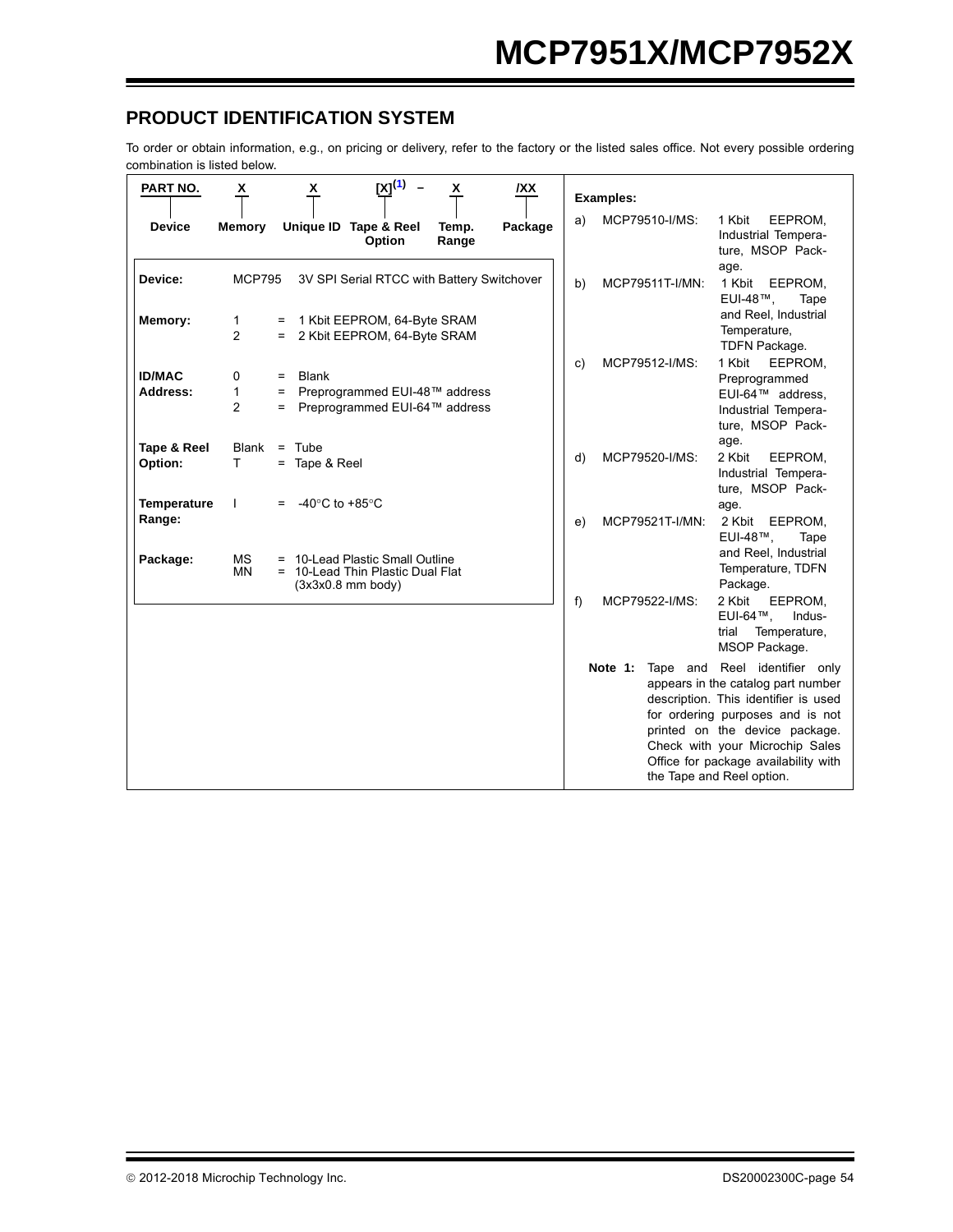#### **Note the following details of the code protection feature on Microchip devices:**

- Microchip products meet the specification contained in their particular Microchip Data Sheet.
- Microchip believes that its family of products is one of the most secure families of its kind on the market today, when used in the intended manner and under normal conditions.
- There are dishonest and possibly illegal methods used to breach the code protection feature. All of these methods, to our knowledge, require using the Microchip products in a manner outside the operating specifications contained in Microchip's Data Sheets. Most likely, the person doing so is engaged in theft of intellectual property.
- Microchip is willing to work with the customer who is concerned about the integrity of their code.
- Neither Microchip nor any other semiconductor manufacturer can guarantee the security of their code. Code protection does not mean that we are guaranteeing the product as "unbreakable."

Code protection is constantly evolving. We at Microchip are committed to continuously improving the code protection features of our products. Attempts to break Microchip's code protection feature may be a violation of the Digital Millennium Copyright Act. If such acts allow unauthorized access to your software or other copyrighted work, you may have a right to sue for relief under that Act.

Information contained in this publication regarding device applications and the like is provided only for your convenience and may be superseded by updates. It is your responsibility to ensure that your application meets with your specifications. MICROCHIP MAKES NO REPRESENTATIONS OR WARRANTIES OF ANY KIND WHETHER EXPRESS OR IMPLIED, WRITTEN OR ORAL, STATUTORY OR OTHERWISE, RELATED TO THE INFORMATION, INCLUDING BUT NOT LIMITED TO ITS CONDITION, QUALITY, PERFORMANCE, MERCHANTABILITY OR FITNESS FOR PURPOSE**.** Microchip disclaims all liability arising from this information and its use. Use of Microchip devices in life support and/or safety applications is entirely at the buyer's risk, and the buyer agrees to defend, indemnify and hold harmless Microchip from any and all damages, claims, suits, or expenses resulting from such use. No licenses are conveyed, implicitly or otherwise, under any Microchip intellectual property rights unless otherwise stated.

*Microchip received ISO/TS-16949:2009 certification for its worldwide headquarters, design and wafer fabrication facilities in Chandler and Tempe, Arizona; Gresham, Oregon and design centers in California and India. The Company's quality system processes and procedures are for its PIC® MCUs and dsPIC® DSCs, KEELOQ® code hopping devices, Serial EEPROMs, microperipherals, nonvolatile memory and analog products. In addition, Microchip's quality system for the design and manufacture of development systems is ISO 9001:2000 certified.*

## **QUALITY MANAGEMENT SYSTEM CERTIFIED BY DNV**   $=$  **ISO/TS 16949**  $=$

#### **Trademarks**

The Microchip name and logo, the Microchip logo, AnyRate, AVR, AVR logo, AVR Freaks, BeaconThings, BitCloud, chipKIT, chipKIT logo, CryptoMemory, CryptoRF, dsPIC, FlashFlex, flexPWR, Heldo, JukeBlox, KEELOQ, KEELOQ logo, Kleer, LANCheck, LINK MD, maXStylus, maXTouch, MediaLB, megaAVR, MOST, MOST logo, MPLAB, OptoLyzer, PIC, picoPower, PICSTART, PIC32 logo, Prochip Designer, QTouch, RightTouch, SAM-BA, SpyNIC, SST, SST Logo, SuperFlash, tinyAVR, UNI/O, and XMEGA are registered trademarks of Microchip Technology Incorporated in the U.S.A. and other countries.

ClockWorks, The Embedded Control Solutions Company, EtherSynch, Hyper Speed Control, HyperLight Load, IntelliMOS, mTouch, Precision Edge, and Quiet-Wire are registered trademarks of Microchip Technology Incorporated in the U.S.A.

Adjacent Key Suppression, AKS, Analog-for-the-Digital Age, Any Capacitor, AnyIn, AnyOut, BodyCom, CodeGuard, CryptoAuthentication, CryptoCompanion, CryptoController, dsPICDEM, dsPICDEM.net, Dynamic Average Matching, DAM, ECAN, EtherGREEN, In-Circuit Serial Programming, ICSP, Inter-Chip Connectivity, JitterBlocker, KleerNet, KleerNet logo, Mindi, MiWi, motorBench, MPASM, MPF, MPLAB Certified logo, MPLIB, MPLINK, MultiTRAK, NetDetach, Omniscient Code Generation, PICDEM, PICDEM.net, PICkit, PICtail, PureSilicon, QMatrix, RightTouch logo, REAL ICE, Ripple Blocker, SAM-ICE, Serial Quad I/O, SMART-I.S., SQI, SuperSwitcher, SuperSwitcher II, Total Endurance, TSHARC, USBCheck, VariSense, ViewSpan, WiperLock, Wireless DNA, and ZENA are trademarks of Microchip Technology Incorporated in the U.S.A. and other countries.

SQTP is a service mark of Microchip Technology Incorporated in the U.S.A.

Silicon Storage Technology is a registered trademark of Microchip Technology Inc. in other countries.

GestIC is a registered trademark of Microchip Technology Germany II GmbH & Co. KG, a subsidiary of Microchip Technology Inc., in other countries.

All other trademarks mentioned herein are property of their respective companies.

© 2012-2018, Microchip Technology Incorporated, All Rights Reserved.

ISBN: 978-1-5224-2737-7